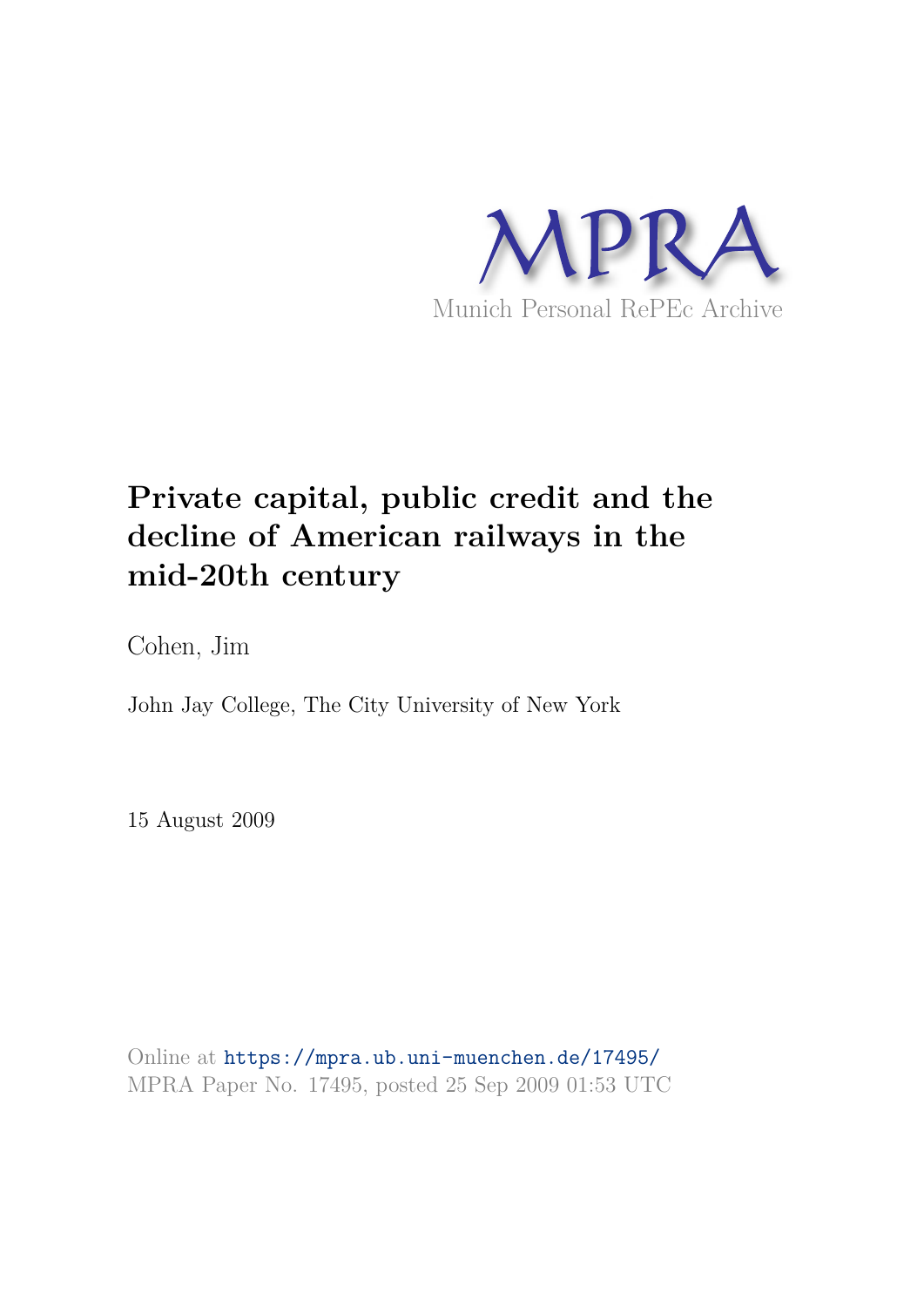August 15, 2009

## PRIVATE CAPITAL, PUBLIC CREDIT AND THE DECLINE OF AMERICAN RAILWAYS IN THE MID-20TH CENTURY

Jim Cohen, Ph.D. The City University of New York

## Abstract

From the mid-19<sup>th</sup> Century until the Great Depression, banks, insurance companies and other large institutional investors supplied railways with external capital that supported their rise to near hegemony over transport in the U.S. This regime ended in the 1930"s, when widespread rail bankruptcies threatened broader credit markets. The federal government intervened via a powerful, new, public financial intermediary—the Reconstruction Finance Corporation—to socialize devalued rail debt, which largely removed private institutional investors from rail capital markets. At this defining moment, the Roosevelt Administration could have used its financial and political leverage to rationalize structural weaknesses in the rail industry. It did not. Thus by the time the Depression ended, railways were significantly weakened vis a vis their increasingly successful competitors in highway-based transport. Thus, the decline of American railways was caused more by financial factors than, as existing historiography suggests, by either excessive government regulation or failures of railway management.

Copywrite 2009. Do not reproduce without permission of author.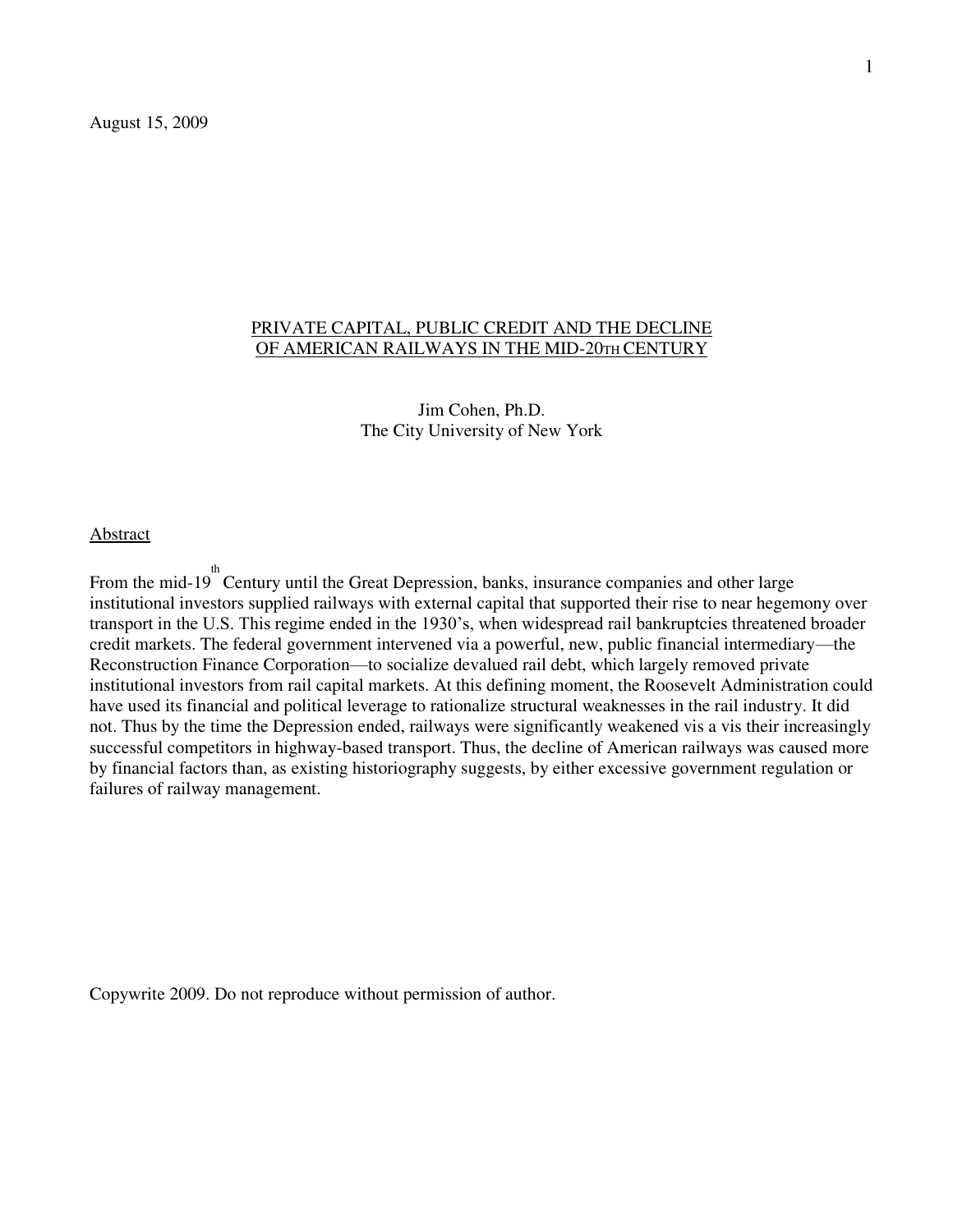## INTRODUCTION

For almost a century, starting in the mid-1800's, railways dominated transport in the United States. Then, a seismic shift occurred as cars, buses and trucks became the dominant carriers of passenger and freight traffic and the rail industry declined to a shadow of its former self. This shift began around World War I, reached its tipping point during the Great Depression and was consolidated after the end of World War II. A variety of factors contributed to the change, including inflexible regulation of railway rates; provision of government subsidies to highways, but not railways; inequitable taxation of railways; and failures of rail management. While these aspects of the decline of rail have been well studied, an important gap in the relevant historiography involves changes in the provision of capital to railways, particularly during the watershed years of the Great Depression. Before the 1930"s, railways depended in significant measure on large financial institutions—banks, insurance companies, endowments, trusts and other institutional investors—to supply them with capital coming from other than internally generated earnings. Financial institutions acted both as intermediaries, selling stock and bonds, and purchased large quantities of rail securities for their own asset portfolios. At the turn of the  $20<sup>th</sup>$  century, 22% of asset portfolios of large financial institutions were in rail stock and bonds.<sup>1</sup> Between that point in time and the onset of the Great Depression, even in the face of significant growth of highway-based transport, institutional investors continued to increase their holdings of rail assets. But then, during the defining moment of the great Depression, they changed course and divested from rail, aided and abetted by the interventions of a newly created, powerful, public financial intermediary, the Reconstruction Finance Corporation (RFC). The RFC was created in 1932 by President Herbert Hoover and expanded under President Franklin Roosevelt partly to deal with the presence of large amounts of devalued and illiquid rail securities on bank balance sheets, which was contributing to a freeze in private credit. In the early 1930"s the RFC purchased hundred of millions of dollars worth of these devalued securities and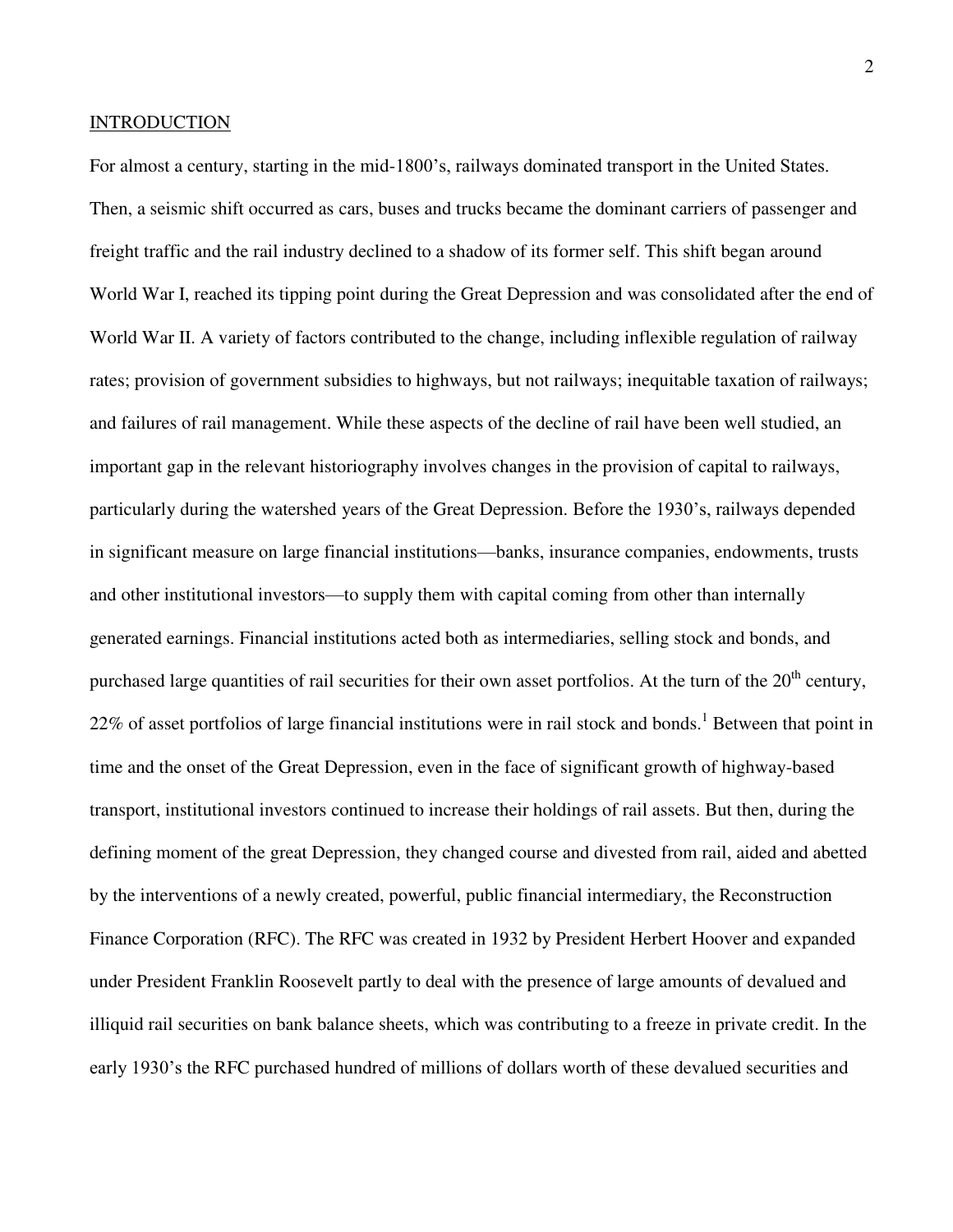thereby helped to stabilize both bank and railway company finances. But, by socializing rail securities, the RFC also contributed to removing private institutional investors from rail capital markets, decoupling them from their historic relationship as primary suppliers of external capital to railways. Thus, RFC policies produced the unintended consequence of weakening the supply of external, private capital to railways. Combined with President Roosevelt"s failure to intervene strongly to rationalize the rail industry, this is, I argue, is an important, but until now, overlooked reason why railways entered the post-World War II era in a weakened position via a vis their competitors in highway-based transport.

In researching the historic change that occurred in the relationship between institutional investors, the state and railways during the 1930"s, I address three related questions: first, why did financial institutions continue to maintain large holdings in railway securities in the decades before the Great Depression even though they were witnessing the rise of significant competition from highway-based transport? Second, what specific circumstances caused them to shift out of rail finance in the 1930"s? Third, how did politics combine with capital finance during the inter-war years to affect the subsequent shift towards the dominance of highway transport in the U.S.? In answering these questions, this article provides new evidence concerning ways in which historic changes in the structuring of capital finance affected the shift from rail to highway dominance in American transportation in the mid-20<sup>th</sup> century.

#### HISTORIOGRAPHIC CONTEXT

Running through much of the historiography concerning the decline of railroads in the United States is a debate—sometimes explicit, sometimes implicit—between those who blame excessive government regulation and those who attribute rail"s problems to the internal failures of corporate management. Albro Martin is a major exemplar of the former school. He argues that "the unwillingness of the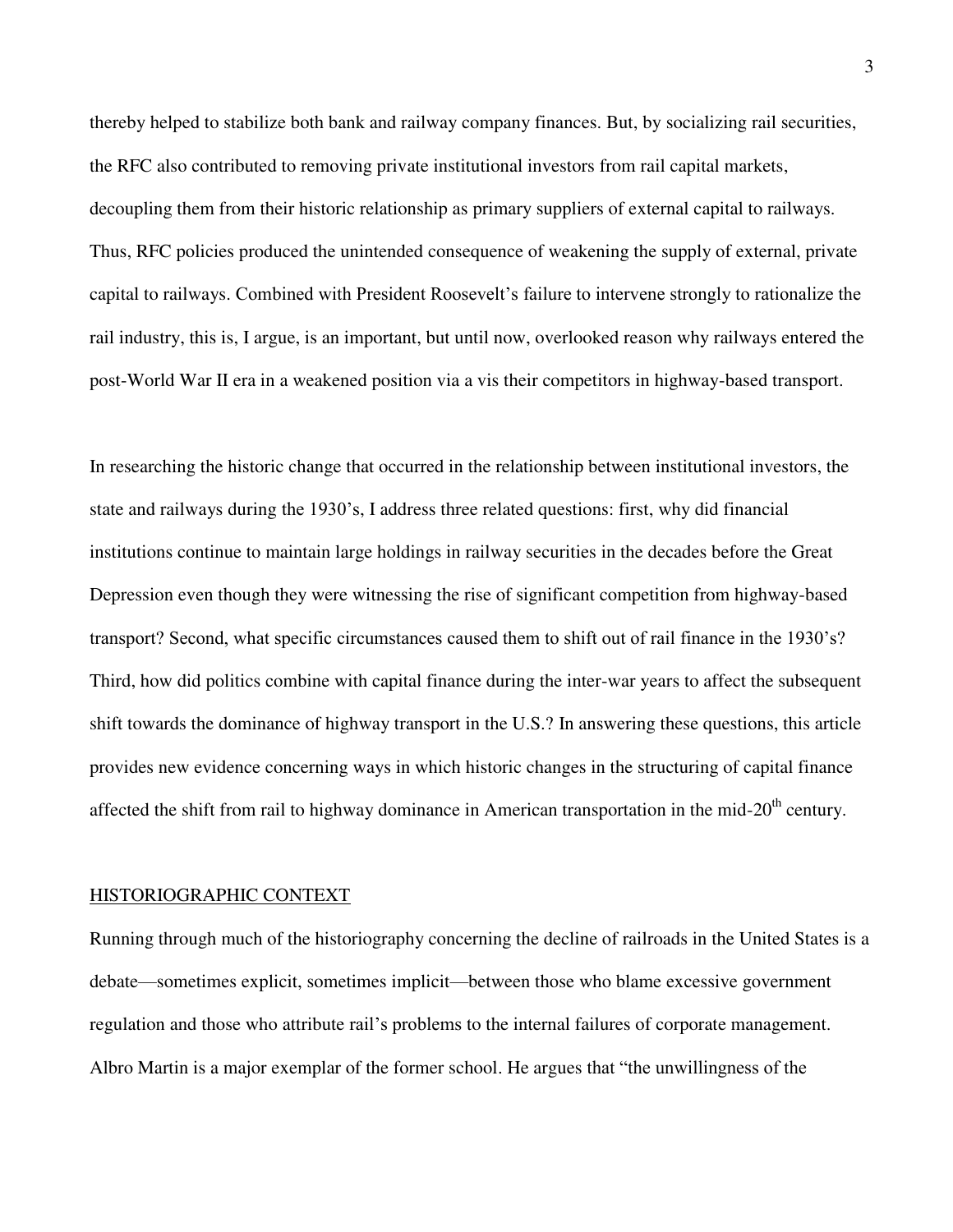Interstate Commerce Commission to grant general rate increases…(after) the enactment of the Hepburn Act in 1906 prevented the flow of investment funds from keeping pace with the demands upon the system and paved the way for a collapse in profitability of railroad operations after  $1911$ ."<sup>2</sup> In the latter school are Thompson, Cochran and others who argue that rail management failed to adapt to the changing competitive landscape of transportation, especially to the rapid growth of highway-based transport after World War I. $^3$ 

My research suggests that this debate establishes a false dichotomy inn that it ignores the ways in which major public and private financial institutions influenced the shift from railway to highway dominance of American transport, particularly during the 1930"s. Although the role of banks and insurance companies in financing the development of American railways in the period before World War I is richly documented in rail historiography, $4$  the investment policies of these and other large institutional investors in the inter-war years is far less well studied. Two most important studies for this period are Carosso's landmark history of investment banking<sup>5</sup> and Goldsmith's equally important compilation of primary data on the assets of banks and insurance companies, 1900-1952.<sup>6</sup> Supplementing these are Kotz's synthesis of research on bank control of corporations<sup>7</sup> and more specific studies of banking and insurance in the inter-war years.<sup>8</sup> For the Great Depression, works by Olson, Schiffman and Mason explain the operations of the Reconstruction Finance Corporation during the New Deal;<sup>9</sup> Rose and others provides important insights into the politics of transportation policy in the years leading up to and during the 1930's;<sup>10</sup> and Bordo's notion of a "defining moment"<sup>11</sup> provides a conceptual handle that is applied specifically to the transport sector in this article.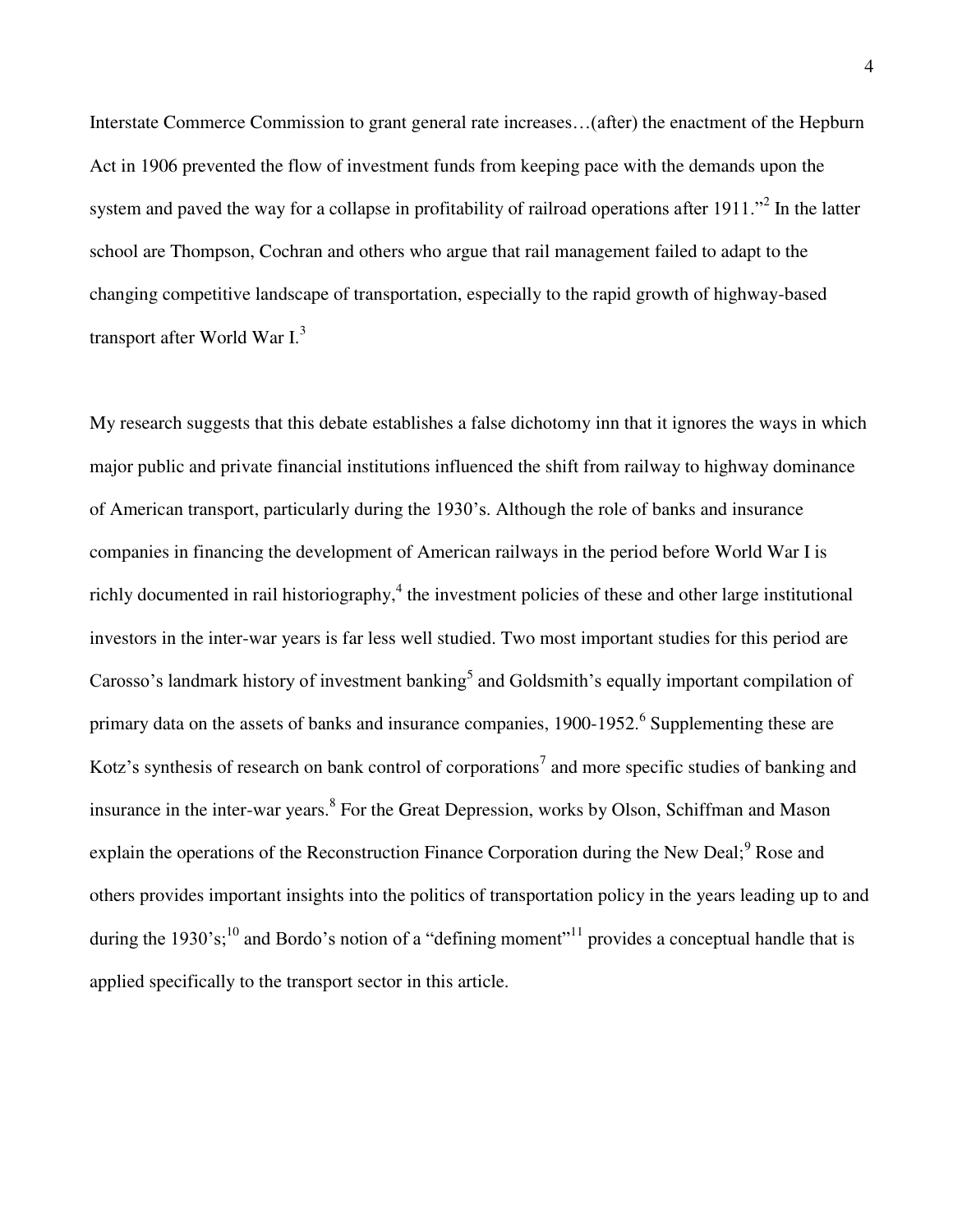Some of the works just cited include primary data used here. Most importantly, the appendices to Goldsmith"s book include information from the Federal Reserve Bank and Comptroller of the Currency on the railway stock and bond holdings of commercial and savings banks, insurance companies and investment companies. This specific data has never previously been culled from Goldsmith's appendices for interpretive purposes.<sup>12</sup> To this I add two important components by including the rail assets of private investment banks and trust funds. Those assets do not appear in the Goldsmith appendices because investment banks were not subject to government regulation and were not legally required to make a public accounting of their holdings. Yet, Carosso's monograph and Kotz's synthesis of banking research indicate that approximately 250 U.S. private investment banks dominated the capital markets for railroad securities between 1865 and World War I and continued to play a major role into the 1930's,<sup>13</sup> so my analysis takes this information into account. Similarly, with regard to trust funds, the data in Goldsmith's appendices is not broken out specifically for railroads. Yet, both Carosso and Kotz describe how trust funds were mainly investors in blue chip stocks and secure bonds, of which rail was considered the gold standard.<sup>14</sup> Thus, I include trust funds in this article. In short, my analysis abstracts statistics on railway capital finance from Goldsmith"s broader data set, then adds information on the rail assets of investment banks and trust funds.

Four other primary sources also provided pertinent information on rail finances. First, documents and data from the archives of the Reconstruction Finance Corporation show how that agency crucially influenced the finances of railways and their large institutional creditors in the 1930's.<sup>15</sup> Second, annual reports from the Interstate Commerce Commission, which was closely involved with monitoring and regulating rail finances, are used.<sup>16</sup> Third, specialized reports on railway finances produced by banks, insurance companies, allied institutional investors and their professional associations provide important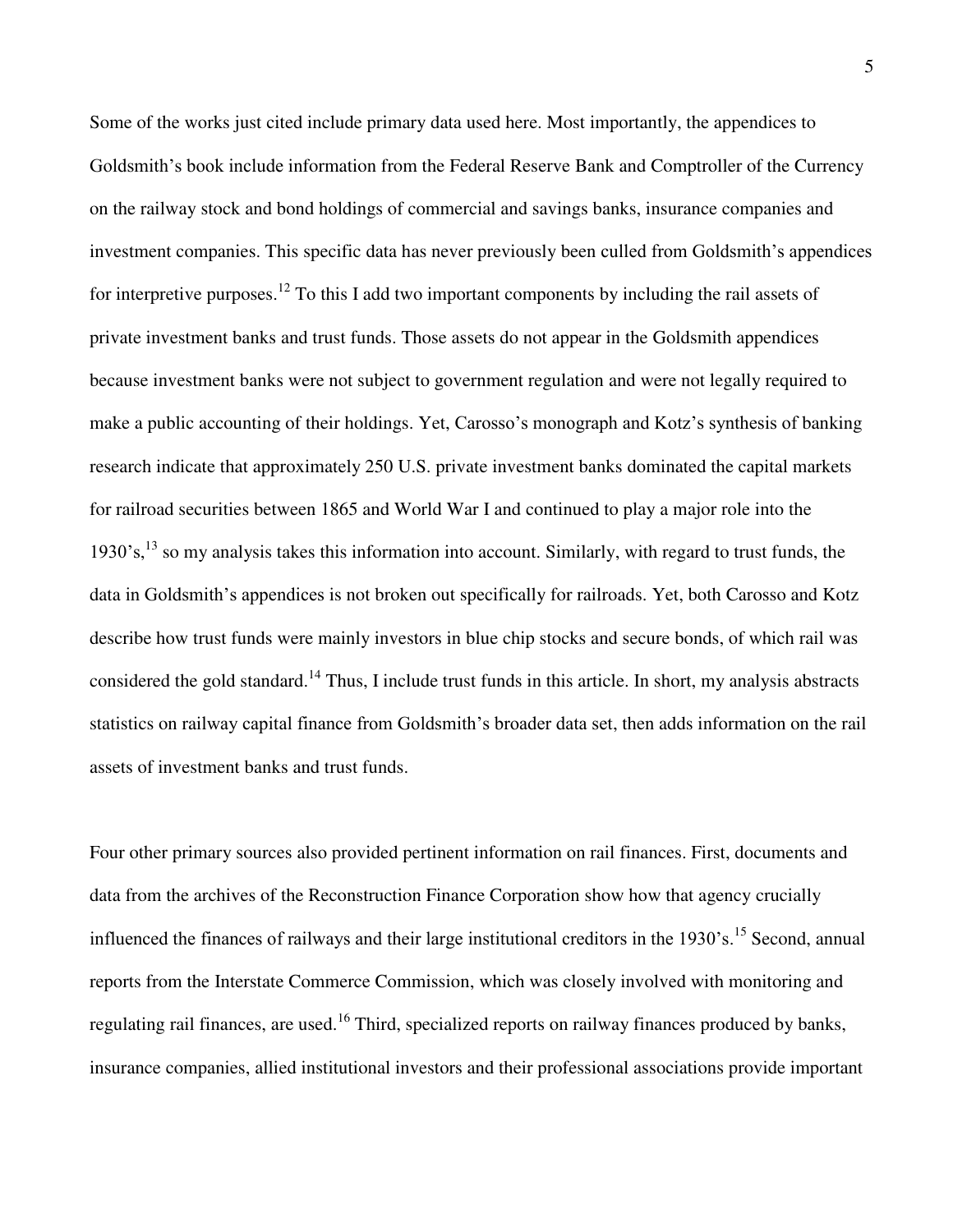information on the attitudes and policies of these organizations.<sup>17</sup> Finally, government reports, including those of the Office of the Coordinator of Transportation, a key agency that President Roosevelt hoped would help solve the transportation crisis of the 1930"s, provide perspective on the federal response during these years.<sup>18</sup> This material is supplemented by secondary sources that deal with the investment behavior of large institutional investors.

## SOURCES AND OWNERSHIP OF CAPITAL FOR RAIL

From their beginnings in the  $19<sup>th</sup>$  century, railroads relied significantly on external sources of financing that supplemented internally generated earnings to supply capital for construction and expansion. Some of this external capital came from public sources, such as state and local governments, which either purchased railway stock or provided direct loans; some came from land grants from the federal government (though these mainly supported the western and trans-national railroads built after 1850); and some came from individual investors.<sup>19</sup> However, by the mid to late  $19<sup>th</sup>$  century large private institutions came to dominate external rail finance. Investment banks such as J. P. Morgan and Company, Kuhn Loeb, Goldman Sachs and Lehman Brothers; commercial banks such as First National of New York; and insurance companies such as New York Life and Equitable, issued hundred of millions of dollars worth of stock and bonds (loans) that allowed railway corporations to construct new lines, merge with one another, and to expand both regionally and nationally. As these institutions issued and traded rail securities they took control of emerging American financial markets and, in the absence of strong government regulation, they manipulated stock prices, issued both overvalued ("watered") stock and excessive loans, and built large fortunes. Thus the stocks and bonds of private rail corporations became the most prevalent form of securities traded in U.S. capital markets by the late  $19<sup>th</sup>$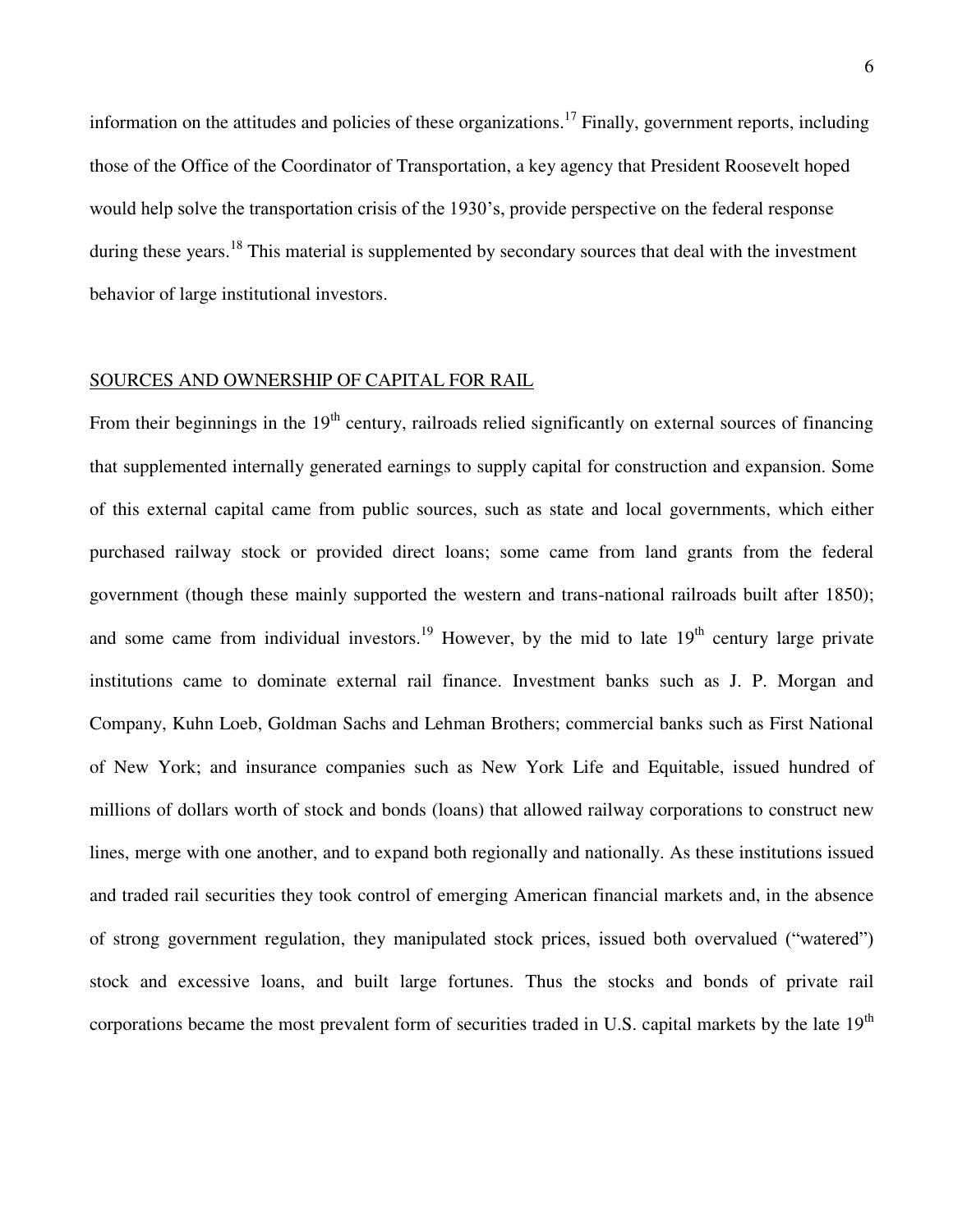century,<sup>20</sup> and private institutional finance largely supplanted public sources in providing capital for railroad construction, mergers and acquisitions.

While both equity (stock) and debt (bonds) supported the capital requirements of American railways throughout their history, by the first decade of the  $20<sup>th</sup>$  century bonds became the main instrument used to raise funds and much of that debt was held as an asset within the portfolios of large financial institutions. Table 1 shows that a larger amount of rail stock than bonds had been issued and was outstanding as of 1900 (\$5.8 billion stock; \$4.9 billion bonds). However, by the beginning of World War I, in 1914, bonded debt outstanding had increased by over 100%, to \$10.1 billion, while equity capital had increased by less than 50%, to \$8.7 billion. Greater reliance on bonds than stock to provide rail capital continued after World War I and up to the Great Depression. Table 1 also shows that the par value of outstanding stock increased only 8.8% between 1920 and 1929, from \$9.1 billion to \$9.9 billion, while bonded debt rose almost 18.1%, or by \$2 billion. On the eve of the Great Depression, the ratio of bonds to stock for railroads was  $1.22^{21}$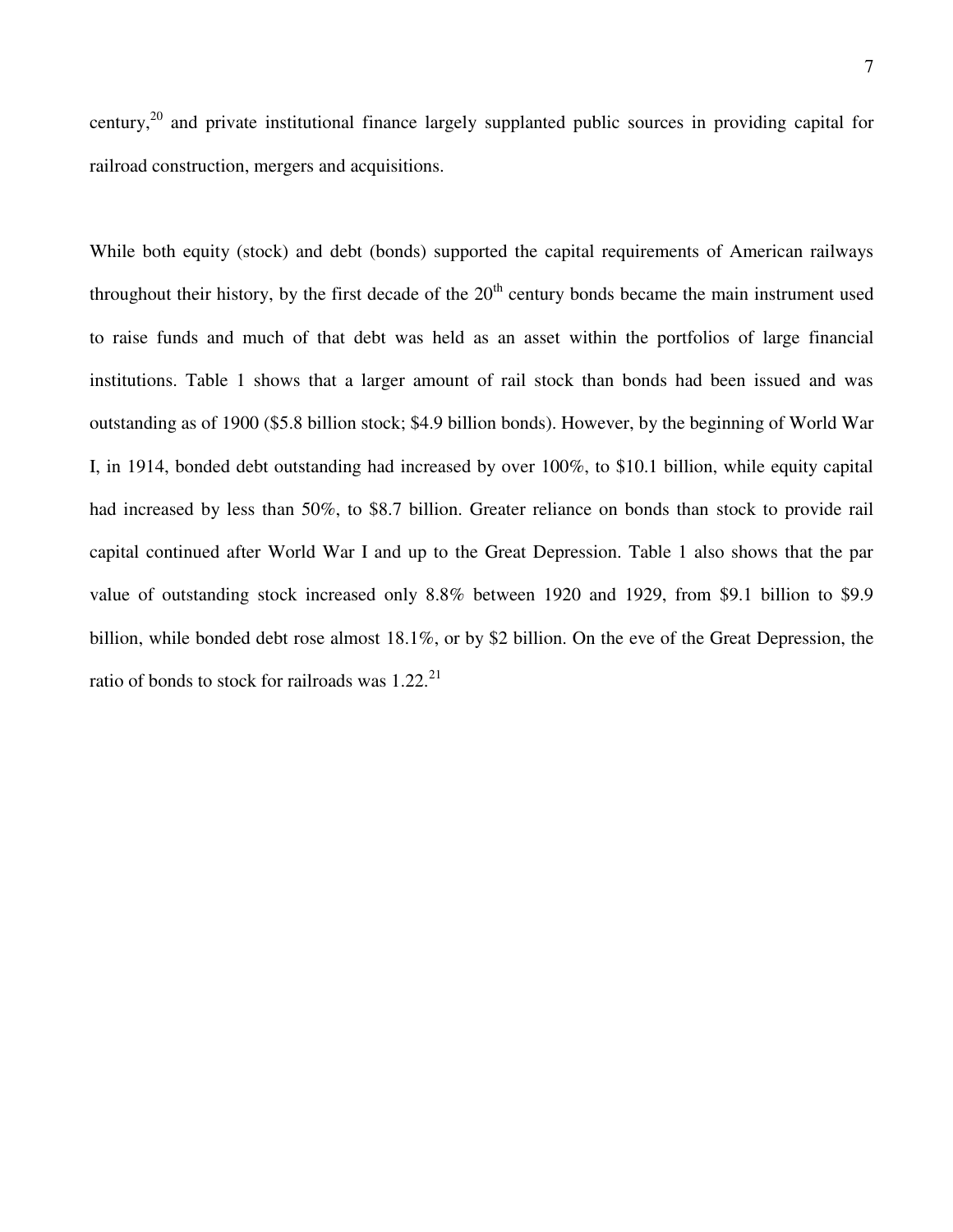#### **Table 1**

#### **Composition of Capital Raised By Railroads, 1900-1939 (in millions)**

|      | Rail Bonds <sup>1</sup> | $\%$  | Rail Stocks <sup>2</sup> | %     | <b>Total Stock and Bonds</b> | <b>Total Percentage</b> |
|------|-------------------------|-------|--------------------------|-------|------------------------------|-------------------------|
| 1900 | 4,932                   | 45.7% | 5,850                    | 54.3% | 10,782                       | 100%                    |
| 1901 | 5,210                   | 47.3% | 5,806                    | 52.7% | 11,016                       | 100%                    |
| 1902 | 5,837                   | 49.2% | 6,024                    | 50.8% | 11,861                       | 100%                    |
| 1903 | 6,276                   | 50.5% | 6,156                    | 49.5% | 12,432                       | 100%                    |
| 1904 | 6,528                   | 50.7% | 6,340                    | 49.3% | 12,868                       | 100%                    |
| 1905 | 6,977                   | 51.6% | 6,554                    | 48.4% | 13,531                       | 100%                    |
| 1906 | 7,440                   | 52.2% | 6,804                    | 47.8% | 14,244                       | 100%                    |
| 1907 | 7,825                   | 51.5% | 7,357                    | 48.5% | 15,182                       | 100%                    |
| 1908 | 8,222                   | 52.7% | 7,374                    | 47.3% | 15,596                       | 100%                    |
| 1909 | 8,676                   | 53.0% | 7,686                    | 47.0% | 16,362                       | 100%                    |
| 1910 | 9,055                   | 52.7% | 8,113                    | 47.3% | 17,168                       | 100%                    |
| 1911 | 9,189                   | 52.0% | 8,471                    | 48.0% | 17,660                       | 100%                    |
| 1912 | 9,507                   | 52.4% | 8,623                    | 47.6% | 18,130                       | 100%                    |
| 1913 | 9,802                   | 53.2% | 8,611                    | 46.8% | 18,413                       | 100%                    |
| 1914 | 10,054                  | 53.7% | 8,680                    | 46.3% | 18,734                       | 100%                    |
| 1915 | 10,258                  | 53.3% | 8,995                    | 46.7% | 19,253                       | 100%                    |
| 1916 | 10,385                  | 53.4% | 9,059                    | 46.6% | 19,444                       | 100%                    |
| 1917 | 10,381                  | 52.7% | 9,302                    | 47.3% | 19,683                       | 100%                    |
| 1918 | 10,389                  | 53.4% | 9,055                    | 46.6% | 19,444                       | 100%                    |
| 1919 | 10,349                  | 53.2% | 9,091                    | 46.8% | 19,440                       | 100%                    |
| 1920 | 10,334                  | 53.1% | 9,113                    | 46.9% | 19,447                       | 100%                    |
| 1921 | 10,474                  | 53.6% | 9,076                    | 46.4% | 19,550                       | 100%                    |
| 1922 | 10,573                  | 53.6% | 9,141                    | 46.4% | 19,714                       | 100%                    |
| 1923 | 10,842                  | 54.0% | 9,250                    | 46.0% | 20,092                       | 100%                    |
| 1924 | 11,114                  | 54.0% | 9,474                    | 46.0% | 20,588                       | 100%                    |
| 1925 | 11,785                  | 55.3% | 9,539                    | 44.7% | 21,324                       | 100%                    |
| 1926 | 11,813                  | 55.5% | 9,485                    | 44.5% | 21,298                       | 100%                    |
| 1927 | 11,950                  | 55.3% | 9,663                    | 44.7% | 21,613                       | 100%                    |
| 1928 | 12,216                  | 55.4% | 9,843                    | 44.6% | 22,059                       | 100%                    |
| 1929 | 12,225                  | 55.2% | 9,918                    | 44.8% | 22,143                       | 100%                    |
| 1930 | 12,349                  | 55.1% | 10,083                   | 44.9% | 22,432                       | 100%                    |
| 1931 | 12,768                  | 55.9% | 10,080                   | 44.1% | 22,848                       | 100%                    |
| 1932 | 12,812                  | 55.9% | 10,114                   | 44.1% | 22,926                       | 100%                    |
| 1933 | 12,600                  | 55.5% | 10,099                   | 44.5% | 22,699                       | 100%                    |
| 1934 | 12,430                  | 55.3% | 10,038                   | 44.7% | 22,468                       | 100%                    |
| 1935 | 12,408                  | 55.3% | 10,023                   | 44.7% | 22,431                       | 100%                    |
| 1936 | 12,212                  | 54.9% | 10,029                   | 45.1% | 22,241                       | 100%                    |
| 1937 | 12,261                  | 54.8% | 10,114                   | 45.2% | 22,375                       | 100%                    |
| 1938 | 12,169                  | 54.7% | 10,089                   | 45.3% | 22,258                       | 100%                    |
| 1939 | 11,978                  | 54.3% | 10,075                   | 45.7% | 22,053                       | 100%                    |

 **Source:** Hickman, W.B. (1953), *"The Volume of Corporate Bond Financing since 1900,"* Princeton, N.J.: Princeton. Table A-1, p. 252. Includes all types of outstanding rail bonds at par value.

 **Source:** Commission, Interstate Commerce. "Statistics of Railways in the United States." edited by Bureau of Statistics, 153: Government Printing Office, 1942.

Nominal value, common and preferred stock outstanding.

Railways and their institutional investment sponsors had many sound reasons for using debt (bonds) more than equity (stock) to raise capital, but this choice would ultimately come back to haunt both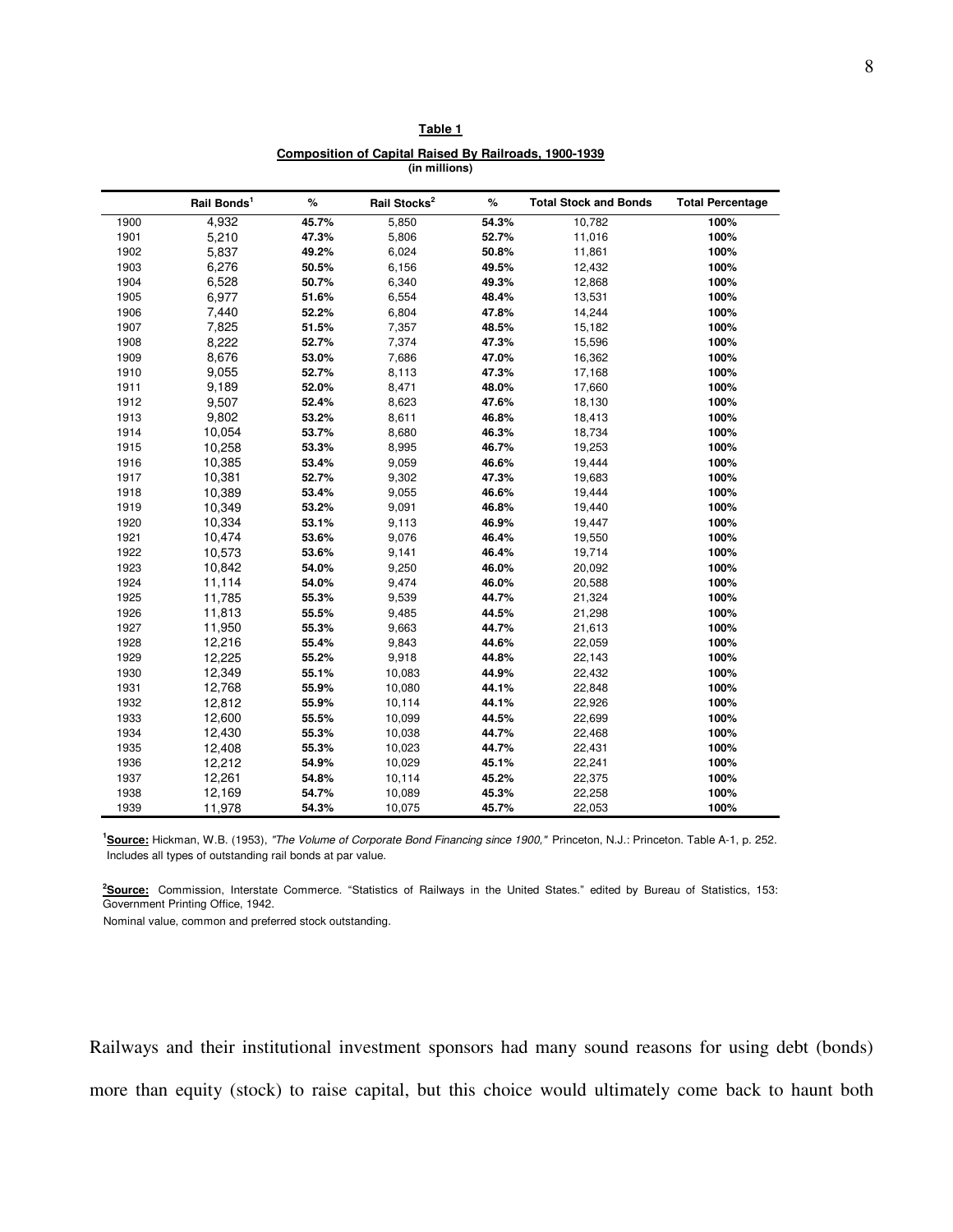parties and play an important role in affecting structural change within the transport sector.<sup>22</sup> Heavier reliance on bonds than stock to raise capital created high fixed interest payments for railroads and recurrent requirements to pay off principal as bonds matured. Since the timing of those interest and principal payments was fixed, rail corporations could not adjust their payments to match fluctuations in operating income that occurred due to broader economic changes, such as recessions. Thus, management was burdened with debt service payments over which they had little control. Stock, on the other hand, bore no such fixed financial burdens. When operating income faltered, management could cut dividends in order to strengthen their budgets, though they might be wary of losing investors if they took this step. $23$ 

So, why did railroad management rely more heavily on debt (bonds) rather than on equity (stock) to raise capital and why did financial institutions encourage this behavior both by originating loans to railways and by holding a significant portion of those loans in their own portfolios? Some of the reasons are exogenous. For example, for insurance companies and savings banks, government regulations prohibited large equity holdings within their financial reserves.<sup>24</sup> Also, foreign holders of U.S. rail securities, who provided significant amounts of capital to railroads,  $25$  especially in the period before World War I, favored bonds because they valued their greater security (in the form of a lien on a company about which—from a long distance—they knew relatively little);  $^{26}$  carried a fixed return, could often be purchased at discount and redeemed on maturity at par and carried less risk than equities.<sup>27</sup> Also, the corporate policies of both rail corporations and their financial sponsors favored borrowing rather than sale of stock to avoid giving give greater corporate control to equity shareholders.<sup>28</sup>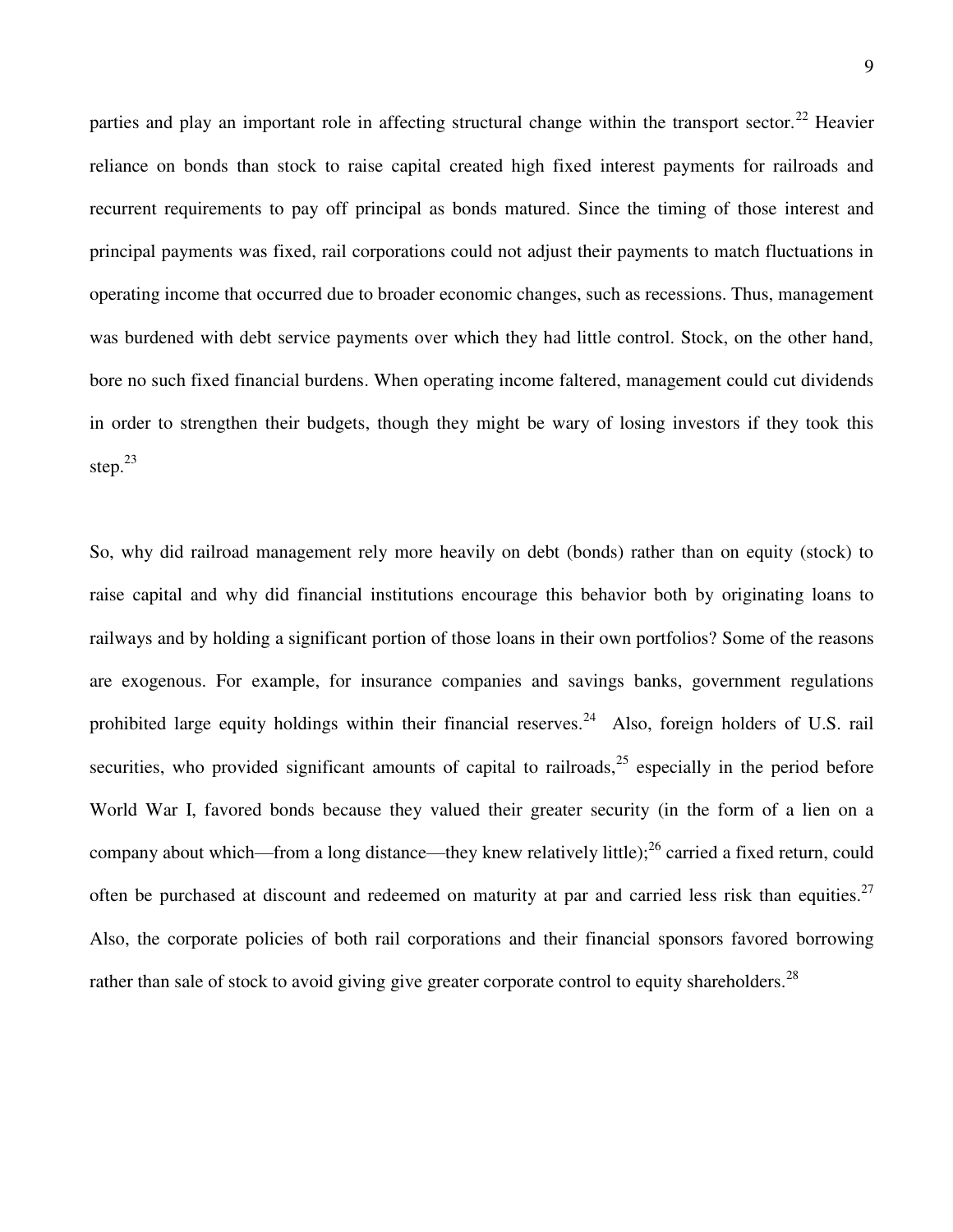Most importantly, institutional investors favored bonds because they afforded excellent opportunities for earning profits at a relatively low risk. During the early development of capital markets in the U.S., particularly after the Civil War, reducing perceived risk was crucial to attracting investment. This was more easily accomplished with bonds than stock since bonds were often guaranteed by government jurisdictions  $^{29}$  and since an estimated 90% of bonds were backed by real assets.<sup>30</sup> In addition, rail bonds were usually guaranteed by liens on railway real estate (land and terminals, for example) or rolling stock (engines and railcars), which provided security for lenders. Equipment trust obligations, through which railways bought rolling stock and locomotives via a lease-purchase agreement, with title to the equipment vested in a financial trustee until payments were completed, became a major type of loan made to railways in the early 20<sup>th</sup> century. In the event of non-payment of debt service, the lenders knew that they could repossess and re-sell the physical assets to recoup their investment. As a result, on the eve of the Great Depression, these loans made up  $9\%$  of total funded debt for railways.<sup>31</sup>

Even though bonds provided certain hedges against risk, railway finances were still subject to losses that occurred within the highly competitive environment of railway development, particularly the not infrequent recessions and depressions of the  $19<sup>th</sup>$  and early  $20<sup>th</sup>$  centuries. This led many railways into bankruptcy. The average number of American railways in bankruptcy per year between 1894 and 1929 (the eve of Great Depression) was 64. The largest number of bankruptcies was 192 in 1894, after the Panic of 1893 and depression of subsequent years; the lowest 26 in 1905, a period when U.S. railways were thriving financially.<sup>32</sup> Surprisingly, however, when railroads entered bankruptcy, the financial and management reorganization that followed actually provided financial institutions with both a hedge against bond losses and a source of fee income. This is a unique aspect of the financial history of American railroads. American bankruptcy proceedings were governed by the courts, not by state or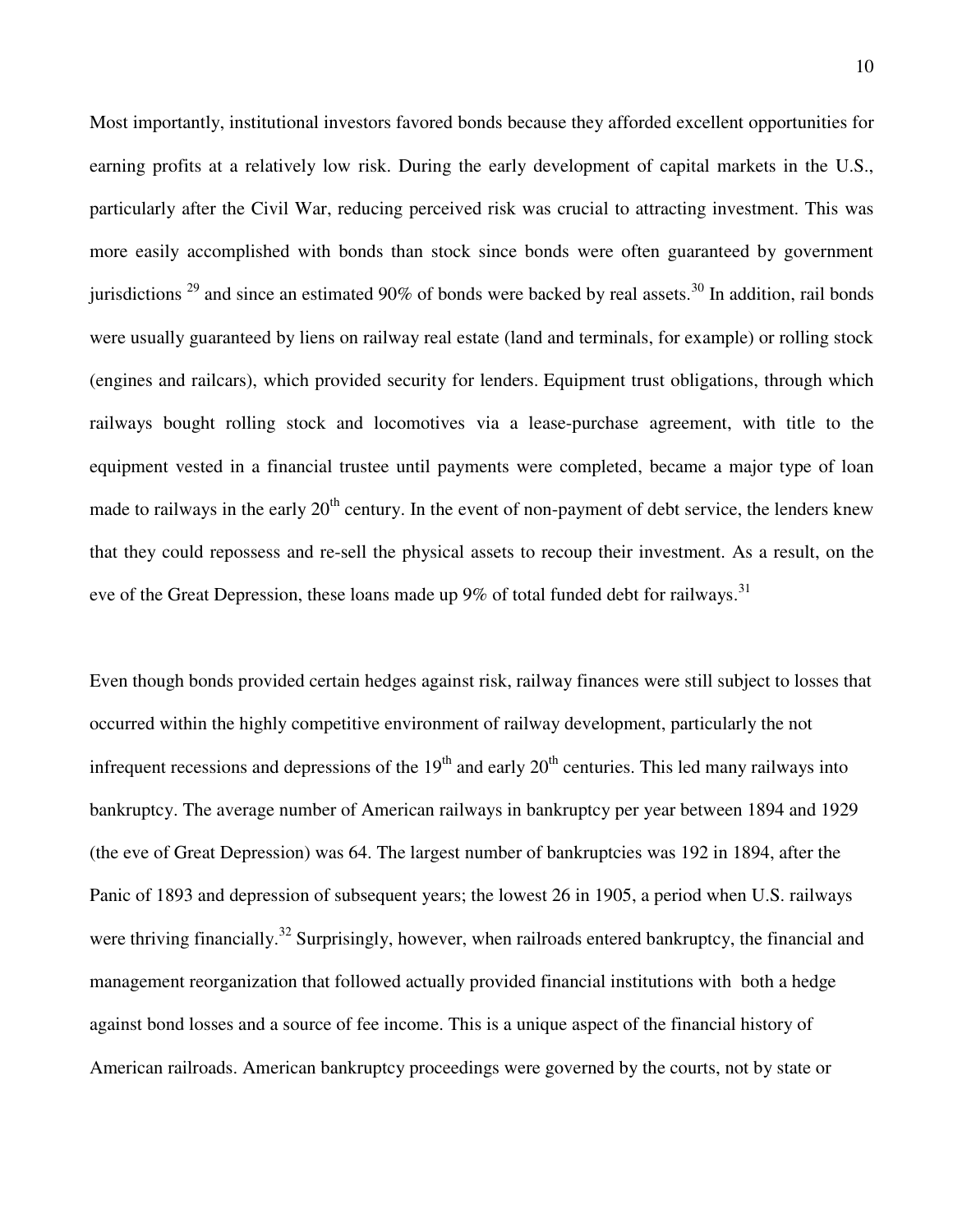federal law, under a specialized judicial procedure called "equity receivership"<sup>33</sup> in which railway ownership or its management representatives invited a bank—usually one which had previously raised funds for the railway—to serve as receiver of the insolvent property. Courts almost always agreed to appoint bank receivers, even though such an arrangement could be considered collusive.<sup>34</sup> Then, railway owners and managers, bankers, and stock and bondholders negotiated arrangements to raise new capital, first, to pay off the maturing loans and pending interest payments that originally caused the bankruptcy; and second, to purchase new rolling stock and rebuild the often deteriorated infrastructure of the railway. In a typical reorganization agreement stockholders paid an assessment, in return for which they received newly issued stock in the company, while bondholders—mainly large financial institutions took losses on their devalued securities as new debt was issued. But, while the stockholders were usually left holding "watered" stock which might not bear dividends for a long time, if ever, bondholders held assets that usually gained in value when the reorganized company returned to profitability.<sup>35</sup> In addition, financial institutions reaped large fees repackaging and re-selling the bonds that were issued as part of reorganization.<sup>36</sup> In short, in most American rail bankruptcies equity capital (stock) was put at more risk than credit (bonds), and institutional creditors (bondholders) generally emerged in a stronger condition than stockholders. This adds further evidence to the proposition that financial institutions believed rail bonds were a worthwhile asset to hold in their portfolios.

In sum, by the first decade of the  $20<sup>th</sup>$  century, rail bonds had become the gold standard of securities in the U.S. capital markets, which institutional investors favored over equity for a variety of reasons, including, first, the security those bonds offered through liens on the physical equipment of railroads; second, due to laws that forced insurance companies to invest mainly in bonds, which were considered safer than stocks; third, because the legal structure of equity receivership (bankruptcy) proceedings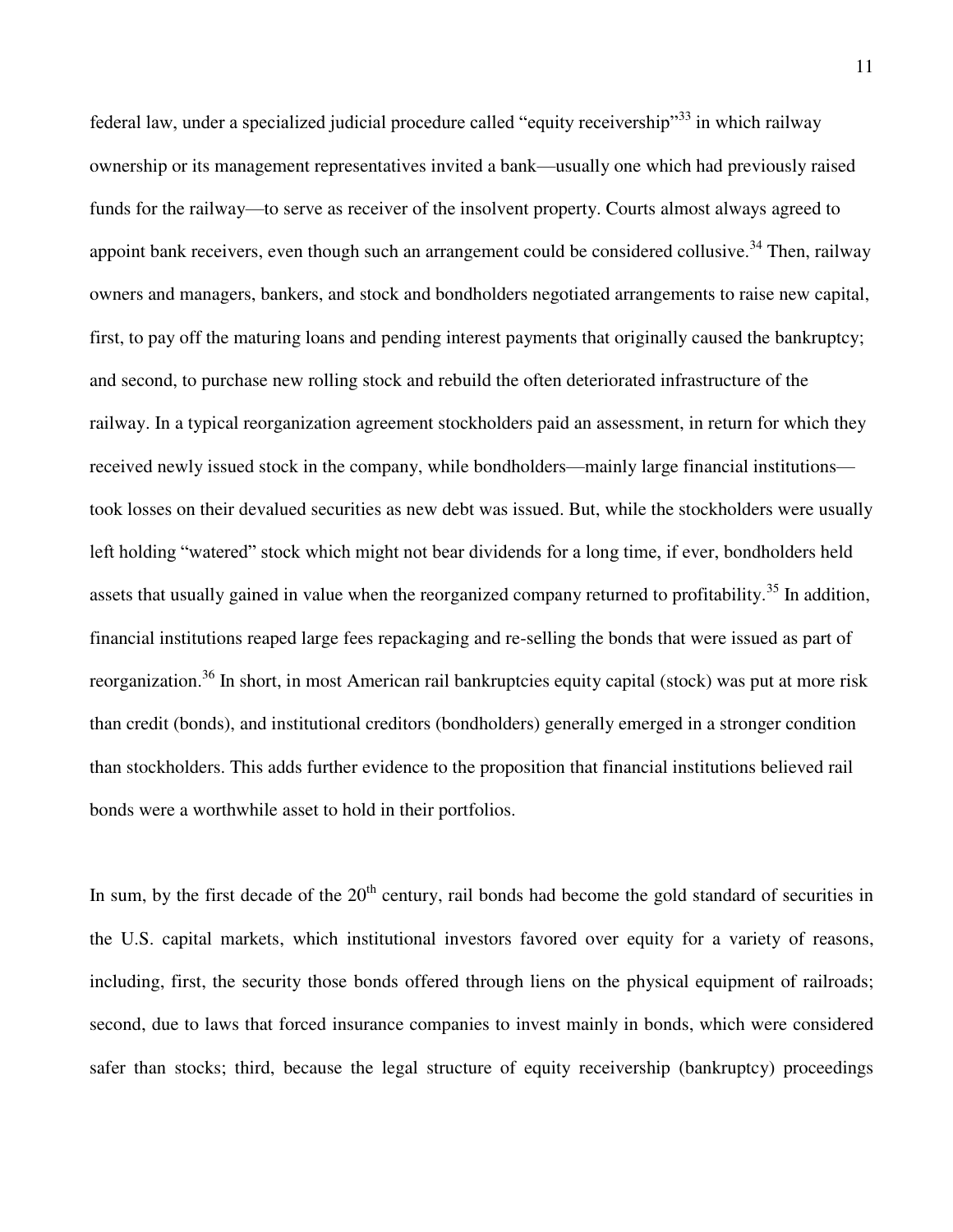included profit incentives to investors to issue bonds; and, finally, by raising capital through debt, rather than equity, railroad management could more readily limit shareholder influence. Thus, as railroads swept across the American landscape between the last quarter of the  $19<sup>th</sup>$  century and World War I, they did so with the support of banks, insurance and investment companies and trusts that issued rail bonds, which they stockpiled in their own asset portfolios. Though they also issued, purchased and profited from railway stock, the increase in rail debt relative to equity is the most important trend within rail capital finance history during this period.

## CHANGES IN PORTFOLIO COMPOSITION

Between 1900 (the first date for which systematic data is available) and 1929, on eve of the Great Depression, financial institutions significantly increased their rail assets, though those decreased relative to other assets within their overall portfolios. Table 2 shows that, for all major financial institutions, holdings of rail securities increased from 1900 to 1912, just before World War I, and continued to increase even after the War, when competition from highway-based transport was beginning to cut seriously into freight and passenger revenues. Specifically, insurance companies increased their holdings of rail securities from \$667 million in 1900 to almost \$4 billion in 1929, equal to 18% of their investment assets (though down from almost 35% in 1900); savings banks increased their holdings from \$420 million to \$1.4 billion in 1929, or 14.5% of assets in rail bonds and stock (down from 18.5% in 1900); commercial banks went from \$520 million to \$1.191 billion, or 2.2% of assets in 1929, down from 7.2% in 1900; and investment companies held 17% of assets in rail securities in 1929 (data not available for 1900). The decrease in rail assets as a percentage of overall institutional portfolios in 1929 reflects diversification of institutional portfolios that accompanied American economic growth, not a decrease in confidence by banks and other institutional investors in railways. Instead, as the so-called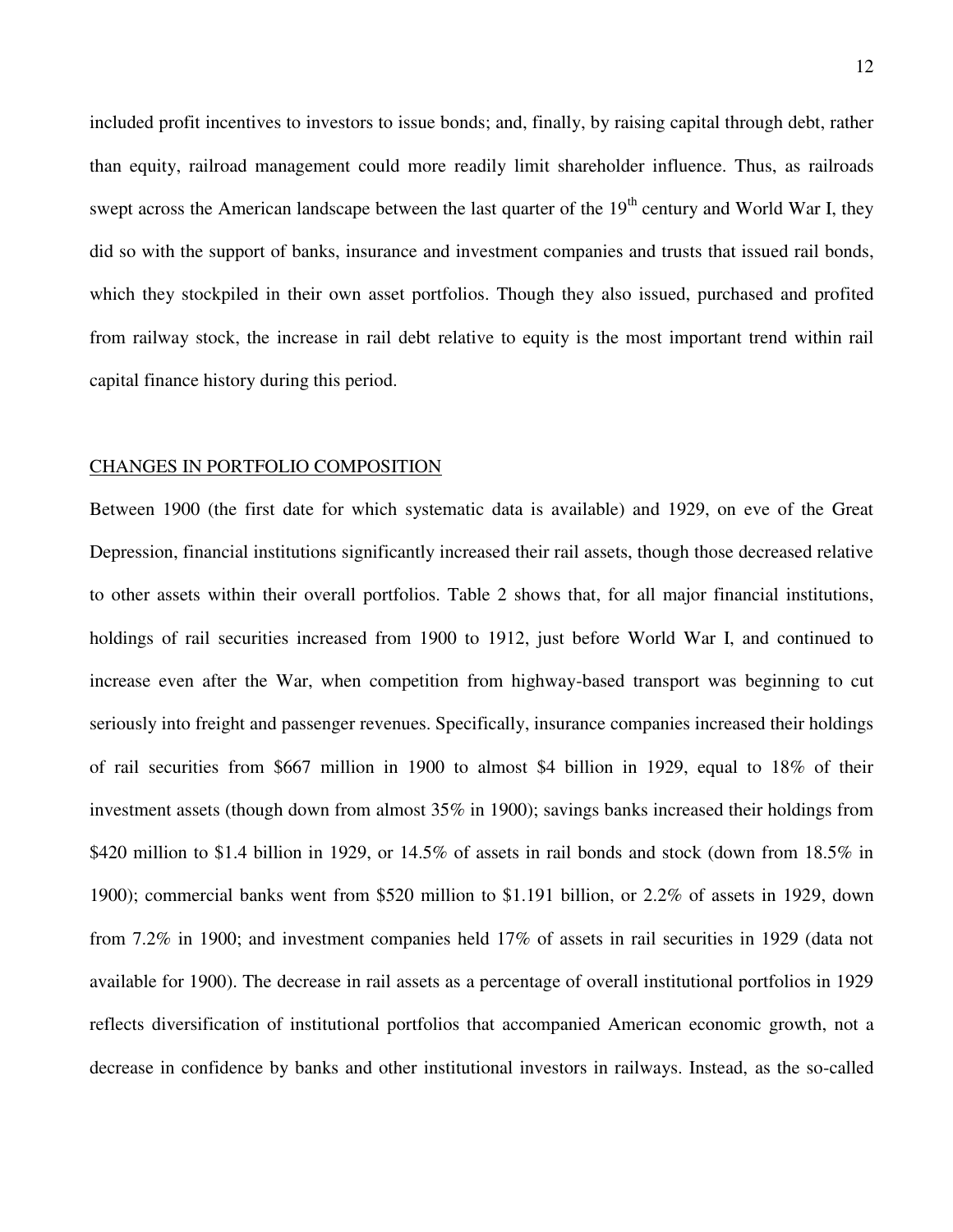Second Industrial Revolution took hold in the U.S., with tremendous expansion in industries such as steel and public utilities, financial institutions added holdings in those sectors, resulting in a relative decline in their rail holdings.<sup>37</sup> Thus, even as they diversified, Table 2 shows that, on the eve of the Great Depression in 1929, rail securities remained a major component of the investment portfolios of financial institutions: 12.9% as an average for all financial institutions and 16.5% if commercial banks are excluded.<sup>38</sup>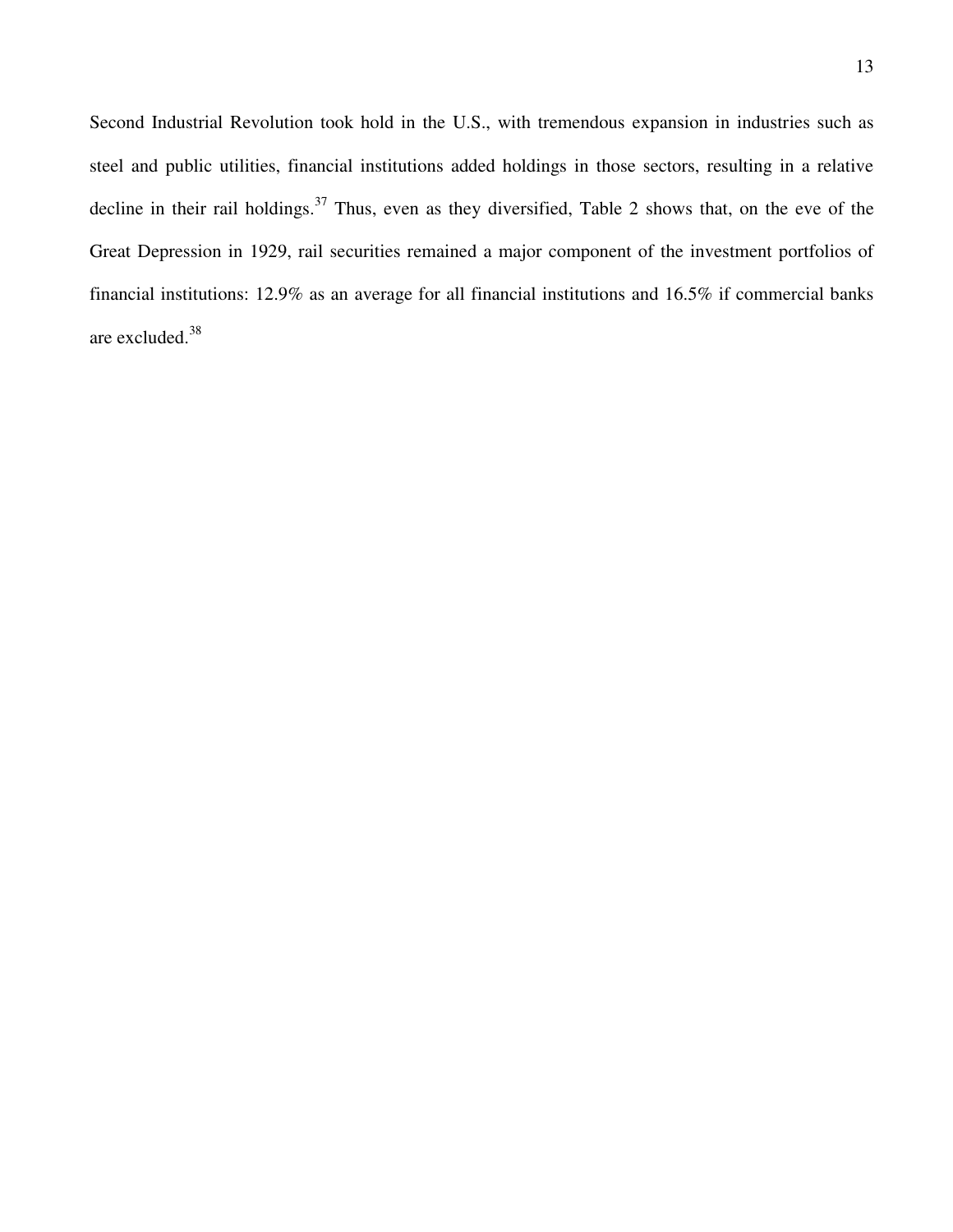|                             |                         |                     |       | <b>Railroad Assets of Major Financial Institutions, 1900-1929</b> |                     |               |                   |                     |       |                         |                     |       |
|-----------------------------|-------------------------|---------------------|-------|-------------------------------------------------------------------|---------------------|---------------|-------------------|---------------------|-------|-------------------------|---------------------|-------|
|                             |                         |                     |       |                                                                   |                     | (in millions) |                   |                     |       |                         |                     |       |
|                             |                         | 1900                |       |                                                                   | 1912                |               |                   | 1922                |       |                         | 1929                |       |
|                             | Rail                    | Total               | %     | Rail                                                              | Total               | $\%$          | Rail              | Total               | %     | Rail                    | Total               | %     |
|                             | Securities <sup>1</sup> | Assets <sup>2</sup> |       | Securities <sup>1</sup>                                           | Assets <sup>2</sup> |               | <b>Securities</b> | Assets <sup>2</sup> |       | Securities <sup>1</sup> | Assets <sup>2</sup> |       |
| Mutual Savings Banks        | 420                     | 2,269               | 18.5% | 771                                                               | 3,797               | 20.3%         | 934               | 6.313               | 14.8% | 1,375                   | 9,472               | 14.5% |
| <b>Commercial Banks</b>     | 520                     | 7,207               | 7.2%  | 929                                                               | 16,468              | 5.6%          | 1,269             | 38,600              | 3.3%  | 1,191                   | 53,718              | 2.2%  |
| Insurance Companies         | 667                     | 1,915               | 34.8% | 1,745                                                             | 5,182               | 33.7%         | 2,414             | 10,864              | 22.2% | 3,929                   | 21,890              | 17.9% |
| <b>Trust Funds</b>          | N/A                     | 2,670               | N/A   | N/A                                                               | 6,090               | N/A           | N/A               | 16.110              | N/A   | N/A                     | 27,600              | N/A   |
| <b>Investment Companies</b> | N/A                     | N/A                 | N/A   | N/A                                                               | N/A                 | N/A           | 15                | 90                  | 16.7% | 405                     | 2,384               | 17.0% |

**Source:** Goldsmith, R. (1958) *Financial Intermediaries in the American Economy since 1900.* Princeton, N.J.: Princeton University Press. A-3, A-5, A-8, A-9, A-12, A-13, A-16, A-21

<sup>1</sup>Rail stocks and bonds

<sup>2</sup>Total Assets includes agricultural loans; household mortgages; unincorporated business and corporate loans; corporate stocks and bonds; federal, state and local government securities; miscellaneous and foreign loans. These are same asset categories as in

## **Table 3**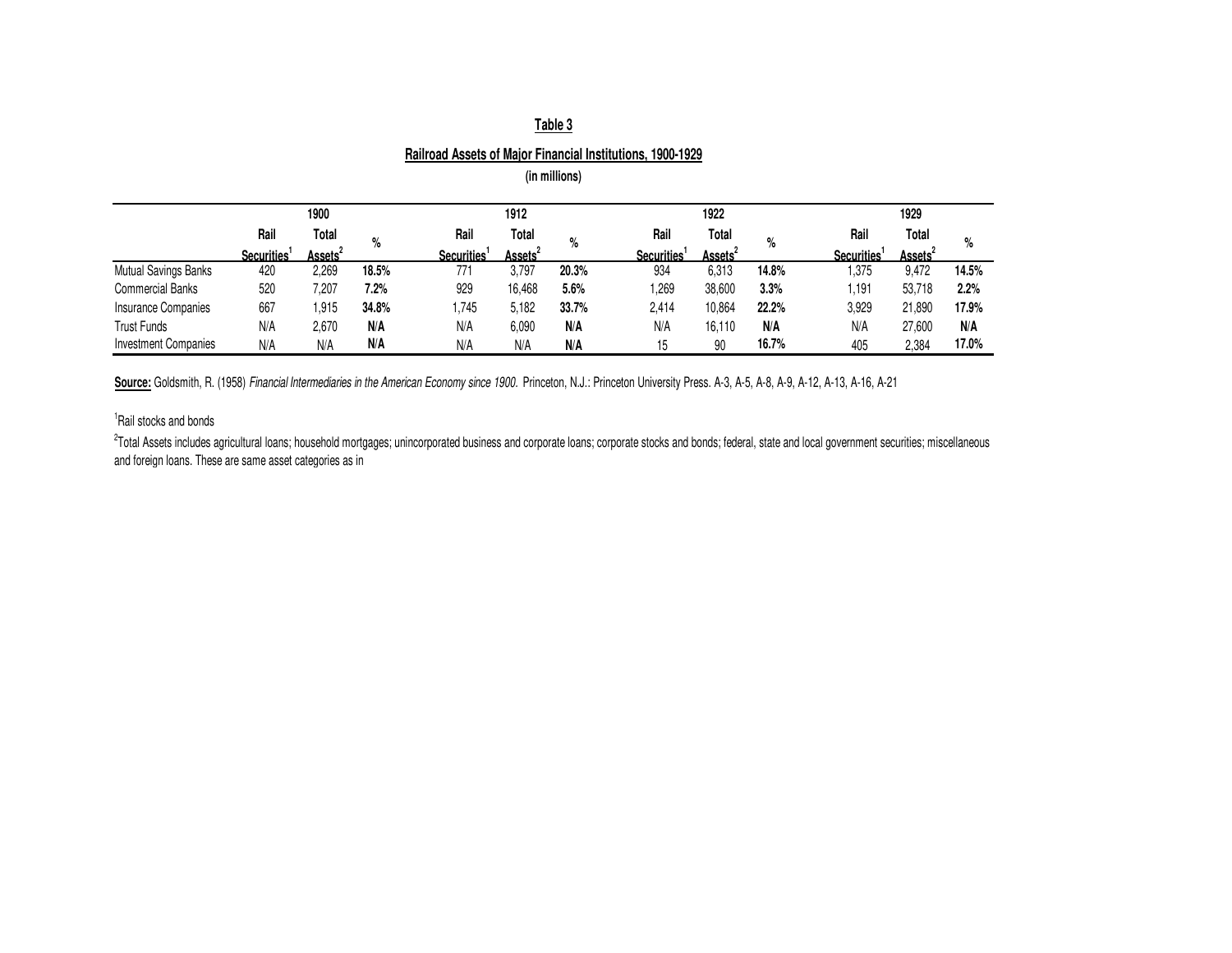The financial industry produced a number of reports in the years prior to the Great Depression and even into the early 1930's in which they justified their continued investment in rail securities, even though railroads faced a rise of competition from highway-based modes of transport. For example, a major policy study sponsored by commercial, savings and investment banks, life insurance companies and the endowments of elite universities such as Yale, Harvard and Columbia, argues that rail is an essential mode of transportation in the U.S. economy and defends the emphasis on rail bonds as an investment asset.<sup>39</sup> While acknowledging that "a severe decline in the value of \$19.5 billion of railroad obligations and shares has occasioned concern to institutions which hold such obligations among their assets...,"<sup>40</sup> the report defends railways and argues for coordination between railways and other transport modes, "such as highway, water, rapid transit and air."<sup>41</sup> Similarly, a report by the American Bankers Association in the late 1920"s avers that the "potential capacity of the motor truck as a competitor of the railroad freight car, and the extent of actual encroachment upon railroad freight traffic, are not relatively great."<sup>42</sup> The bankers argue that "(b)ecause of their longer experience in transportation and their trained traffic organizations, the railroads should be able to develop and operate motor coach and freight truck service better than the new motor vehicle companies…".<sup>43</sup> They also believed that, while "auto is a major part of the U.S. economy..., it hardly seems probable that the degree of increase in motor vehicles in the next five years will be as great as the increase during the past five years."<sup>44</sup> They support railroad purchases of trucking companies that provide short haul services, which supplement the long haul advantages of rail.<sup>45</sup> These are statements by institutional investors who do not appear overly worried about the challenges posed for railroads by highway-based transport.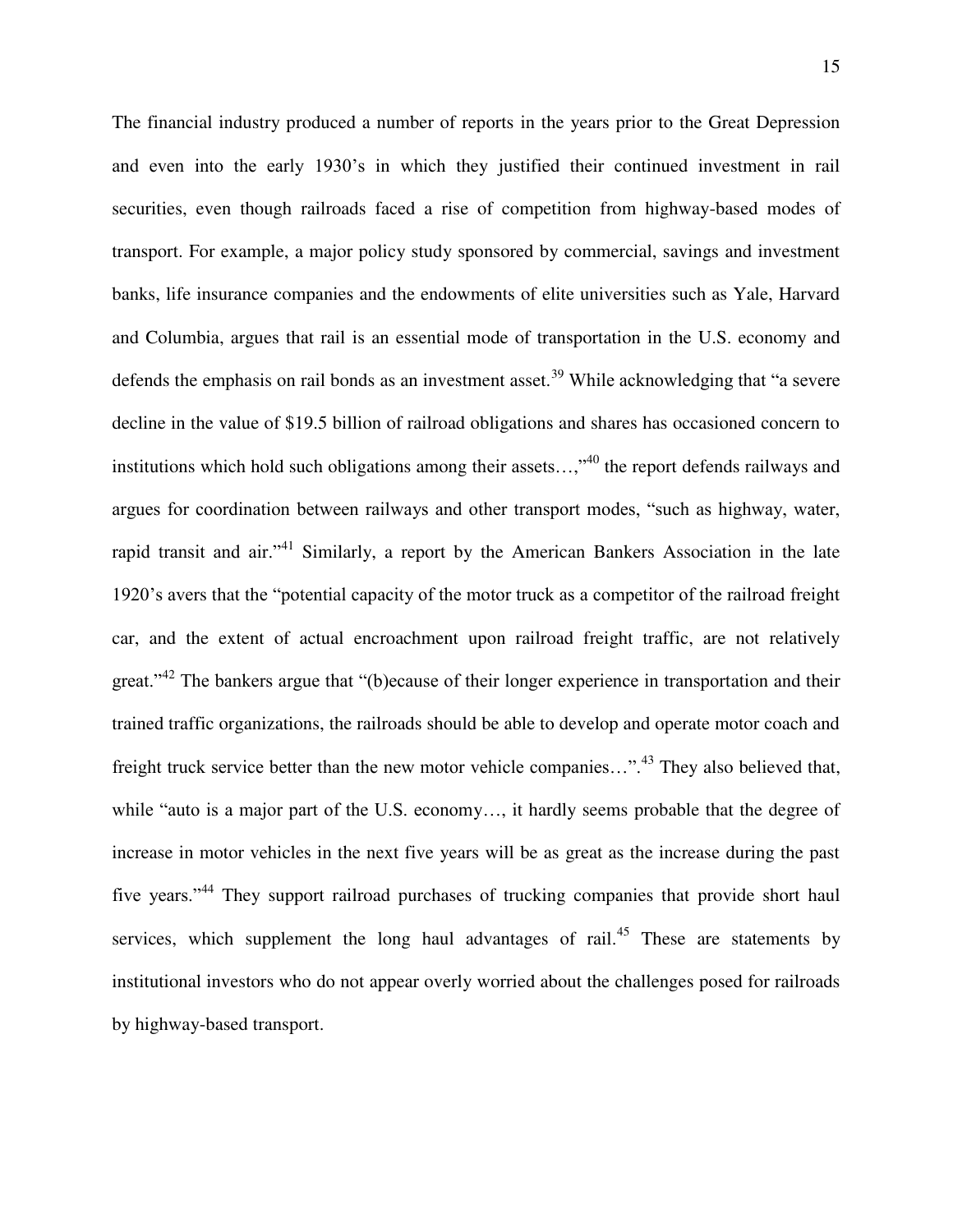However, countervailing evidence suggests that some money managers were concerned about competition from highway-based transport. A 1934 report by Joseph Eastman, the Federal Coordinator of Transportation, states that "a member of the Coordinator"s staff interviewed numerous officers who have charge of the investment of large amounts of capital for insurance companies, banks, and like institutions, as well as large personal investors. He found that they are beset by fears with respect to railroad investments…. They fear the competition of motor trucks and other transportation agencies…and a host of other things (such as excessive regulation of railway rates)." <sup>46</sup> It is possible, therefore, that bankers and other large institutional investors recognized the threat of high-based transport to the underlying valuations of railway securities in their portfolios, but also believed that railway management was taking appropriate steps to control the deleterious effects of that competition.<sup>47</sup>

In sum, in the period between 1900 and 1929, large financial institutions increased holdings of rail assets in their investment portfolios. They did so even in spite of significant competition from the automobile, truck and intercity bus. Both in their investment priorities and in public reports they fail to manifest significant concern about highway competition, even as the operating finances of railways deteriorated and as numerous railways entered bankruptcy proceedings. Partly this may have been because they saw railway corporate management responding to competition in appropriate ways. Partly, too, they had witnessed instability in rail finances for a long time, well back into the 19<sup>th</sup> century, but had usually turned that instability to their own financial advantage through the equity receivership process. Furthermore, because they had diversified assets through investments in non-rail industries during the Second Industrial Revolution, their portfolios were somewhat hedged from risk and their portfolios generated strong profits throughout the 1920's.<sup>48</sup> Most importantly, however, on the eve of the Great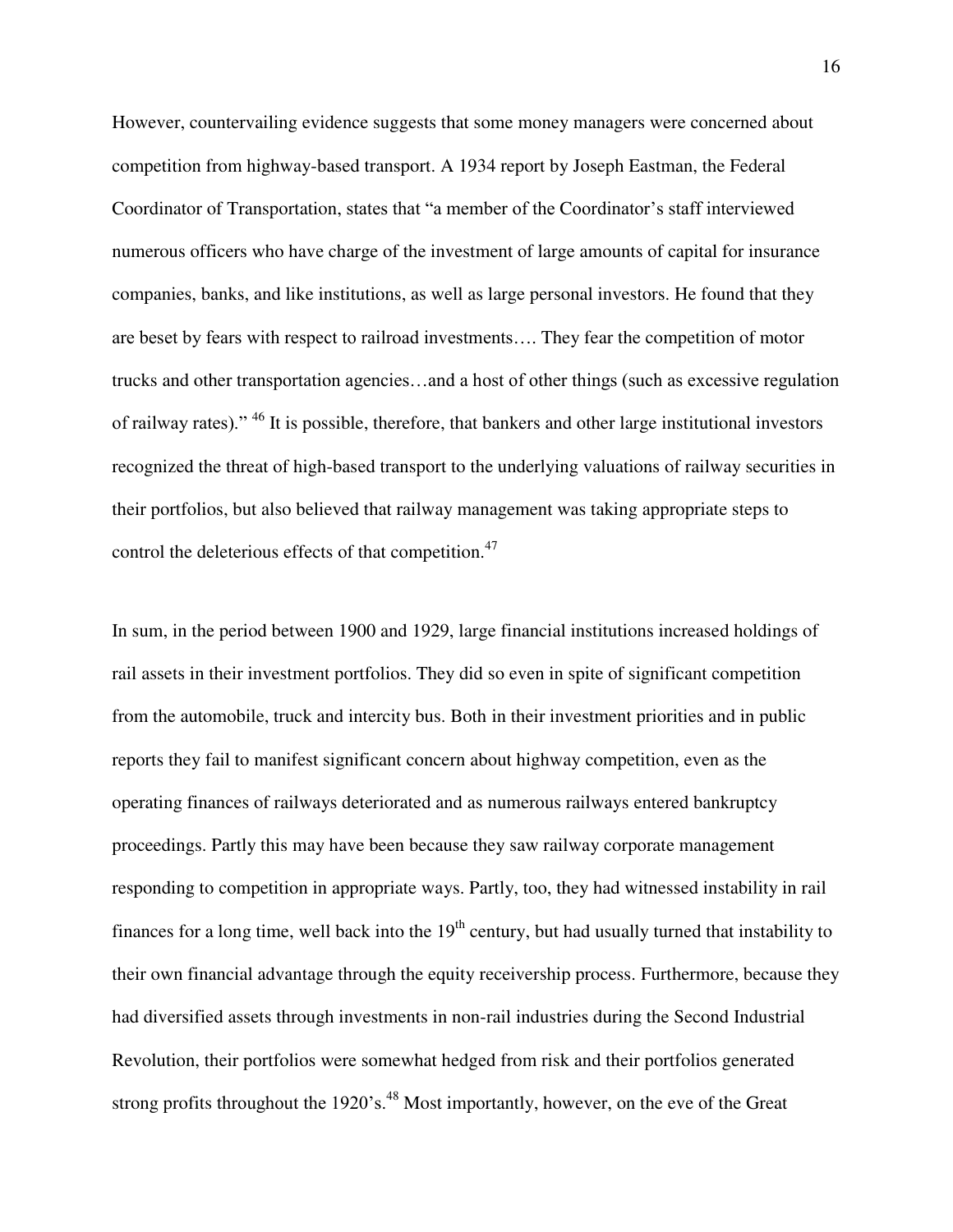Depression, rail securities composed around 15% of assets of all the major institutional groups except commercial banks, a heavy weighting in that single asset category--exposure that would cause significant problems when the financial crash occurred.

## PUBLIC FINANCIAL INTERMEDIATION DURING THE GREAT DEPRESSION

As earnings declined after the onset of the Great Depression, as earnings declined many railroads became unable to meet interest charges and payments on maturing debt.<sup>49</sup> Concommitantly, deflation in the value of railway debt contributed to instability in broader U.S. credit markets. This worried not just private bankers who held rail debt in their portfolios, but also officials in the Hoover and Roosevelt Administrations, as they tried to maintain the flow of credit in capital markets in the early years of the Depression. To deal with the credit crisis, President Hoover signed legislation near the end of his term in office in 1932 creating the Reconstruction Finance Corporation (RFC). The RFC quickly became an influential force in the U.S. credit markets, acting as a public financial intermediary. Congress appropriated \$4 billion and authorized the RFC to operate as a revolving loan fund so that, as loans were repaid, new debt could be issued without recourse to additional Congressional appropriations. Soon thereafter, newly elected President Franklin Roosevelt signed the Emergency Banking Act (March 9, 1933) and subsequent amendments (June 10, 1933), which gave the RFC additional powers, including authority to lend to financial institutions; to buy stock in banks and insurance companies; to buy stock in private corporations, including railroads, and use its equity position to influence corporate policy; to issue bonds that used assets, such as railcars, as collateral; and to provide funds to government agencies that, in turn, could lend to public and private organizations,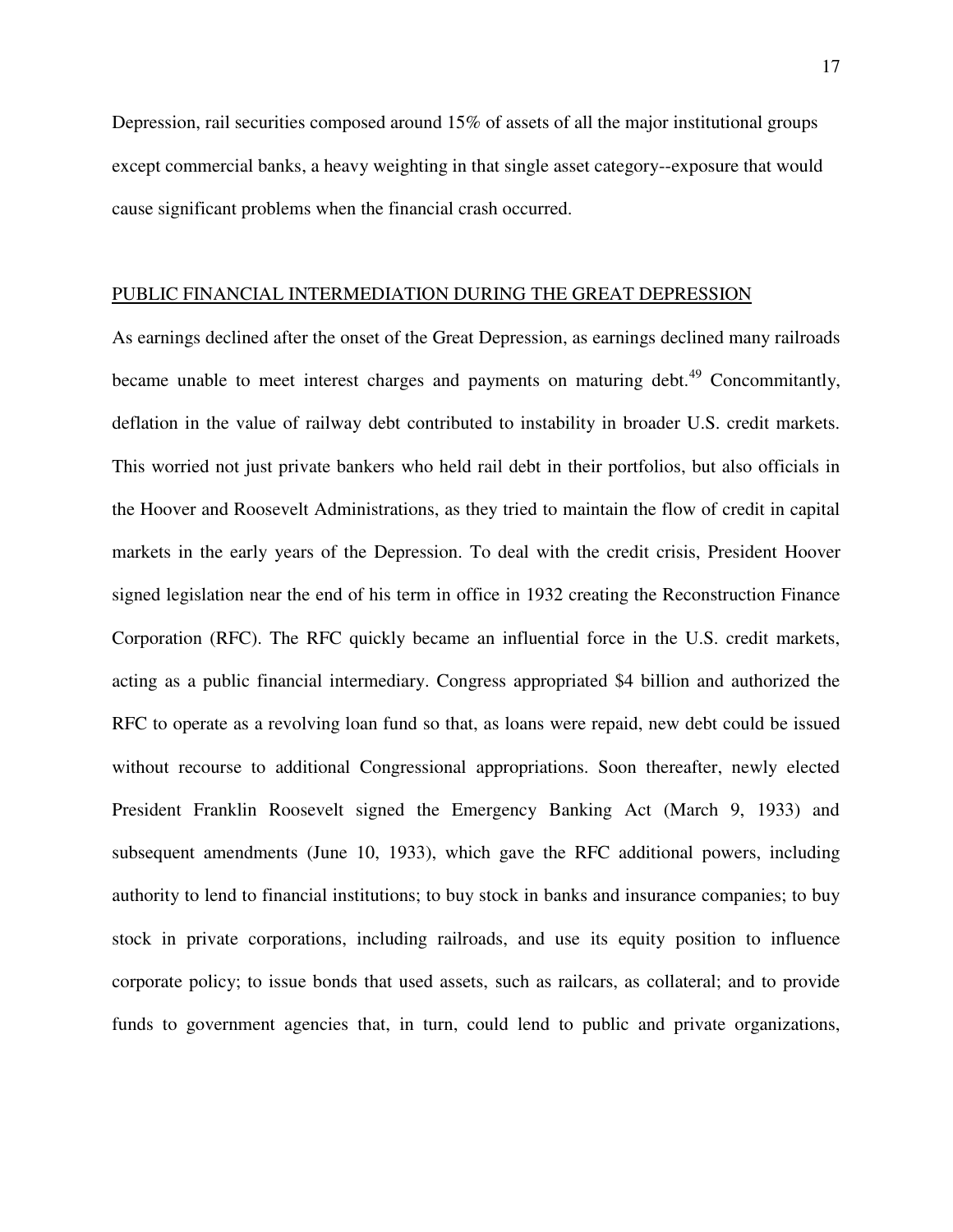including railways.<sup>50</sup> In short, the RFC had the power to intervene in both financial markets and corporate boardrooms.

The first government agency of its kind in American financial history, the RFC"s influence on railway finances were particularly significant. It loaned over \$200 million to railroads in the first year of its existence<sup>51</sup> and then, from 1933 to 1940, loaned an additional \$704 million, for total credits of close to one billion dollars before World War II.<sup>52</sup> The types of credit extended by the RFC to railways varied according to both its evolving legislative mandates and changes in economic conditions. From 1932 to 1934, as Table 3 shows, 92.9% of RFC"s rail credit activity involved direct loans to railroads. Comparable to the short term loans of a commercial bank, direct loans provided funds so that railroads could pay recurring interest charges and maturing principal on bonds that would otherwise have gone into default. Then, in 1935, after Congress gave it additional powers to directly purchase corporate securities, the RFC shifted its priorities to refinancing rail bonds. Through that mechanism, it purchased existing rail debt held by private financial institutions, usually at par (full) value, not the deflated values they were selling for in Depression-era bond markets. The RFC then issued new loans directly to the railroads at discounted interest rates, thereby lowering railway debt service charges and improving their chances of remaining solvent. This served the dual function of strengthening the balance sheets of railways and of their private creditors. As shown in Table 3, from November, 1934 through October, 1936, 76.9% of RFC loans were for "purchases of securities," which means refinancing transactions. Then, in the last three years of the Depression, from late 1936 through October, 1939, 46.3% of RFC loans were for "retirement of bonds," meaning bonds were redeemed before maturity. These also were largely refinancing transactions that resulted from improved economic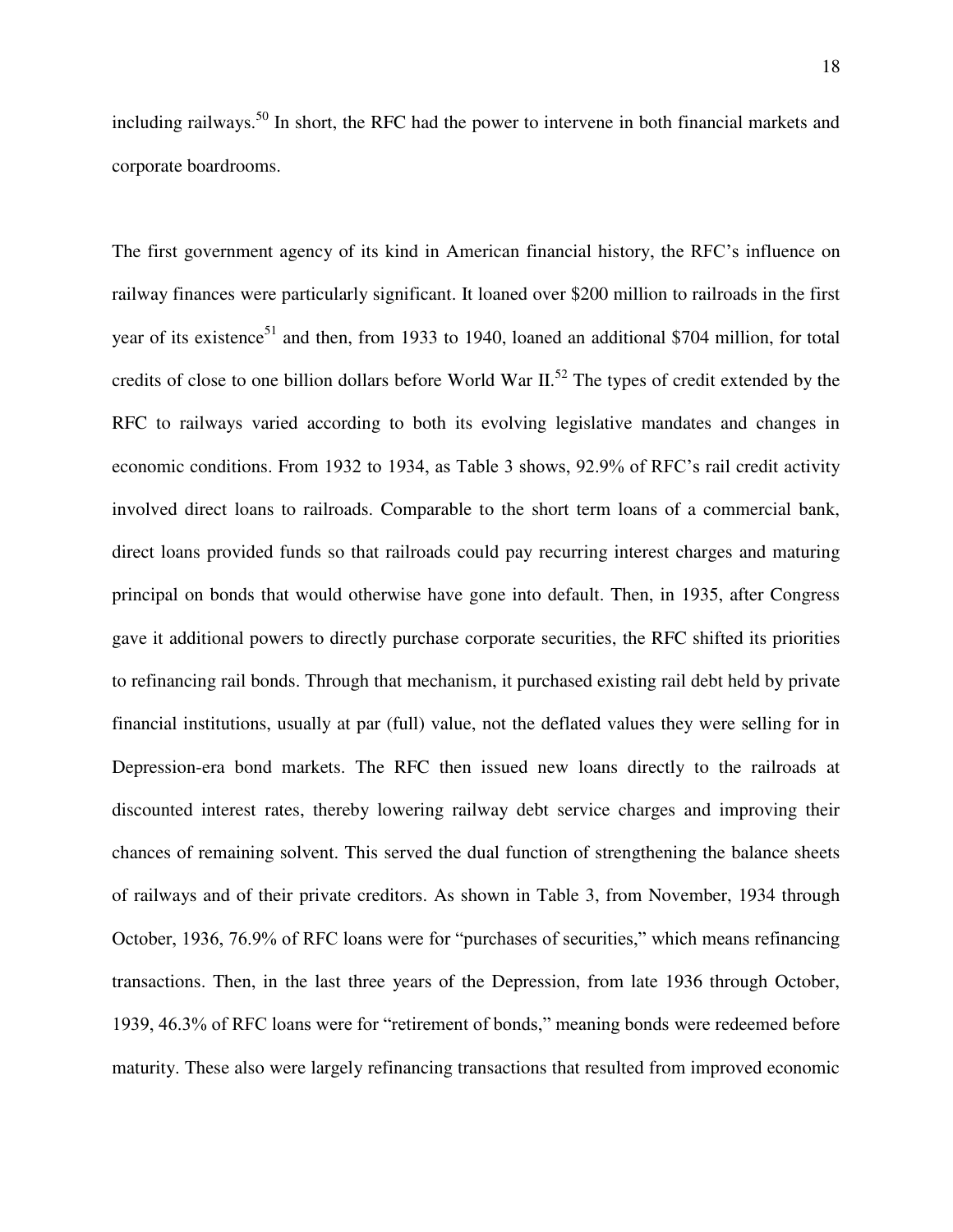conditions. Rail operating income increased significantly in 1936 and early 1937, and again in 1939, which allowed railroads to trade in more costly bank and other private debt for RFC bonds bearing lower interest rates.<sup>53</sup> In short, through direct loans, refinancing and retirement of existing bonded debt, the RFC relieved private financial institutions of a significant proportion of their holdings of deflated assets, removing those institutions in significant measure from their historic position as primary suppliers of external capital to railways and substituting the American government as the railway"s main creditor.

|                                      | Jan. 22, 1932- | %     | 1934-<br>Nov. | %     | 1936-<br>Nov. | %     |
|--------------------------------------|----------------|-------|---------------|-------|---------------|-------|
|                                      | Oct. 31, 1934  |       | Oct. 31, 1936 |       | Oct. 31, 1939 |       |
| Direct Loans <sup>1</sup>            | 482,274,313    | 92.9% | 24,235,548    | 13.4% | 47,928,459    | 44.0% |
| Purchases of Securities <sup>2</sup> | N/A            | N/A   | 143,606,450   | 79.6% | 9,300,000     | 8.5%  |
| Retirement of Bonds <sup>3</sup>     | N/A            | N/A   | 12,405,667    | 6.9%  | 50,391,971    | 46.3% |
| Miscellaneous <sup>4</sup>           | 37,089,782     | 7.1%  | 274,200       | 0.2%  | 1,205,875     | 1.1%  |
| <b>TOTAL</b>                         | 519,364,095    | 100%  | 180,521,865   | 100%  | 108,826,305   | 100%  |

**Table 3 Amount and Purposes of Authorized RFC Loans to Railroads, 1932-1939**

**Source:** Interstate Commerce Commission. "Annual Reports." Washington, D.C.: U.S. Government Printing Office1932-1939. These figures were validated through primary research with Quarterly Financial Reports of the RFC found in Record Group 237, Archive II, National Archives, Rockville, Maryland.

<sup>1</sup>Direct Loans includes payment of bond and other securities' interest charges; payment of principal on debentures and equipment trust certificates. <sup>2</sup>Purchases of Securities includes purchase of carriers' loans (some stock), purchase of stock of subsidiary company and purchase of lessor properties.  $3$ The Retirement of Bonds means a bond issue was redeemed before its maturity date.

<sup>4</sup>Miscellaneous includes rentals, preferential claims and judgments.

The RFC"s interventions in private capital markets during the 1930"s represent a watershed in the financial history of American railroads, the effects of which are reflected in Table 4, showing changes in the composition of assets in the portfolios of financial institutions between 1929 and 1939.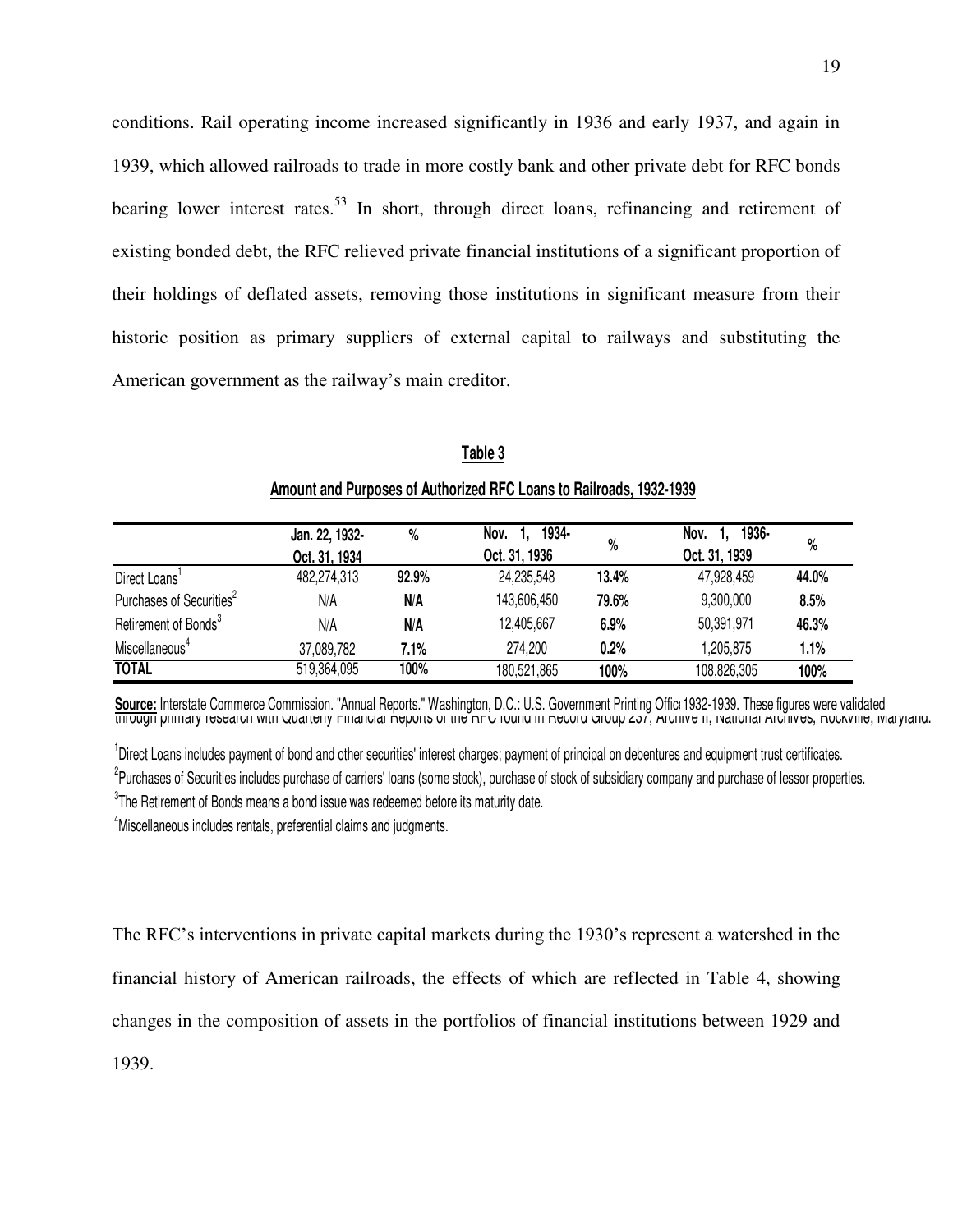#### **Asset Allocations of Major Financial Institutions, 1929-1939 (in millions)**

|                                                              | <b>Commercial Banks</b> |       |        |       |        |       |  |  |
|--------------------------------------------------------------|-------------------------|-------|--------|-------|--------|-------|--|--|
|                                                              |                         | 1929  |        | 1933  | 1939   |       |  |  |
|                                                              | Amount                  | %     | Amount | %     | Amount | %     |  |  |
| Agricultural Loans, Non-Farm Mortgages and Misc. Other Loans | 19.518                  | 36.3% | 8,032  | 25.4% | 8.004  | 19.5% |  |  |
| Corporate and other Business Loans                           | 21.668                  | 40.3% | 9,473  | 29.9% | 9,761  | 23.8% |  |  |
| <b>Railroad Stocks and Bonds</b>                             | 1.191                   | 2.2%  | 1.052  | 3.3%  | 946    | 2.3%  |  |  |
| Public Utility plus Other Stocks and Bonds                   | 4.628                   | 8.6%  | 2.910  | 9.2%  | 2.535  | 6.2%  |  |  |
| Federal, State, Local Gov't Securities                       | 6.713                   | 12.5% | 10.195 | 32.2% | 19.723 | 48.1% |  |  |
| <b>Total</b>                                                 | 53.718                  | 100%  | 31.662 | 100%  | 40.969 | 100%  |  |  |

|                                                              | <b>Mutual Savings Banks</b> |       |        |       |        |       |  |  |
|--------------------------------------------------------------|-----------------------------|-------|--------|-------|--------|-------|--|--|
|                                                              | 1929                        |       | 1933   |       | 1939   |       |  |  |
|                                                              | %<br>%<br>Amount<br>Amount  |       | Amount | %     |        |       |  |  |
| Agricultural Loans, Non-Farm Mortgages and Misc. Other Loans | 4.603                       | 48.6% | 4,665  | 47.4% | 4,075  | 39.5% |  |  |
| Corporate and other Business Loans                           | 1.333                       | 14.1% | 1.174  | 11.9% | 1.003  | 9.7%  |  |  |
| <b>Railroad Stocks and Bonds</b>                             | 1,375                       | 14.5% | 1,435  | 14.6% | 792    | 7.7%  |  |  |
| Public Utility plus Other Stocks and Bonds                   | 720                         | 7.6%  | 819    | 8.3%  | 714    | 6.9%  |  |  |
| Federal, State, Local Gov't Securities                       | 1.441                       | 15.2% | 1.743  | 17.7% | 3.722  | 36.1% |  |  |
| <b>Total</b>                                                 | 9.472                       | 100%  | 9.836  | 100%  | 10.306 | 100%  |  |  |

|                                                              | <b>Insurance Companies</b> |       |        |       |        |       |  |  |
|--------------------------------------------------------------|----------------------------|-------|--------|-------|--------|-------|--|--|
|                                                              | 1929                       |       | 1933   |       | 1939   |       |  |  |
|                                                              | Amount                     | %     | Amount | %     | Amount | %     |  |  |
| Agricultural Loans, Non-Farm Mortgages and Misc. Other Loans | 9.091                      | 41.5% | 9.975  | 43.2% | 8,622  | 27.5% |  |  |
| Corporate and other Business Loans                           |                            | 12.4% | 2.620  | 11.3% | 2,366  | 7.6%  |  |  |
| <b>Railroad Stocks and Bonds</b>                             | 3.929                      | 17.9% | 3,614  | 15.6% | 3,372  | 10.8% |  |  |
| Public Utility plus Other Stocks and Bonds                   | 3.873                      | 17.7% | 3.970  | 17.2% | 7.748  | 24.7% |  |  |
| <b>Federal, State, Local Gov't Securities</b>                | 2.289                      | 10.5% | 2.934  | 12.7% | 9,229  | 29.5% |  |  |
| <b>Total</b>                                                 | 21.890                     | 100%  | 23.113 | 100%  | 31,337 | 100%  |  |  |

|                                                              | <b>Investment Companies</b> |       |        |       |        |       |  |  |
|--------------------------------------------------------------|-----------------------------|-------|--------|-------|--------|-------|--|--|
|                                                              |                             | 1929  |        | 1933  | 1939   |       |  |  |
|                                                              | <b>Amount</b>               | %     | Amount | %     | Amount | %     |  |  |
| Agricultural Loans, Non-Farm Mortgages and Misc. Other Loans | 20                          | 0.8%  | 23     | 2.0%  | 88     | 6.0%  |  |  |
| Corporate and other Business Loans                           |                             | 0.5%  | 15     | 1.3%  | 12     | 0.8%  |  |  |
| <b>Railroad Stocks and Bonds</b>                             | 405                         | 17.0% | 137    | 11.9% | 170    | 11.6% |  |  |
| Public Utility plus Other Stocks and Bonds                   | 1.918                       | 80.5% | 965    | 83.8% | 1.173  | 80.0% |  |  |
| Federal, State, Local Gov't Securities                       | 28                          | 1.2%  | 11     | 1.0%  | 24     | 1.6%  |  |  |
| <b>Total</b>                                                 | 2.384                       | 100%  | 1.151  | 100%  | 1.467  | 100%  |  |  |

|                                                              |        |       | <b>Trust Funds</b> |       |         |       |
|--------------------------------------------------------------|--------|-------|--------------------|-------|---------|-------|
|                                                              | 1929   |       | 1933               |       | 1939    |       |
|                                                              | Amount | %     | Amount             | %     | Amount  | %     |
| Agricultural Loans, Non-Farm Mortgages and Misc. Other Loans | 3,730  | 13.5% | 3.190              | 13.9% | 3,690   | 11.6% |
| Corporate and other Business Loans                           |        | 2.2%  | 560                | 2.4%  | 510     | 1.6%  |
| <b>Railroad Stocks and Bonds</b>                             |        | N/A   | N/A                | N/A   | N/A     | N/A   |
| Public Utility plus Other Stocks and Bonds                   | 19.350 | 70.1% | 13.000             | 56.5% | 19,950  | 62.6% |
| Federal, State, Local Gov't Securities                       | 3.900  | 14.1% | 6.250              | 27.2% | 7,700   | 24.2% |
| Total                                                        |        | 100%  | 23,000             | 100%  | 31,850  | 100%  |
|                                                              |        |       |                    |       |         |       |
| <b>Grand Total</b>                                           |        |       | 88.762             |       | 115.929 |       |

**Source:** Goldsmith, R. *Financial Intermediaries in the American Economy since 1900.* Princeton, N.J.: Princeton University Press, 1953. (Table A-3, A-5, A-8, A-9, A-12, A-13, A-16, A-21)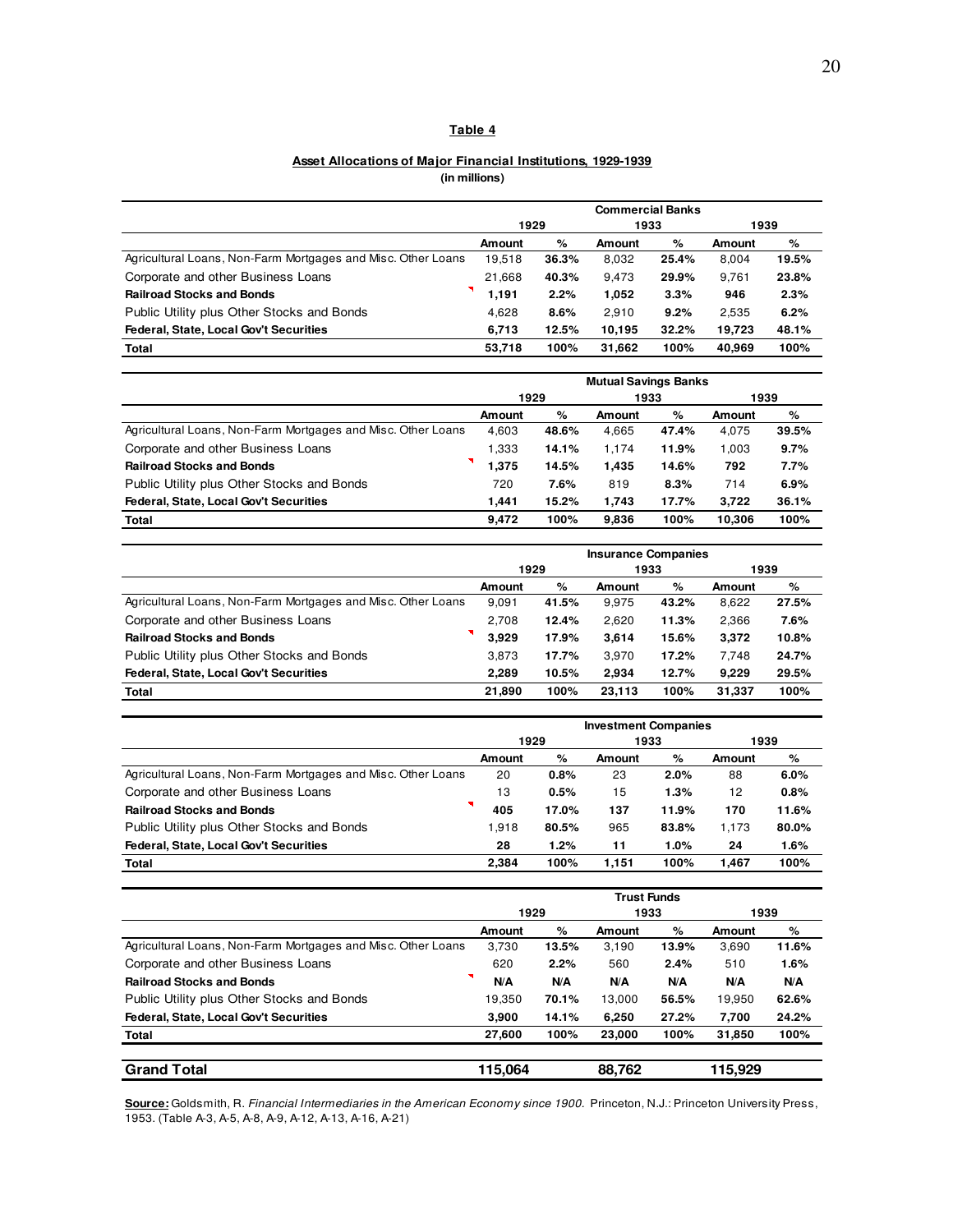Most importantly, this table shows that all major classes of financial institutions significantly reduced both the absolute amount and relative size of rail stocks and bonds in their portfolios during this ten year period. Savings banks reduced their rail assets by almost half, from 14.5% to 7.7% (\$1.375 billion to 792 million). Insurance companies reduced their rail holdings from almost 18% of overall portfolio assets to just less than 11% (\$3.929 billion to \$3.372 billion). Investment company rail assets went from 17% to 11.6% (\$405 million to \$170 million). Commercial banks increased their percentage holdings of rail assets by a very small amount, from 2.2% to 2.3%, but the absolute level of those assets decreased from \$1.191 billion to \$946 million. Furthermore, as previously noted, these figures significantly understate the amount of reallocation within institutional portfolios both because data in Goldsmith's "trust funds" category is not broken out for rail versus other sectors and because private investment banks did not disclose their stock and bond assets, so they are not included in Goldsmith"s tables. However, the evidence is clear that both trust funds and investment banks were heavily invested in rail securities in the early  $20<sup>th</sup>$  Century, then divested from them during the Great Depression.<sup>54</sup> Thus, divestment from rail securities was broad based, deep and reached across all sectors of American institutional finance.

At the same time as they eliminated rail securities from their portfolios, financial institutions dramatically increased their investment in federal, state and local government securities, which protected them from deflation or bankruptcy risk. Table 4 shows that, between 1929 and 1939, government securities rose from 12.5% to 48.1% of commercial bank portfolios (\$6.713 billion to \$19.723 billion); from 15.2% to 36.1% of savings bank assets (\$1.441 billion to \$3.722 billion); from 10.5% to 29.5% for insurance companies (\$2.289 billion to \$9.229); and from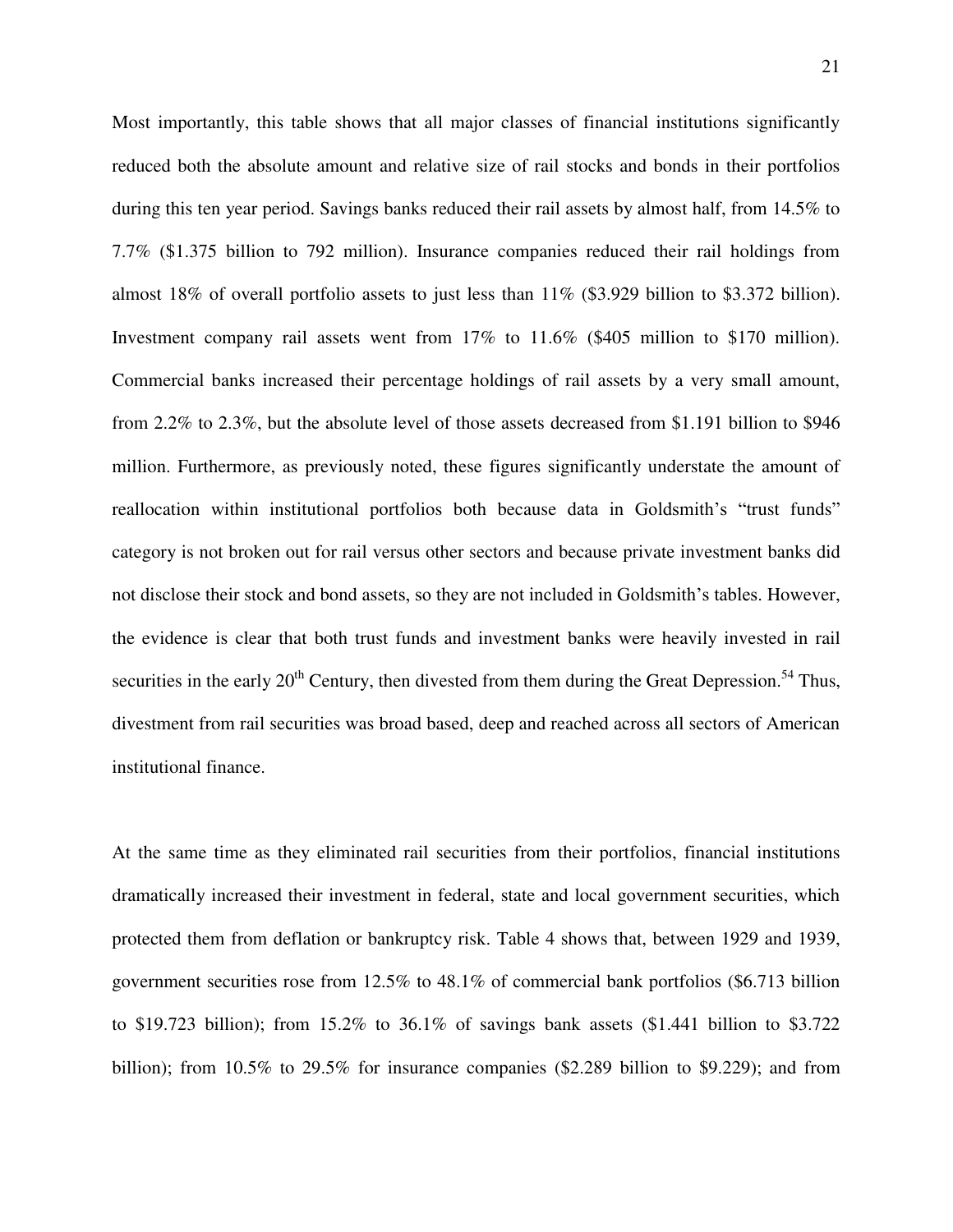14.1% to 24.2% for institutional trusts (\$3.9 billion to \$7.7 billion). Based on Carosso"s research, I infer that investment banks took similar steps. Thus, just as the Reconstruction Finance Corporation was socializing rail securities and becoming a major public creditor for railways thereby allowing financial institutions to remove devalued assets from their portfolios—those same private financial institutions were moving their freed-up capital into government securities. They fled from rail to the safety of government bonds.

The shift of assets by financial institutions into government securities was more pronounced for rail than for other sectors. Table 5 shows that, during the Great Depression, the two classes of financial institutions holding the largest percentage of rail securities—savings banks and insurance companies—divested of rail assets at a more rapid rate than they did in comparable sectors, such as public utilities and other corporate loans. This is also true for investment companies, though for these companies the percentage change differences are less pronounced. It is not the case for commercial banks, but these banks were never major lenders to railways. Thus, financial institutions did not divest from their various asset classes equally during the Great Depression in order to move into safe government securities. Instead, with assistance from the Reconstruction Finance Corporation, they divested more rapidly from rail than other sectors.<sup>55</sup>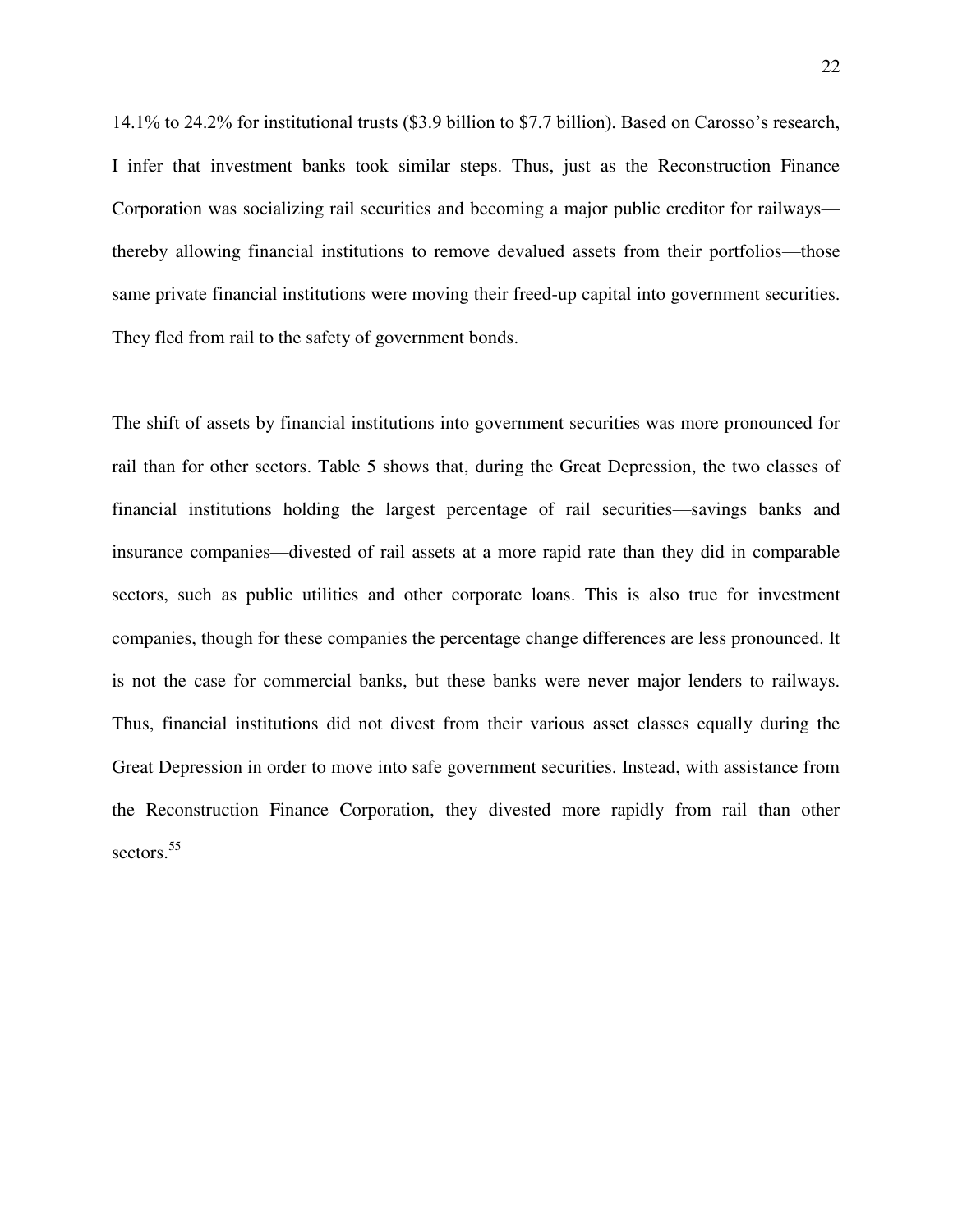#### **Table 5**

|                                        | Commercial Banks |        | <b>Mutual Savings Banks</b> |       |       | <b>Insurance Companies</b> |        |        | <b>Investment Companies</b> |       |        |           |
|----------------------------------------|------------------|--------|-----------------------------|-------|-------|----------------------------|--------|--------|-----------------------------|-------|--------|-----------|
|                                        | 1929             | 1939   | % Change                    | 1929  | 1939  | % Change                   | 1929   | 1939   | % Change                    | 1929  | 1939   | % Change  |
| <b>Railroad Stocks and Bonds</b>       | 1.191            | 946    | $-20.57%$                   | .375  | 792   | $-42.40%$                  | 3.929  | 3.372  | $-14.18%$                   | 405   | 170    | $-58.02%$ |
| <b>Public Utilities</b>                | .382             | 790    | $-42.84%$                   | 525   | 517   | $-1.52%$                   | 2.230  | 4.579  | 105.34%                     | 301   | 128    | $-57.48%$ |
| Other Corporate Loans                  | 16.243           | 8.341  | $-48.65%$                   | .011  | 873   | $-13.65%$                  | 3.391  | 4.622  | 36.30%                      | .630  | ,057   | $-35.15%$ |
| Federal, State, Local Gov't Securities | 6.713            | 19.723 | 193.80%                     | .441  | 3.722 | 158.29%                    | 2.289  | 9.229  | 303.19%                     | 28    | 24     | $-14.29%$ |
| <b>Total</b>                           | 25.529           | 29,800 |                             | 4.352 | 5.904 |                            | 11.839 | 21.802 |                             | 2.364 | 379، ا |           |

## **Divestment by Financial Institutions (in millions), 1929-1939**

**Source: Goldsmith, R. (1958),** *"Financial Intermediaries in the American Economy Since 1900"* **, Princeton, N.J.: Princeton University Press, Table A-3, A-5, A-8, A-9, A-12, A-13, A-21**

Yet, arguably, rail assets were not so large that they threatened the overall viability of large institutions. Writing about this issue, C.M. Clay, Chief Counsel for the RFC, suggested that, "due to several intermediate rises in bond prices since 1932, opportunities have been afforded for (bond)holders to weed out their more risky bonds with a minimum of loss…."<sup>56</sup> Clay also maintained that "the (financial) position of… insurance companies and savings banks…is generally sound…."<sup>57</sup> This contradicts the notion that banks, insurance companies, investment trusts, university endowments and other institutional investors were threatened with insolvency because of the rail debt they held in their portfolios. Instead, it is equally plausible that, though it might have cut into their profits, they could have continued to hold those securities during the 1930"s without seriously jeopardizing their overall financial viability and/or could have slowly divested themselves of those holdings as market conditions improved--and conditions did improve at various times during the 1930's and 1940's.

When all is said and done, however, even if they had not divested, private institutions were unlikely to have provided additional loans to railways in the 1930"s because their existing rail holdings had suffered serious deflation in value. Thus, the discounted loans provided by the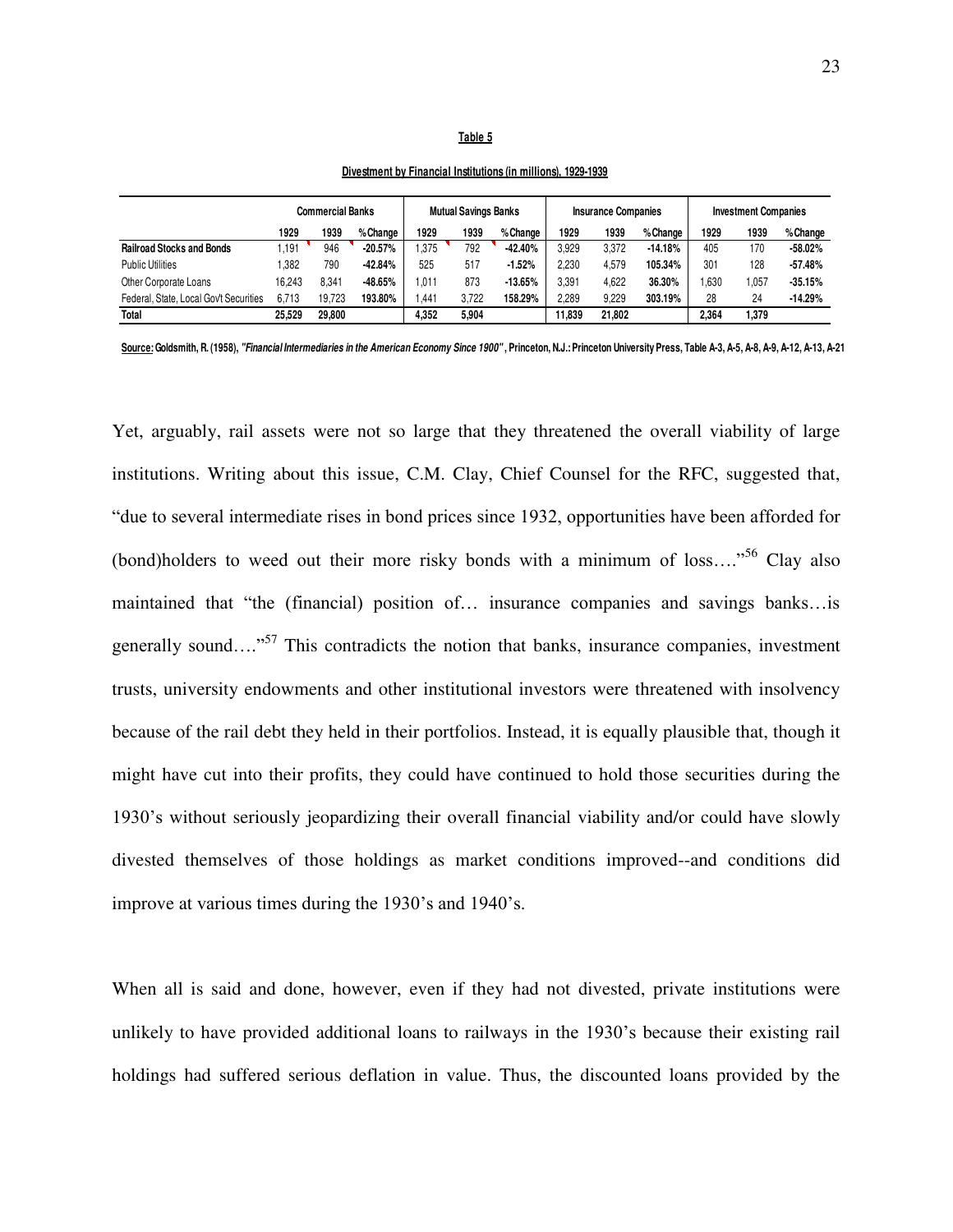Reconstruction Finance Corporation were crucial for avoiding wholesale bankruptcy within the rail sector during the Great Depression. Federal loans during the Depression shored up the finances of insolvent railroads, which concommitantly attenuated the effects of the Depression on the broader U.S. economy. At the same time RFC refinancing transactions relieved financial institutions of deflated rail bonds, even though arguably those bonds did not seriously threaten their balance sheets. In essence, the American government subsidized the finances of private institutions in order to avoid massive bankruptcy in the rail sector.

The interventions of the RFC were unique in American financial history up to that time. Never before had the American government so directly and massively influenced private capital markets. While the government had previously issued treasury bonds to pay for deficits resulting from the Revolutionary War, the War of 1812, and the Civil War, the Reconstruction Finance Corporation intervened in capital markets in the 1930"s more directly, using a wider range of financial tools, and on a larger scale than ever before. During the Great Depression, the RFC became a national investment bank with immense capital resources and no reserve requirements that backed its credit with the government guarantees. It directly took over assets that banks, trusts, institutional endowments, insurance and investment companies were anxious to shed, including, notably, seriously devalued railway debt, and simultaneously financed depressioninduced federal government deficits. These unprecedented initiatives represent the beginning of the modern era of the U.S. government acting as public financial intermediary.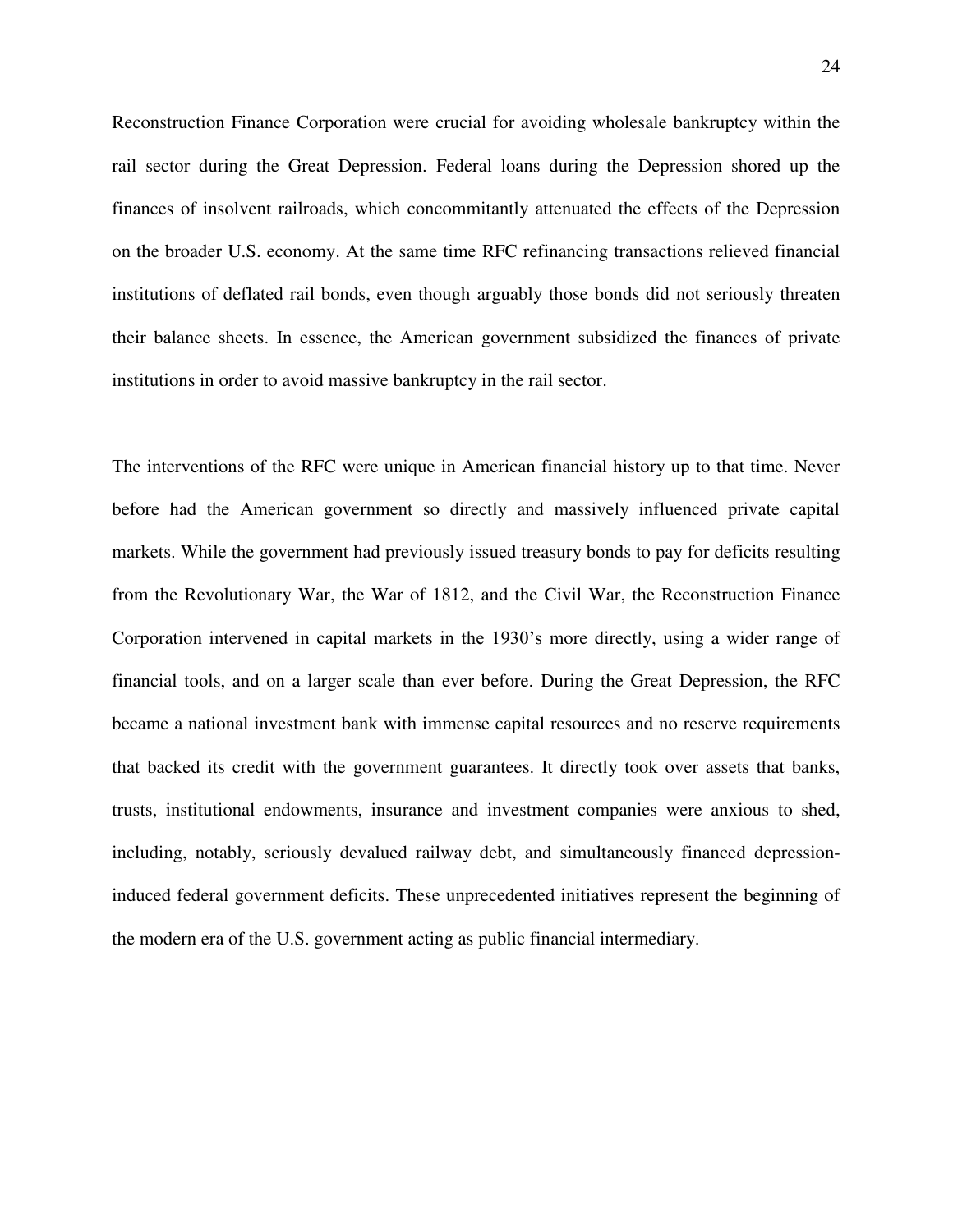## POLITICS AND FINANCE

While this article focuses on the rail industry's access to capital, financial issues cannot be separated entirely from political developments that affected transport in the inter-war period.<sup>58</sup> Some of these are particularly relevant to the decline of rail, beginning with problems railways experienced in dealing with regulation by the Interstate Commerce Commission (ICC). In the U.S. the ICC was at the center of transportation policy from its creation in 1887 through the 1930"s. During these years the ICC"s purview included rate setting for railways and interstate commerce on highways; oversight of rail mergers and acquisitions; issuance of rail securities; and advising both Congress and presidential administrations concerning transportation policy. However, particularly during the period between the end of the Civil War (1865) and 1900, the ICC was less powerful than private corporations, particularly large banks, insurance companies and other institutions of finance capital, in terms of determining the shape of transportation development.<sup>59</sup> During that time, J.P. Morgan and Company, Kuhn Loeb, Lehman Brothers, and powerful railway corporations such as those controlled by Vanderbilt, Van Sweringen and Hill, shaped the mergers and consolidations that swept the rail industry.<sup>60</sup> Since ICC power over these mergers was weak, it was unable to eliminate the duplication of lines and overbuilding that often occurred.<sup>61</sup> Then, after 1900, the ICC faced a new problem--balancing competition between rail and motorized transport. Before it could do anything about this, however, the demands of supplying troops and allied nations during World War I caused Congress to pass the Emergency Railway Act of 1917, under which railways were leased to and operated by a new public agency, the Federal Railway Administration. This set a precedent for direct government control of railways and could have been used to bolster the ICC"s power after the war"s end. Instead, Congress passed the Transportation Act of 1920, which mandated that the ICC develop plans for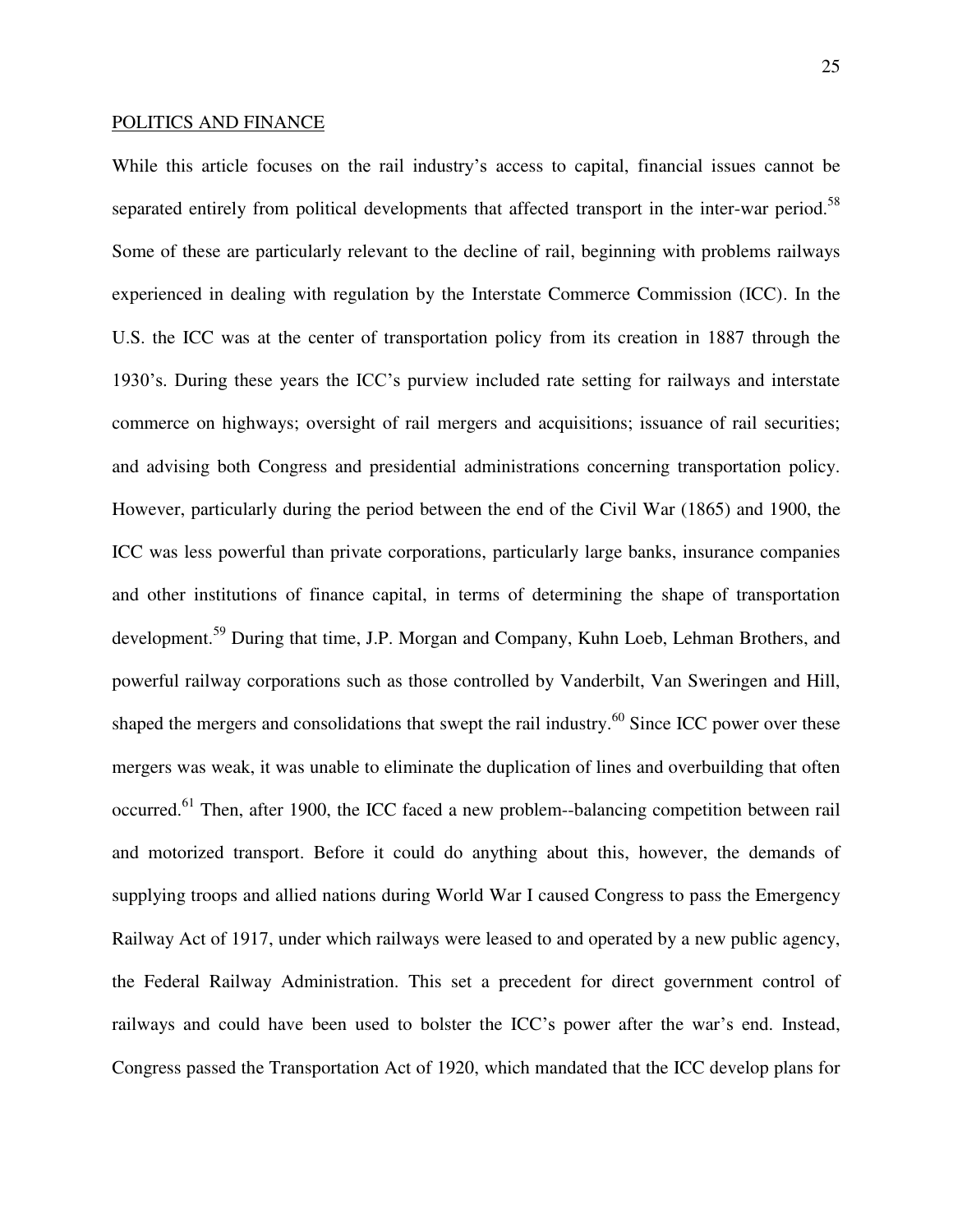consolidation of railroads, but failed to provide the agency with effective powers to enforce consolidation plans and also left a legal loophole whereby rail holding companies could avoid regulatory approval for mergers.<sup>62</sup> Thus, even as the ICC developed a series of consolidation proposals during the 1920"s, rail holding companies continued to pursue mergers and acquisitions. For example, the Van Sweringen brothers added to their railway conglomerate in the East and Midwest while Vanderbilt"s New York Central railways and the Pennsylvania Rail Corporation pursued their own acquisitions and mergers.<sup>63</sup> Partly undertaken as competitive moves against neighboring railways, these mergers often involved large, speculative investments, financed by issuance of stock and by new borrowing, the latter often at high interest rates. As a result, while some consolidation of railways occurred during the 1920's, these privately organized mergers failed to overcome the problem of duplication of lines, failed to increase the efficiency of rail transport in relation to highway-based competition, and increased the debt of railways at the worst possible time, just before the Great Depression.<sup>64</sup> Thus, by the end of the 1920"s the rail industry in the United States was internally divided; had not overcome inefficiencies from duplication of lines; and was losing passenger and freight revenues to competition from highway-based transport—all just as their finances were seriously weakened by excessive debt.

In order to effectively and efficiently compete with the growth of highway based traffic, the rail system required rationalization—elimination of overlapping rail lines, combining weak with strong companies, and system-wide consolidation to increase efficiency.<sup>65</sup> Thus, early in his first term, President Roosevelt supported passage of the Emergency Railroad Transportation Act (June 16, 1933) creating the Office of the Federal Coordinator of Transportation, which was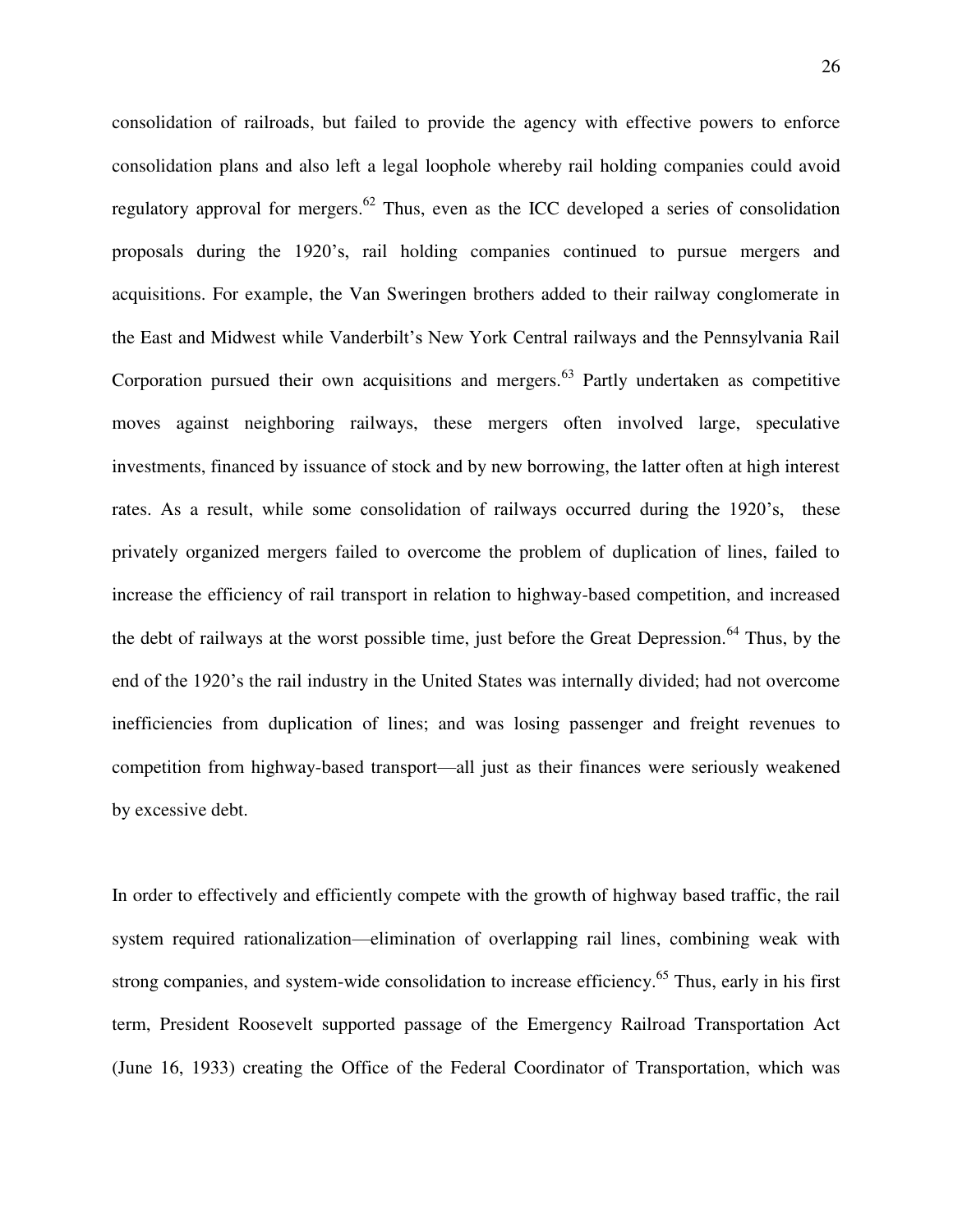empowered to investigate, recommend and, if necessary, require changes to the U.S. transportation system. Appointed as head of this new office, Joseph Eastman, who was also an ICC Commissioner, urged consolidation and financial reorganization of railroads in order to make them competitive with highway-based transportation.<sup>66</sup> Based partly on Eastman's recommendations, the Roosevelt Administration submitted numerous bills to Congress during the 1930"s dealing with rationalization of the planning, financing and re-structuring of the country"s transportation system and Congress itself held numerous hearings and proposed laws, one of which called for full nationalization of railways.<sup>67</sup> While some important legislation was enacted, aspects of the new laws actually weakened railway finances. First, amendments to the railway equity receivership law, passed by Congress in 1933 and 1935, reduced the power of financial institutions to unilaterally control bankruptcy proceedings, which thereby increased the motivation of financial institutions to withdraw from rail capital markets since they could no longer manipulate reorganization to achieve financial gain.<sup>68</sup> Second, the Banking Act of 1933 (Glass Steagull), ordered commercial banks to withdraw their deposits from investment banks.<sup>69</sup> Because these deposits had been used as a source of loans, railways lost another potential source of capital. Third, the Motor Carrier Act of 1935 gave the ICC regulatory power over all motor carriers engaged in interstate commerce, but did not tie that to broader rationalization of competition within the transportation industry.<sup>70</sup> Finally, the Transportation Act of 1940 supported a national transportation system that embraced rail, motor and water modes, but the Act provided no effective power to the government to implement such a system, so the competitive position of rail was not ameliorated.<sup>71</sup> Thus, taking all this legislation into account, by the end of the Great Depression American railways were no better off in terms of access to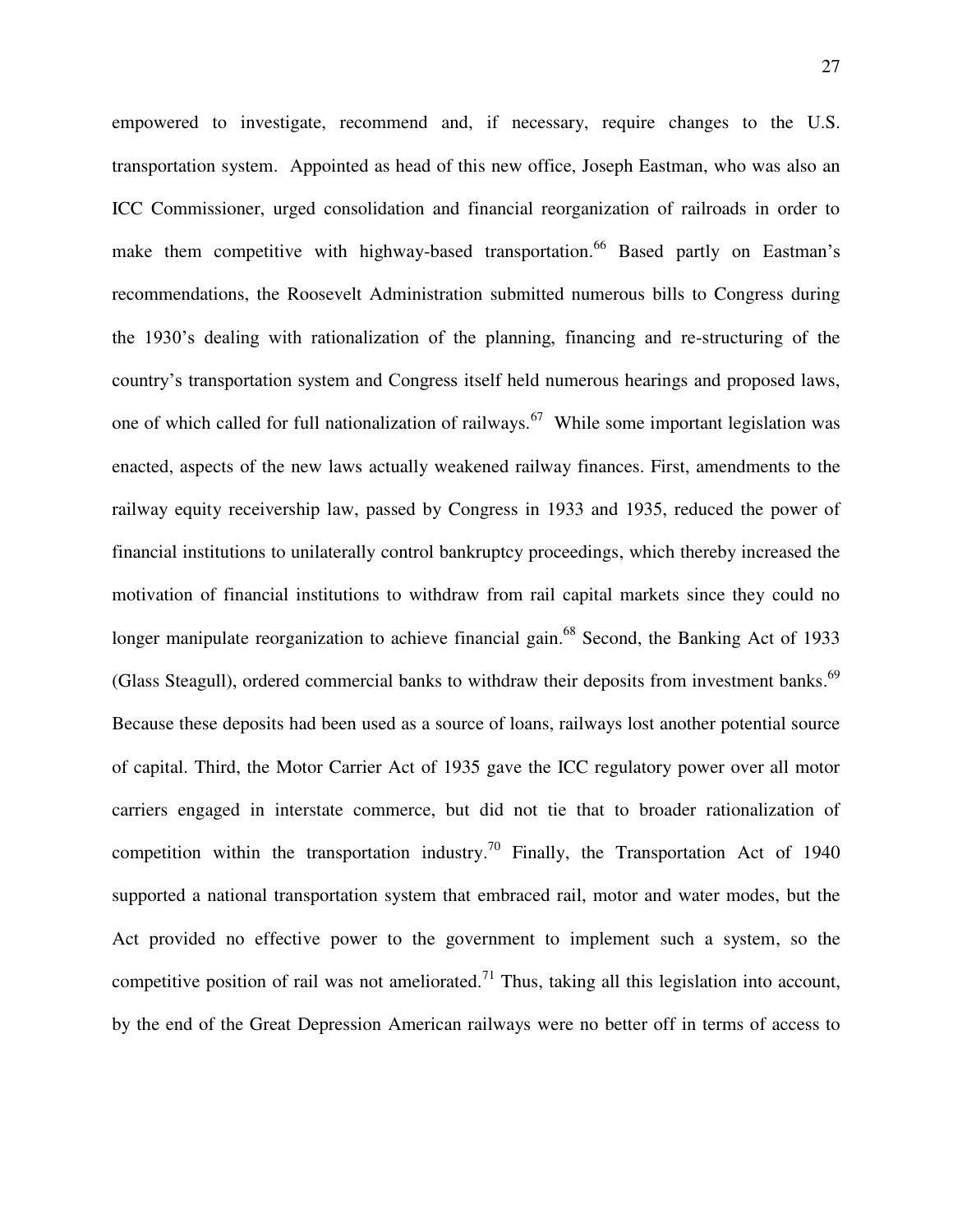capital and competitive balance with motorized transport than they had been at the beginning of the 1930"s.

In addition to legislative change, President Roosevelt could have taken executive actions to improve railway finances. He and his Coordinator of Transportation could have used their numerous points of leverage over the rail industry to force at least consolidation, if not the full nationalization plans that Eastman initially proposed.<sup>72</sup> The Transportation Act of 1934 stated that the Coordinator"s Office could, if necessary, "… require action on the part of the (rail) carriers...which will avoid unnecessary duplication of services and facilities...".<sup>73</sup> But Eastman was "tentative,…doubtful, hesitant, and elaborately cautious," according to one major study of his term as Coordinator,  $74$  so he forced no change on the railway industry. Roosevelt was similarly cautious. At a time when both railways and their institutional creditors were in desperate need of support, Roosevelt could have used the RFC"s control of large amounts of capital and credit to force railroads to accept consolidation, reorganization and rationalization of their services.<sup>75</sup> Instead, he and the RFC allowed railroads to continue to operate a system weakened by duplication of lines and services and other inefficiencies which allowed cars, buses and trucks to make competitive inroads. In short, Roosevelt and his appointees failed to use their political, economic and financial powers to address the underlying structural weaknesses of the railroad industry. Neither executive actions taken, nor new legislation passed in the 1930"s was sufficient to create a transportation system in which railroads could compete effectively with cars, buses and trucks. Thus the rail industry began a long period of decline--interrupted only by an ephemeral revival during World War II--and highway based transport continued its rise towards dominating American transport.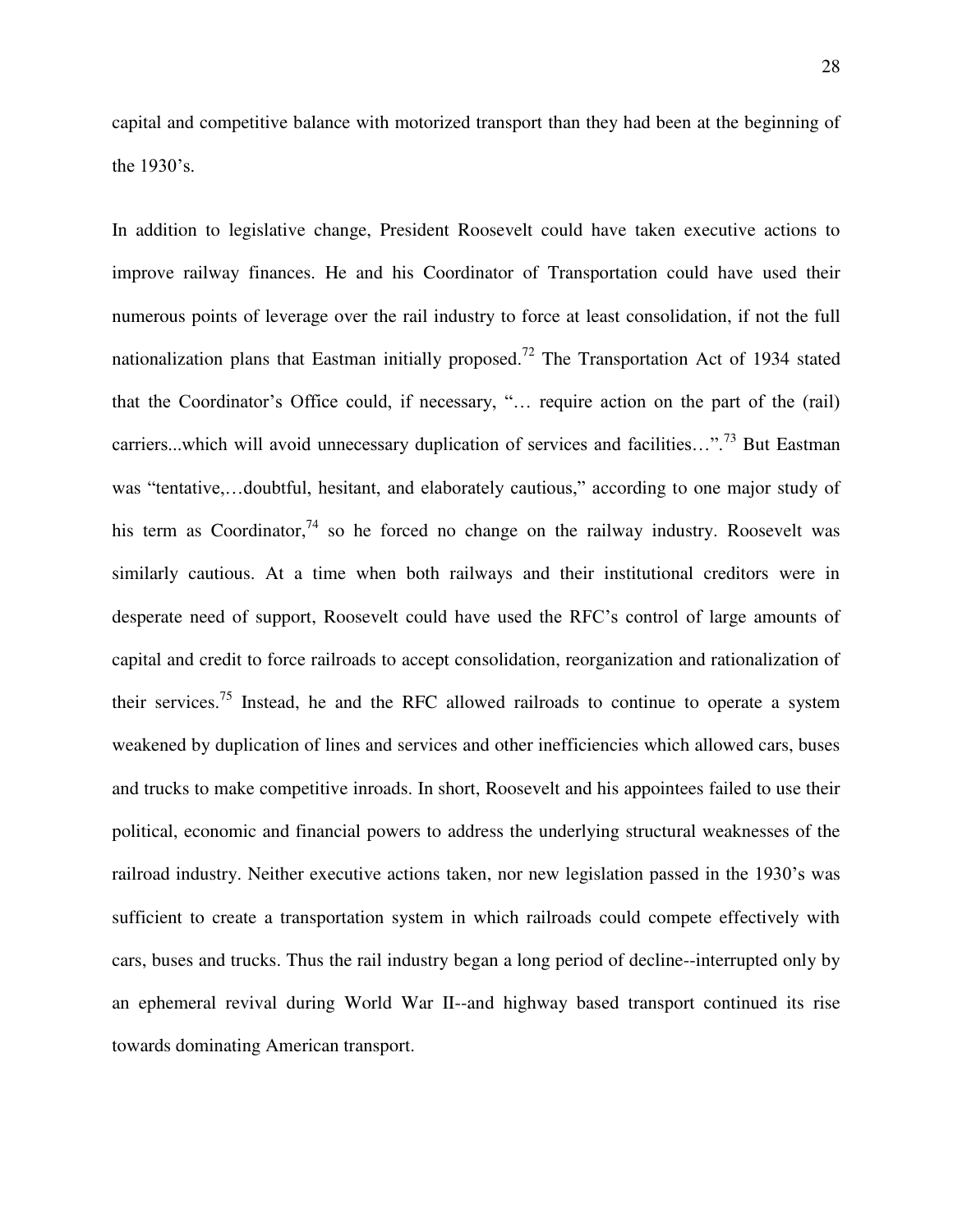### CONCLUSIONS

In theoretical terms, the way public and private financial intervention in capital markets affected the shift from rail to highway dominance in American transport is representative of the process by which structural change normally occurs within economic sectors in the United States. Private institutions, not government planning, largely control credit allocation in the U.S.,  $\frac{76}{10}$  which is a version of Keynesian liberal economics, sometimes termed "corporate capitalism"<sup>77</sup> or a "capital" market based system."<sup>78</sup> This type of system operated in the U.S. from the late  $19<sup>th</sup>$  century through the 1930"s, as banks, insurance companies and other large institutional investors supported railway capital needs, even in the face of growing competition from highway-based transport. On the eve of the Great Depression in 1929, insurance companies held 18% of their corporate assets in rail; savings banks, 14.5%; and investment companies, 17%. But, as depreciation eroded the value of those assets in the 1930"s, financial institutions divested from rail, removing themselves from their historic position both as financial intermediaries in rail capital markets and as major purchasers of rail securities for their own asset portfolios. This created a significant precondition for structural change because railroads lost access to external, private capital. Furthermore, auto, bus and truck producers relied largely on internally generated profits to produce their vehicles, so were not as dependent as railways on external financing for growth.<sup>79</sup> So, while railroads faced loss of access to external capital in the 1930's, this was not a problem for their highway-based competitors.

The withdrawal of private capital from railway finance was facilitated by the Reconstruction Finance Corporation, a powerful new public financial intermediary created during the Great Depression to restore liquidity to frozen American credit markets. The RFC purchased devalued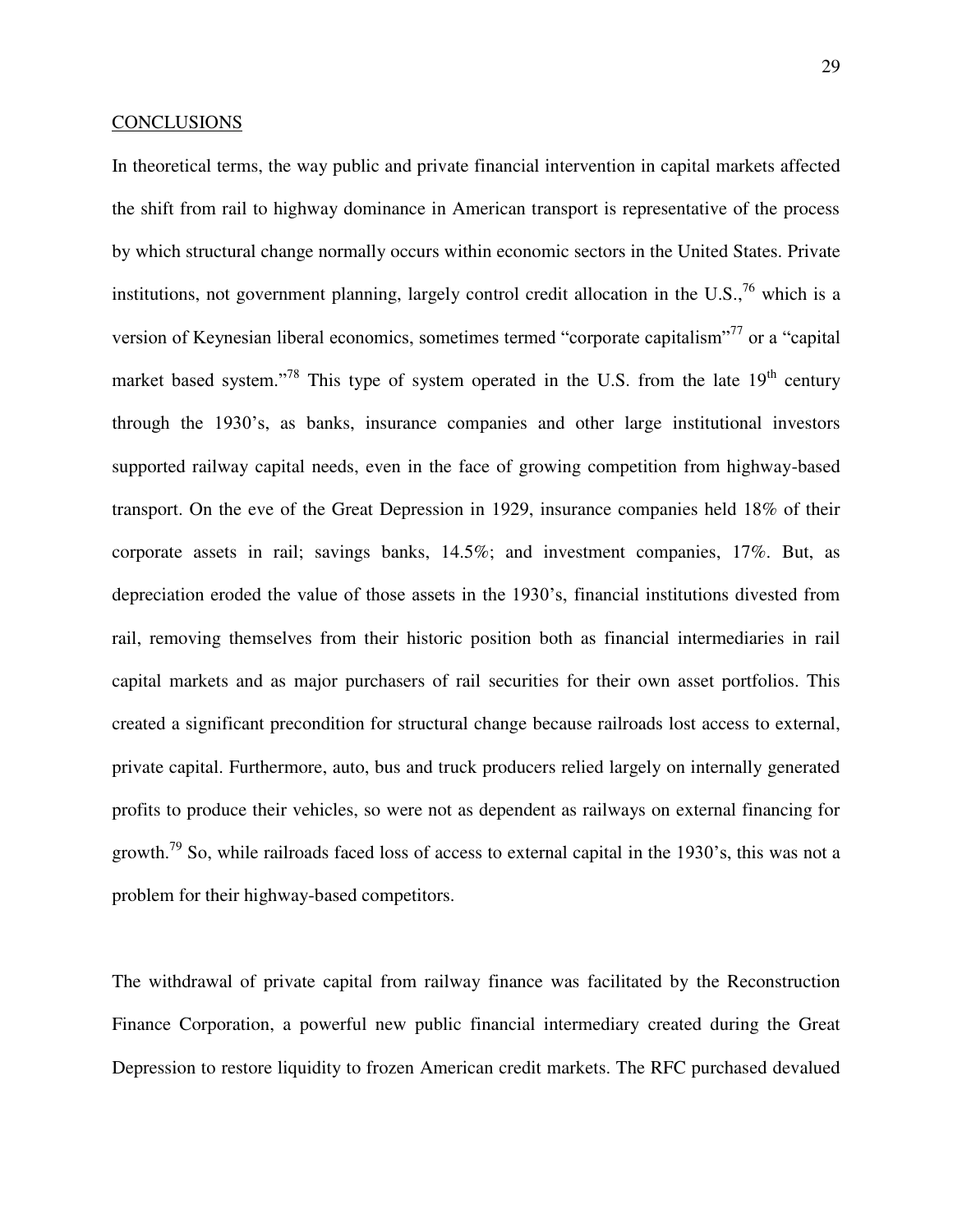rail assets and thereby assumed the role of public creditor to railways. However, the RFC did not use its takeover of railway credit to force changes in the competitive landscape of American transport. The Office of Transportation Coordinator did not intervene to force either elimination of duplicative railway lines or corporate consolidations that could increase efficiency in the industry. As had been the case throughout the prior financial history of the United States, even during the crisis of the Great Depression, when the government had a momentous opportunity to force structural change in the transport sector, private rail and highway corporations continued to make the decisions that determined their own fate. Private planning, not public intervention, continued to determine the structure of American transport. While highway transport did not become completely dominant in the U.S. transportation sector until the 1950"s and 1960"s, the interplay of private financial institutions and the federal government in capital markets in the 1930's established significant financial preconditions for that subsequent shift.<sup>80</sup>

But, one could ask of those financial institutions that divested from rail securities in the 1930"s: weren"t they just reacting to shifts towards highway transport that had already commenced around the time of World War I? Weren"t they just avoiding losses and pursuing profits in a rational manner? On the contrary, my argument is that these institutions did not react to the emerging structural shift towards highway transport in a timely manner. In their published reports in the 1920"s, they gave various reasons why they did not see highway modes as a major threat to railways, not least because railway management was taking initiatives to diversify and merge with trucking and bus companies. As a result they stayed strongly invested in rail into the early years of the Great Depression. Even if one accepts that financial institutions were just slow to react to highway competition and that divestiture in the 1930"s was a belated way of avoiding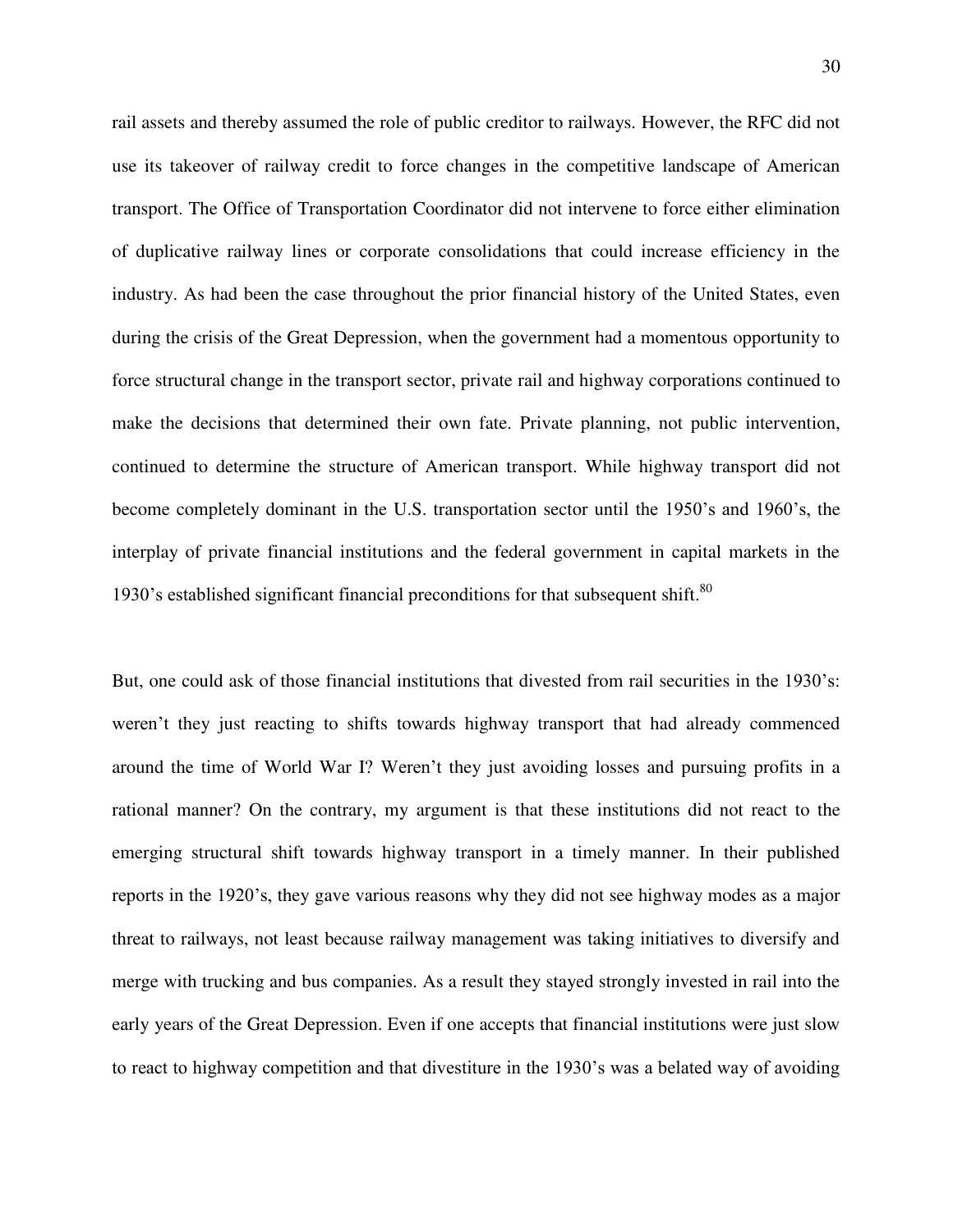losses and pursuing profits elsewhere, once they began to divest, they were making decisions that contributed to the decline of rail. This is because, as noted earlier, access to credit in the U.S. is controlled by private markets. In fact, whether institutional investors were just slow to react or whether they were reactive or proactive at all is not the point. The point is that divestment denied railways access to needed capital and left them dependent on public credit. In the context of the American market-based system, where government did not use its executive powers to force structural economic change, railroads were left at a serious disadvantage relative to their highway competitors.

Alternatively, one could argue that the more deep rooted cause of railroad decline was loss of competitiveness with highway transport, not divestiture from rail assets by private capital, due either to inflexible regulation of freight and passenger rates by the Interstate Commerce Commission <sup>81</sup> and/or to poorly conceived decisions by railway management concerning how to cope with highway competition.<sup>82</sup> However, as proponents of the inflexible rate thesis concede, regulation by itself did not inevitably doom railways to failure<sup>83</sup> and highway hegemony was not an inevitable outcome of management failures. $84$  On both counts, if railways had eliminated duplicative lines and consolidated overlapping corporate jurisdictions through mergers, and/or if the government had forced consolidation of rail services to bring efficiency to the overall industry, railroads might have more effectively competed with highway-based modes of transport. These were not purely hypothetical alternatives. They were contingent options very much under active consideration by railways and government in that historical time period.<sup>85</sup>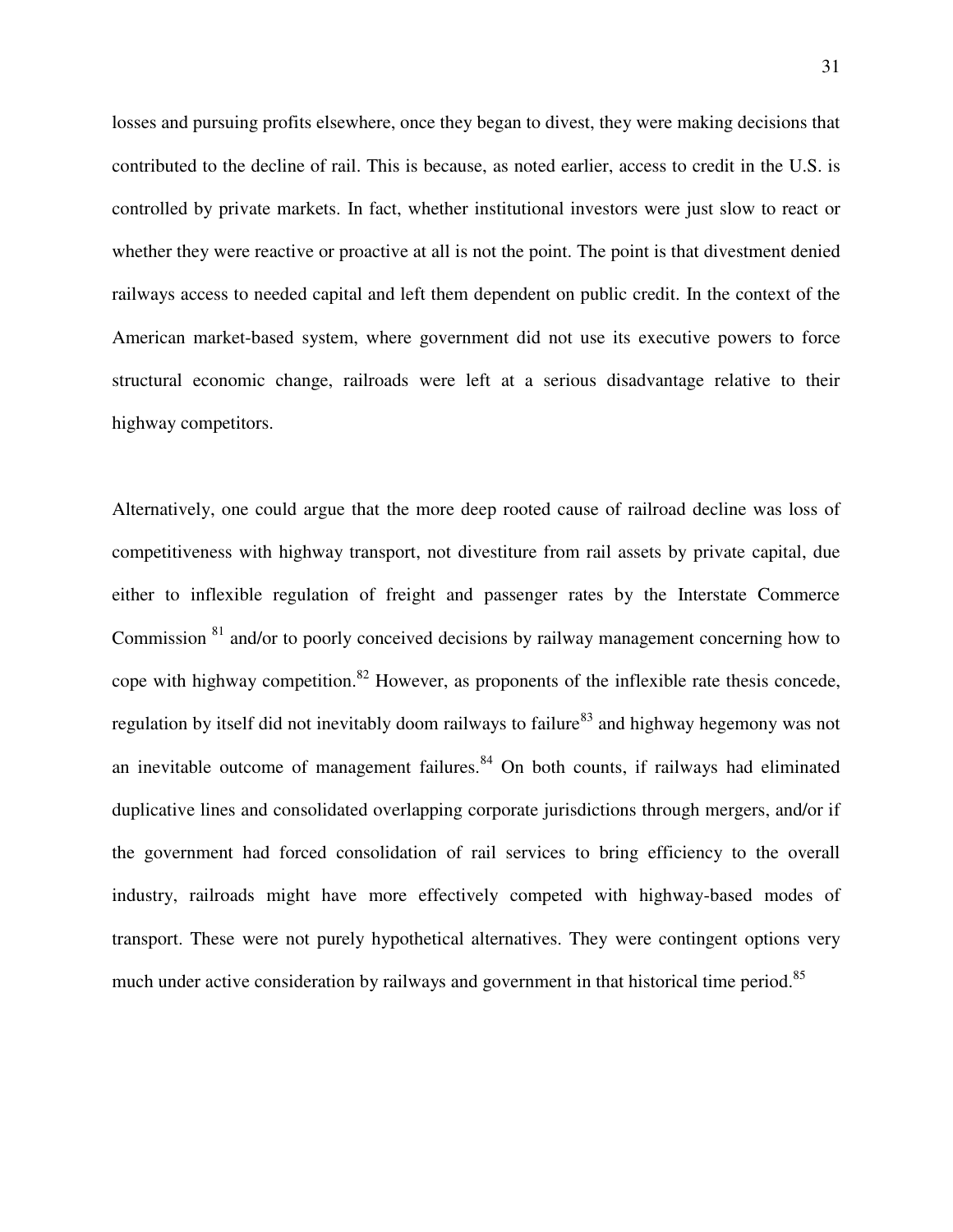Thus, the central thesis of this paper is not contradicted by counterfactual arguments. The evidence remains clear that, when the Roosevelt Administration, through the vehicle of the Reconstruction Finance Corporation, relieved railroads of much of their devalued debt and facilitated the redistribution of assets within the portfolios of large financial institutions in the 1930"s, it could also have used its considerable political, regulatory and financial powers to force railroads to consolidate, reorganize and rationalize service. But, because the American political economy is not based on an interventionist state, these steps were not taken. As a result, by the end of the Great Depression American railways had lost much of their financial strength and economic competitiveness with highway-based modes. This allowed the motorized transport industry to move towards establishing its dominance within American transport, a position it would consolidate not long after the end of World War II.

American Bankers Association. "Automotive Transportation and Railroads: A Study of Relationships." New York City, N.Y., 1927.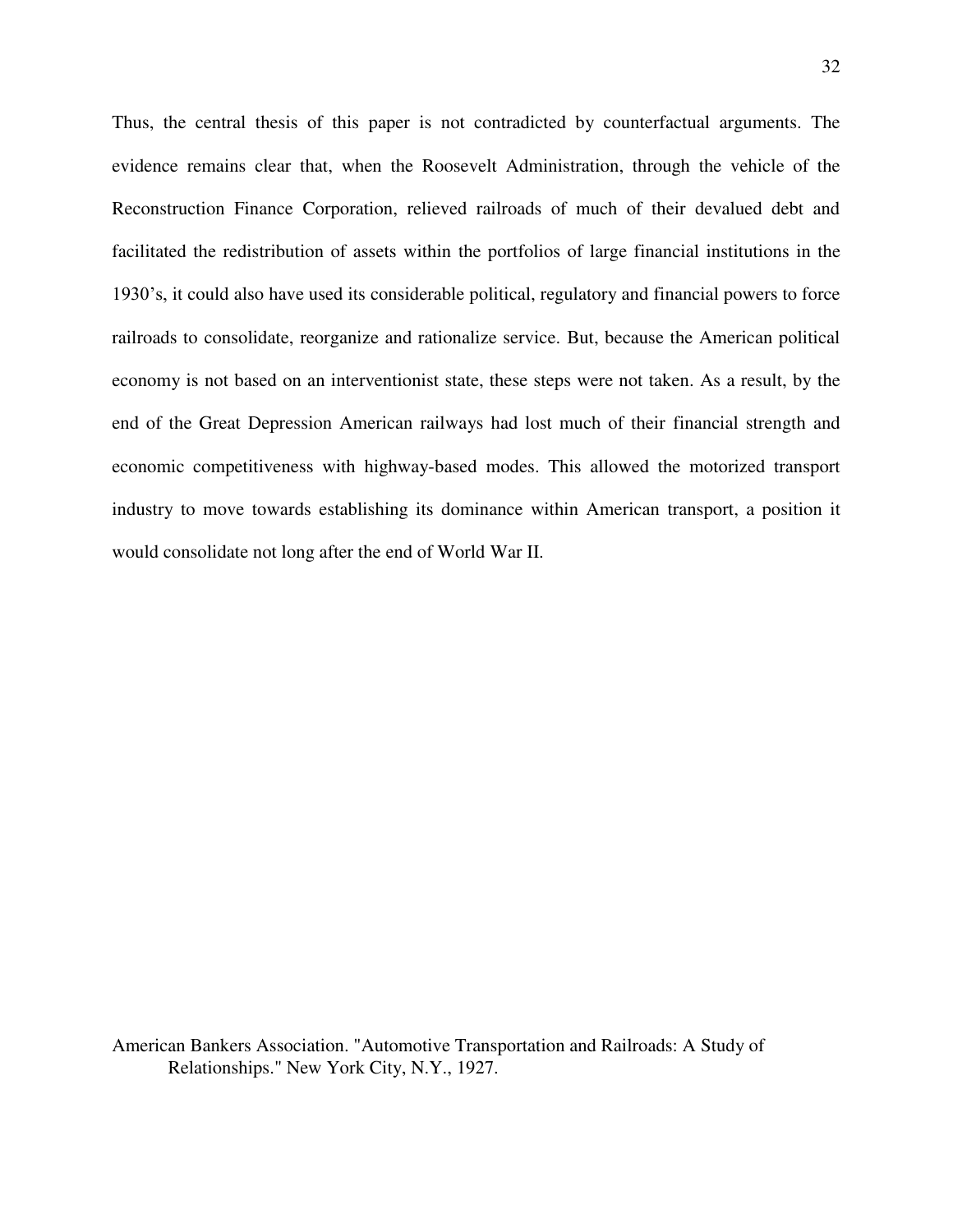- Baskin, J.B. "The Development of Corporate Financial Markets in Britain and the United States, 1600-1914: Overcoming Asymmetric Information." *The Business History Review* 62, no. 2 (1988): 199-237.
- Bernheim, A., and M. Schneider, eds. *The Security Markets*. New York City: Twentieth Century Fund, 1935.
- Bordo, M., ed. *The Defining Moment: The Great Depression and the American Economy in the 20th Century*. Chicago: University of Chicago Press, 1998.
- Campbell, E.G. *The Reorganization of the American Railroad System, 1893-1900* New York: Columbia University Press, 1938.
- Carosso, V. *A History of Investment Banking in America*. Cambridge, Mass.: Harvard University Press, 1970.
- Chandler, A. *The Railroads--the Nation's First Big Business*. New York: Harcourt Brace Jovanovich, 1965.
- Churella, A. "Company, State, and Region: Three Approaches to Railroad History " *Enterprise and Society* 7, no. 3 (2006): 581-91.
- Clay, C.M. *What Shall We Do About the Railroads*. Washington, D.C.: Ransdell, 1939.
- Cochran, Thomas C. *Railroad Leaders*. New York: Russell and Russell, 1965.
- Commission, Interstate Commerce. "Statistics of Railways in the United States." edited by Bureau of Statistics, 153: Government Printing Office, 1942.
- Edwards, G.W. *The Evolution of Finance Capitalism*. London: Longmans, Green and Company, 1938.
- Eichengreen, B. "U.S. Foreign Financial Relations in the Twentieth Century." In *Cambridge Economic History of the United States*, edited by S. Engerman and R. Gallman. Cambridge: Cambridge University Press, 2000.
- Fuess, Claude. *Joseph B. Eastman: Servant of the People*
- New York: Columbia University Press, 1952.
- Goddard, S. *Getting There: The Epic Struggle between Road and Rail*. New York: Basic Books, 1994.
- Goldsmith, R. *Financial Intermediaries in the American Economy since 1900*. Princeton, N.J.: Princeton University Press, 1958.
- Goodrich, C. . *Government Promotion of American Canals and Railroads, 1800-1890*. New York: Columbia University Press, 1960.
- Greenberg, D. *Financiers and Railroads, 1869-1889*. Newark, Delaware: University of Delaware Press, 1980.
- Hansen, B. "The People's Welfare and the Origins of Corporate Reorganization: The Wabash Receivership Reconsidered " *The Business History Review* 74, no. 3 (2000): 377-405.
- Interstate Commerce Commission. "Annual Reports." Washington, D.C.: U.S. Government Printing Office, 1932-1939.
- Jones, J.H. *Fifty Billion Dollars*. New York: Macmillan, 1951.
- Kerr, K. A. *American Railroad Politics, 1914-1920: Rates, Wages and Efficiency*. Pittsburgh: Carnegie Mellon, 1968.
- Kotz, D. *Bank Control of Large Corporations in the United States*. Berkeley, CA: University of California Press, 1978.
- Larson, J. *Internal Improvement: National Public Works and the Promise of Popular Government in the Early United States*. Chapel Hill, North Carolina: University of North Carolina Press, 2001.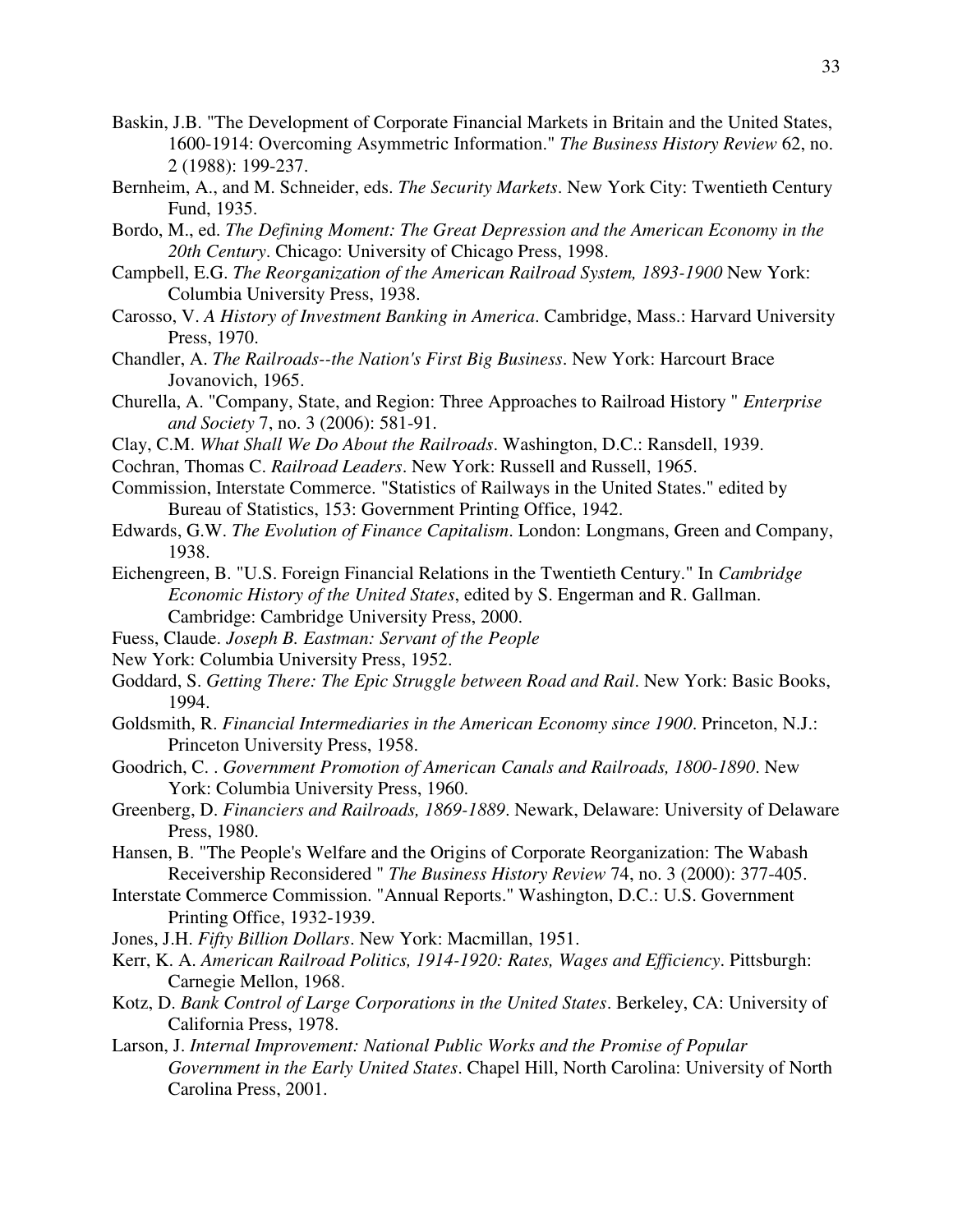Latham, E. *The Politics of Railroad Coordination*. Cambridge: Harvard University Press, 1959

Lowenthal, M. "The Railroad Reorganization Act." *Harvard Law Review* 47 (1933): 18-58. Martin, A. *Enterprise Denied*. New York: Columbia University Press, 1971.

———. *Railroads Triumphant*. New York: Oxford, 1992.

Mason, J. "Reconstruction Finance Corporation Assistance to Financial Intermediaries and Commerical and Industrial Enterprises in the U.S., 1932-1937." In *Resolution of Financial Distress*, edited by S. Claessens, 167-204. Washington: The World Bank, 2002.

- Mertins, H. *National Transportation Policy in Transition*. Toronto: D.C. Heath 1972.
- Moore, William. *The Reorganization of Railroad Corporations*. Washington, D.C.: American Council on Public Affairs, 1941.
- Moulton, H., ed. *The American Transportation Problem*. Washington, D.C.: Brookings Institution, 1933.
- Nelson, James C. *Railroad Transportation and Public Policy*. Washington, D.C.: Brookings, 1959.
- O'Sullivan, M. "The Expansion of the U.S. Stock Market, 1885-1930: Historical Facts and Theoretical Fashions." *Enterprise and Society* (2007): 1-53.
- Olson, J. S. *Saving Capitalism: The Reconstruction Finance Corporation and the New Deal, 1933-1940*. Princeton, N.J.: Princeton University Press, 1988.
- Orren, K. *Coporate Power and Social Change*. Baltimore: Johns Hopkins University Press, 1974.
- Rae, John. *The Road and Car in American Life*. Cambridge, Mass.: MIT Press, 1971.
- Reconstruction Finance Corporation. "Monthly Reports." Washington, D.C.: Reconstruction Finance Corporation, 1932-1940.
- ———. "Quarterly Report." Washington, D.C.: U.S. Government Printing Office, 1932. Revell, K. *Building Gotham: Civic Culture and Pubic Policy in New York City, 1898-1938*
- Baltimore: Johns Hopkins Press, 2003.
- Rose, M., Seely, B., Barrett, P. *The Best Transportation System in the World: Railroads, Trucks, Airlines and American Public Policy in the Twentieth Century*. Columbus, OH: Ohio State University Press, 2006.
- Roy, W. *Socializing Capital: The Rise of the Large Industrial Corporation in America*. Princeton, N.J.: Princeton University Press, 1997.
- Saunders, R. *Merging Lines: American Railroads, 1900-1970*. DeKalb, Illinois: Northern Illinois Press, 2001.
- Schiffman, D. "Shattered Rails, Ruined Credit." Ph.D. Dissertation, Columbia, 2000.
- Simon, N. "The Rise and Fall of Bank Control in the United States: 1890-1939." *American Economic Review* 88, no. 5 (1998): 1077-93.
- Skeel, D. *Debt's Dominion: A History of Bankruptcy Law in America*. Princeton: Princeton University Press, 2001.
- Stover, J. *American Railroads*. Chicago: University of Chicago Press, 1961.
- Summers, H.B., Summers, R.E., eds. *The Railroad Problem: With Reference to Government Ownership*. New York: H.W. Wilson Company, 1939.
- Thompson, G. *The Passenger Train in the Motor Age*. Columbus: Ohio State University Press, 1993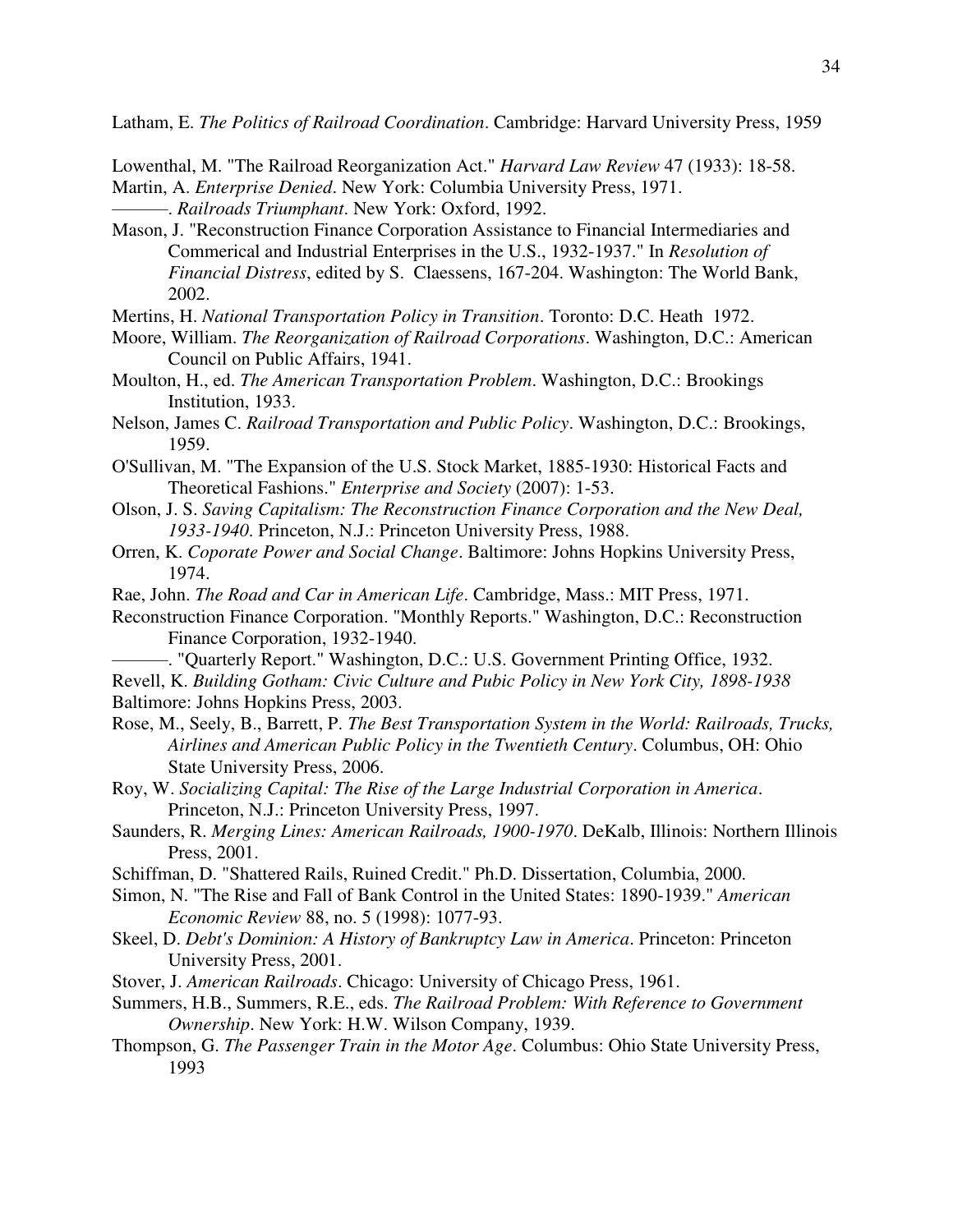- Transportation, Federal Coordinator of. "Is There Need for a Radical or Major Change in the Organization, Conduct and Regulation of the Railroad Industry Which Can Be Accomplished by Federal Legislation." edited by Committee on Interstate Commerce: US Government Printing Office, 1934.
- Veenendaal, A. *Slow Train to Paradise: How Dutch Investment Helped Build American Railroads*. Stanford: Stanford University Press, 1996.
- White, E. "Banking and Finance in the 20th Century." In *The Cambridge Economic History of the United States*, edited by S. Engerman, R. Gallman. New York: Cambridge University Press, 2000.

———. "The Merger Movement in Banking." *Journal of Economic History* XLV, no. 2 (1985).

- Wilkens, M. *The History of Foreign Investment in the United States to 1914*. Cambridge: Harvard University Press, 1989.
- Wilner, F. "Railroads and the Marketplace." Washington, D.C.: Association of American Railroads, 1987.
- Zysman, John. *Government, Markets and Growth: Financial Systems and the Politics of Industrial Change*. Ithaca, N.Y.: Cornell University Press, 1983.

3 G. Thompson, *The Passenger Train in the Motor Age* (Columbus: Ohio State University Press, 1993 ). Thomas C. Cochran, *Railroad Leaders* (New York: Russell and Russell, 1965).

<sup>4</sup> The very large number of studies of individual railroads and their financial backers, and the lesser number of regional and national studies, provide relevant background for the pre-World War I period addressed in this article. Among the main works I rely upon are J. Stover, *American Railroads* (Chicago: University of Chicago Press, 1961). E.G. Campbell, *The Reorganization of the American Railroad System, 1893-1900* (New York: Columbia University Press, 1938). D. Kotz, *Bank Control of Large Corporations in the United States* (Berkeley, CA: University of California Press, 1978). A. Martin, *Railroads Triumphant* (New York: Oxford, 1992). Saunders, *Merging Lines: American Railroads, 1900-1970*. An excellent review of this and the broader railway literature is provided by A. Churella, "Company, State, and Region: Three Approaches to Railroad History " *Enterprise and Society* 7, no. 3 (2006).

5 V. Carosso, *A History of Investment Banking in America* (Cambridge, Mass.: Harvard University Press, 1970).

6 Goldsmith, *Financial Intermediaries in the American Economy since 1900*.

7 Kotz, *Bank Control of Large Corporations in the United States*.

 $\overline{a}$ 

<sup>&</sup>lt;sup>1</sup> R. Goldsmith, *Financial Intermediaries in the American Economy since 1900* (Princeton, N.J.: Princeton University Press, 1958). See Tables A-3, 5, 8, 9, 12, 13, 16, 21.

<sup>&</sup>lt;sup>2</sup> A. Martin, *Enterprise Denied* (New York: Columbia University Press, 1971). viii. Other works in this vein include: K. A. Kerr, *American Railroad Politics, 1914-1920: Rates, Wages and Efficiency* (Pittsburgh: Carnegie Mellon, 1968). R. Saunders, *Merging Lines: American Railroads, 1900-1970* (DeKalb, Illinois: Northern Illinois Press, 2001).

<sup>8</sup> E. White, "The Merger Movement in Banking," *Journal of Economic History* XLV, no. 2 (1985). N. Simon, "The Rise and Fall of Bank Control in the United States: 1890-1939," *American Economic Review* 88, no. 5 (1998). M. O'Sullivan, "The Expansion of the U.S. Stock Market, 1885-1930: Historical Facts and Theoretical Fashions," *Enterprise and Society* (2007). K. Orren, *Coporate Power and Social Change* (Baltimore: Johns Hopkins University Press, 1974).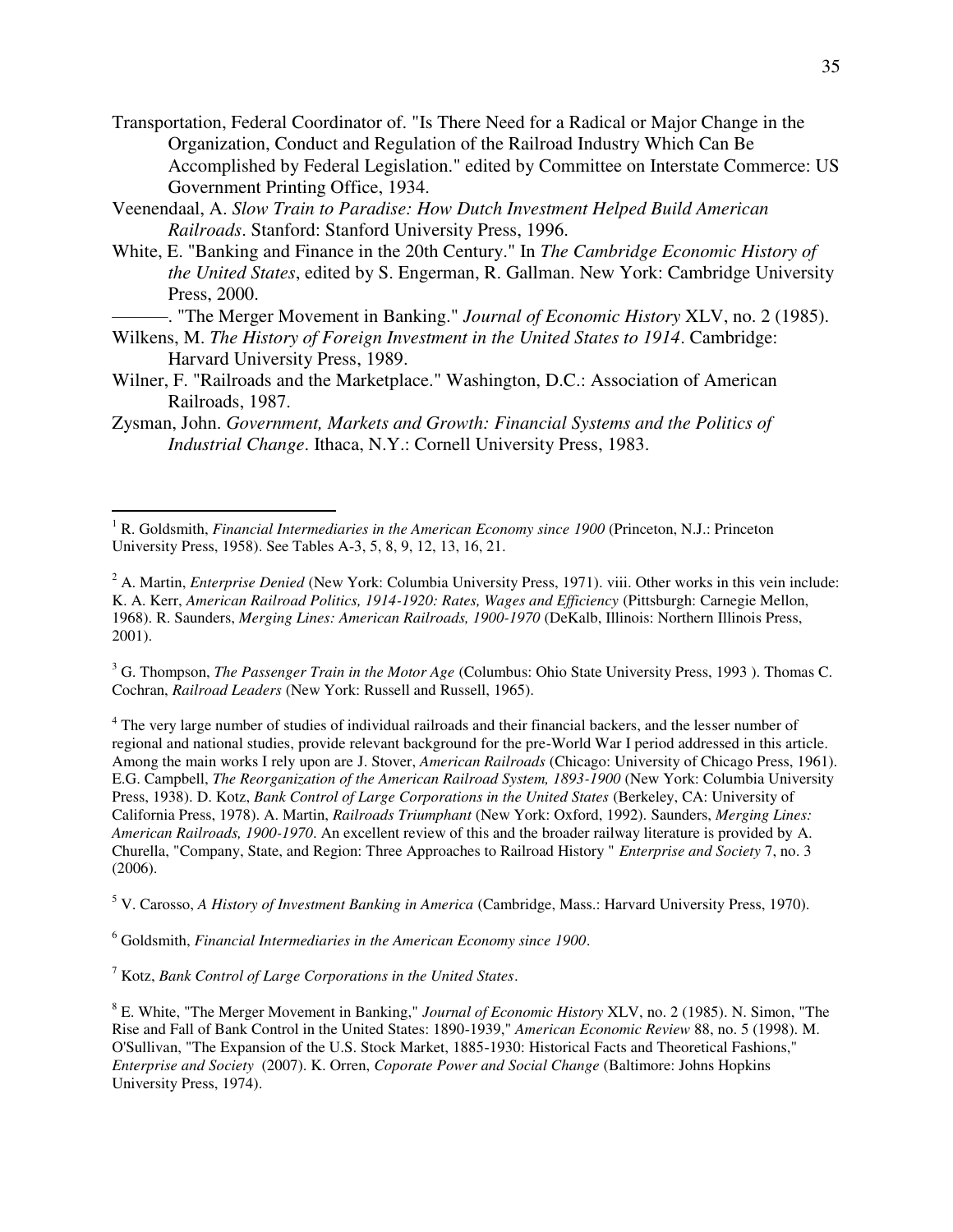9 J. S. Olson, *Saving Capitalism: The Reconstruction Finance Corporation and the New Deal, 1933-1940* (Princeton, N.J.: Princeton University Press, 1988). D. Schiffman, "Shattered Rails, Ruined Credit" (Ph.D. Dissertation, Columbia, 2000). J. Mason, "Reconstruction Finance Corporation Assistance to Financial Intermediaries and Commerical and Industrial Enterprises in the U.S., 1932-1937," in *Resolution of Financial Distress*, ed. S. Claessens (Washington: The World Bank, 2002).

<sup>10</sup> M. Rose, Seely, B., Barrett, P., *The Best Transportation System in the World: Railroads, Trucks, Airlines and American Public Policy in the Twentieth Century* (Columbus, OH: Ohio State University Press, 2006). H. Mertins, *National Transportation Policy in Transition* (Toronto: D.C. Heath 1972). {Latham, 1959 #116}

<sup>11</sup> M. Bordo, ed., *The Defining Moment: The Great Depression and the American Economy in the 20th Century* (Chicago: University of Chicago Press, 1998).

 $12$  The main focus of Goldsmith's monograph is on the historical development of capital formation in all economic sectors of the United States in the first half of the  $20<sup>th</sup>$  Century.

<sup>13</sup> Carosso, *A History of Investment Banking in America*. Kotz, *Bank Control of Large Corporations in the United States*. See also: G.W. Edwards, *The Evolution of Finance Capitalism* (London: Longmans, Green and Company, 1938).

<sup>14</sup> Carosso, *A History of Investment Banking in America*. Kotz, *Bank Control of Large Corporations in the United States*.

<sup>15</sup> The records of the Reconstruction Finance Corporation are part of the National Archives of the United States. RFC documents are found in Archive II, located in College Park, Maryland. The primary Record Group for RFC documents in RG 237.

<sup>16</sup> Interstate Commerce Commission, "Statistics of Railways in the United States," ed. Bureau of Statstics (U.S. Government Printing Office, various years).

 $17$  These are referenced at relevant points in the article.

<sup>18</sup> These are referenced at relevant points in the article.

<sup>19</sup> C. Goodrich, *Government Promotion of American Canals and Railroads, 1800-1890* (New York: Columbia University Press, 1960), W. Roy, *Socializing Capital: The Rise of the Large Industrial Corporation in America* (Princeton, N.J.: Princeton University Press, 1997). Goldsmith notes that railroads relied considerably more on external finance than did manufacturing corporations in the same period. Manufacturers relied primarily on reinvestment of profits, or internal financing. Goldsmith, *Financial Intermediaries in the American Economy since 1900*. 7-10.

## <sup>20</sup> Roy, *Socializing Capital*.

<sup>21</sup> Wilkens shows that a significant amount of U.S. rail debt and equity was held by foreigners, mostly foreign financial institutions, but avers that "the course of foreign investment in U.S. railroads, 1875-1914, was highly erratic." She estimates \$4.2 billion in long term foreign investment in railroads in 1914, which, based on Goldsmith's figures shown in Table 1, would mean 22.4% of total rail securities were held by foreigners on the eve of World War I. M. Wilkens, *The History of Foreign Investment in the United States to 1914* (Cambridge: Harvard University Press, 1989), 193-94. See also B. Eichengreen, "U.S. Foreign Financial Relations in the Twentieth Century," in *Cambridge Economic History of the United States*, ed. S. Engerman and R. Gallman (Cambridge: Cambridge University Press, 2000).

 $22$  The growth trends for rail stock and bonds are consistent with broader trends in the development of capital finance in the U.S. During the first four decades of the 20th Century, the major types of private financial institutions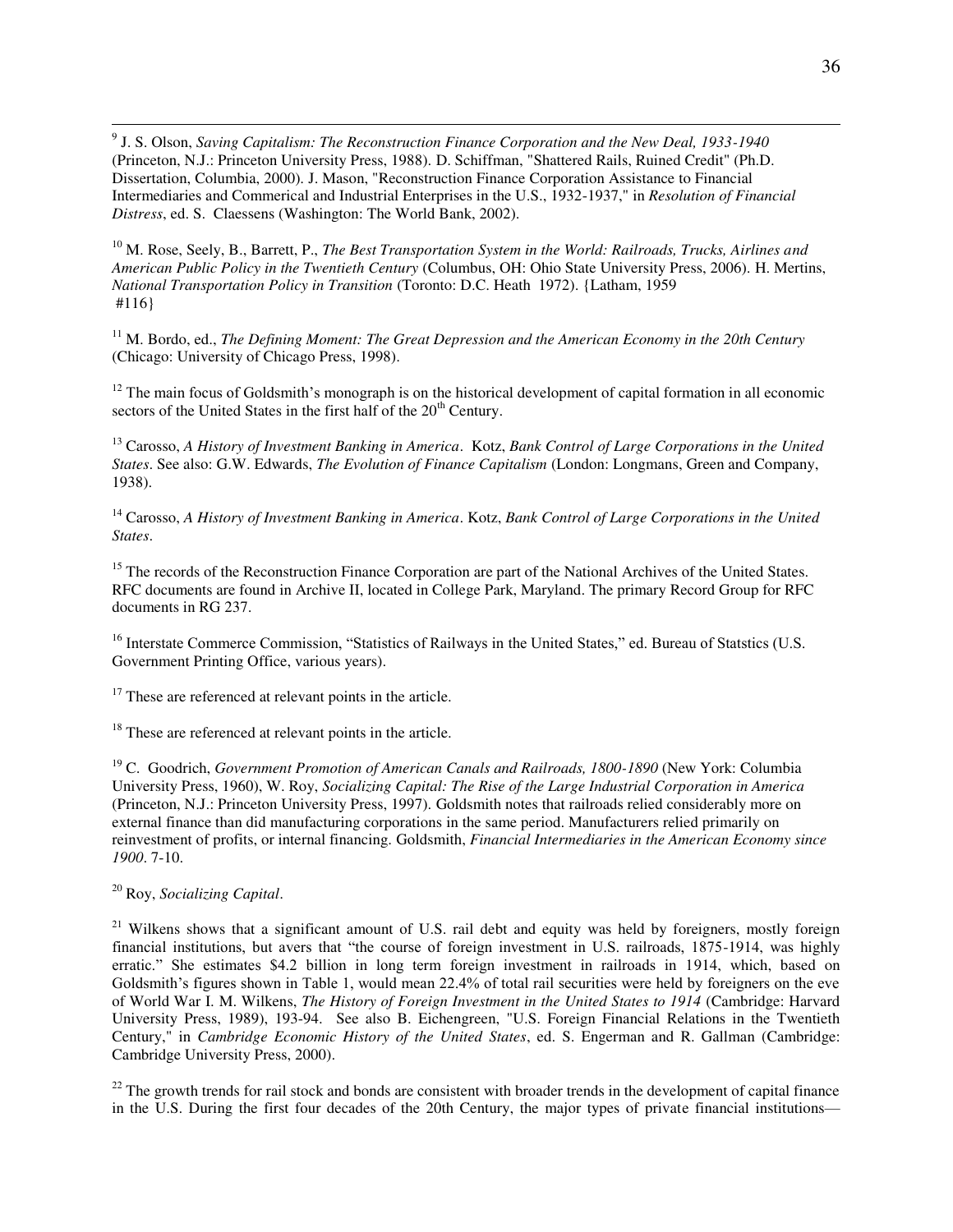commercial and savings banks, investment banks, insurance companies, investment companies and private trusts increased their assets by over 800%, from \$14.1 billion in 1900 to over \$115 billion in 1929. Throughout this period of growth, financial institutions consistently held between 15% and 20% of their portfolios in corporate bonds, with somewhat less than that in stock. See A. Bernheim and M. Schneider, eds., *The Security Markets* (New York City: Twentieth Century Fund, 1935). 149 The stocks and bonds of railroads formed a significant percentage of this overall portfolio of assets. As of 1900, 7.2% of commercial bank assets were in rail bonds and stock; 18.5% for savings banks; 34.8% for insurance companies. See Goldsmith, *Financial Intermediaries in the American Economy since 1900*. Appendix Tables A-3, 5, 8, 9, 12, 13, 16, 21. Regrettably the data set from which these numbers derive do not provide a uniform, detailed breakdown of stock compared to bond holdings by financial institutions. However, Goldsmith indicates that most of the rail assets held by financial institutions were bonded debt and only a relatively small amount was in stock.

<sup>23</sup> Thanks to an anonymous reviewer for adding the caveat about possible loss of investor confidence.

<sup>24</sup> Bernheim and Schneider, eds., *The Security Markets*. 149.

 $\overline{a}$ 

<sup>25</sup> Two of the most important works in this regard are: A. Veenendaal, *Slow Train to Paradise: How Dutch Investment Helped Build American Railroads* (Stanford: Stanford University Press, 1996). and Wilkens, *The History of Foreign Investment in the United States to 1914*.

 $26$  Thanks to an anonymous reviewer for making this point.

<sup>27</sup> Wilkens, *The History of Foreign Investment in the United States to 1914*, 191. Eichengreen, "U.S. Foreign Financial Relations in the Twentieth Century."

<sup>28</sup> D. Greenberg, *Financiers and Railroads, 1869-1889* (Newark, Delaware: University of Delaware Press, 1980), 216-17, Schiffman, "Shattered Rails, Ruined Credit", 32.

<sup>29</sup> On this particular point, see: J. Larson, *Internal Improvement: National Public Works and the Promise of Popular Government in the Early United States* (Chapel Hill, North Carolina: University of North Carolina Press, 2001). Also Goodrich, *Government Promotion of American Canals and Railroads, 1800-1890*.

<sup>30</sup> J.B. Baskin, "The Development of Corporate Financial Markets in Britain and the United States, 1600-1914: Overcoming Asymmetric Information," *The Business History Review* 62, no. 2 (1988): 215.

<sup>31</sup> H. Moulton, ed., *The American Transportation Problem* (Washington, D.C.: Brookings Institution, 1933). 277

<sup>32</sup> Interstate Commerce Commission, "Statistics of Railways in the United States," ed. Bureau of Statistics (Government Printing Office, 1942).

<sup>33</sup> Non-rail corporations were governed by other state and federal bankruptcy laws. See D. Skeel, *Debt's Dominion: A History of Bankruptcy Law in America* (Princeton: Princeton University Press, 2001).

 $34$  Skeel notes that, in the vast majority of receiverships in the late 1800's, "insiders" were appointed as receivers. Ibid. See also M. Lowenthal, "The Railroad Reorganization Act," *Harvard Law Review* 47 (1933).

<sup>35</sup> B. Hansen, "The People's Welfare and the Origins of Corporate Reorganization: The Wabash Receivership Reconsidered " *The Business History Review* 74, no. 3 (2000). William Moore, *The Reorganization of Railroad Corporations* (Washington, D.C.: American Council on Public Affairs, 1941). Skeel, *Debt's Dominion: A History of Bankruptcy Law in America*.

<sup>36</sup> Greenberg, *Financiers and Railroads, 1869-1889*.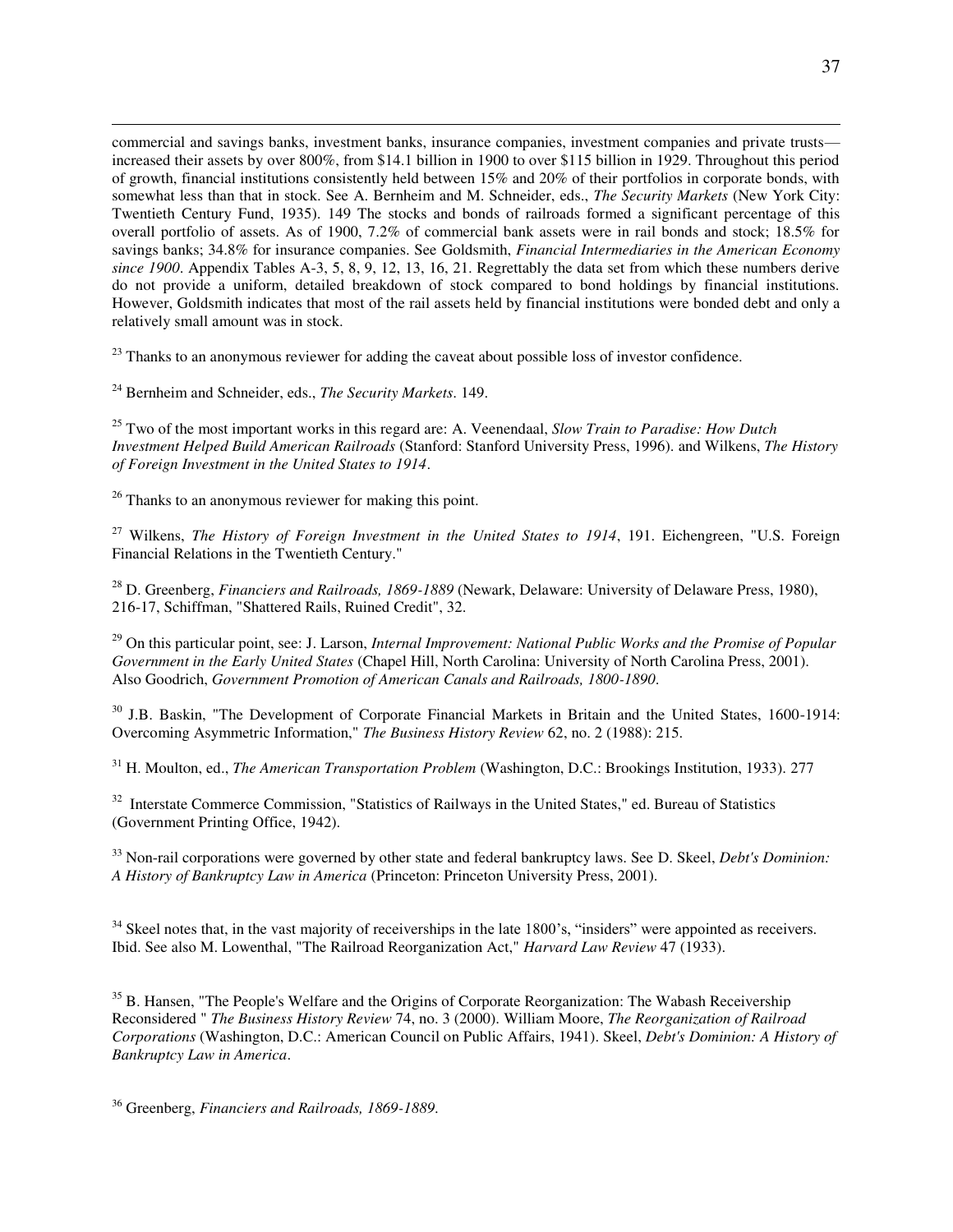<sup>37</sup> Goldsmith, *Financial Intermediaries in the American Economy since 1900*, A-3, 5, 8, 9, 12, 13, 16, 21.

<sup>38</sup> Commercial banks mainly provided short term credit to railroads, not long term loans.

<sup>39</sup> Moulton, ed., *The American Transportation Problem*, 300-01.

 $40$  Ibid. lxv

 $\overline{a}$ 

 $41$  Ibid. 833

<sup>42</sup> American Bankers Association, "Automotive Transportation and Railroads: A Study of Relationships," (New York City, N.Y.: 1927), 12.

<sup>43</sup> Ibid. 33

 $44$  Ibid., 27.

 $45$  Ibid. 12

<sup>46</sup> Federal Coordinator of Transportation, "Is There Need for a Radical or Major Change in the Organization, Conduct and Regulation of the Railroad Industry Which Can Be Accomplished by Federal Legislation.," ed. Committee on Interstate Commerce (US Government Printing Office, 1934).

<sup>47</sup> As noted in my discussion of relevant historiography (see "Historiographic Context," above), historians have long debated whether or to what extent poor quality of rail management contributed to the decline of rail in the United States. I do not engage this debate here, since to do so would take me beyond the conceptual boundaries of this article. That said, I am indebted to Albert Churella for the following comment on "managerial incompetence" interpretations. "There seems to be a predilection for blaming people for what were more likely secular changes in the rail industry and the transportation sector of the US economy. Some say the fault lay in the "dead hand" of regulation, even though…the ICC was a well-managed entity, especially under Eastman. Others say that it was managerial incompetence. I think that it is more likely that, post-1887, the ICC validated the railroads" longstanding policies of rate discrimination and value-of-service pricing—including their propensity to use high tariffs on manufactured goods to cross-subsidize rates on grain, coal and other bulk commodities that, ICC officials recognized, were essential to the functioning of the American industrial economy. It was a great system, except that trucks quickly took away most of the high-value traffic. That was not management"s fault. That said, after World War I and perhaps even earlier, smart and ambitious young men tended to avoid a career in the RR industry. The real chance for success lay elsewhere, in autos, chemicals, and other rapidly growing sectors of the American economy, where salaries were, on average, twice what a comparable position paid in railroading." (Churella, private communication) For further information on these matters, Professor Churella points interested readers to: K. Revell, *Building Gotham: Civic Culture and Pubic Policy in New York City, 1898-1938*  (Baltimore: Johns Hopkins Press, 2003).

<sup>48</sup> E. White, "Banking and Finance in the 20th Century," in *The Cambridge Economic History of the United States*, ed. S. Engerman, R. Gallman (New York: Cambridge University Press, 2000).

<sup>49</sup> Moulton, ed., *The American Transportation Problem*, 61-63.

<sup>50</sup> Olson, *Saving Capitalism*. 42-45. Also various documents from RG 237, Archive II, U.S. National Archives.

<sup>51</sup> Reconstruction Finance Corporation, "Ouarterly Report," (Washington, D.C.: U.S. Government Printing Office, 1932).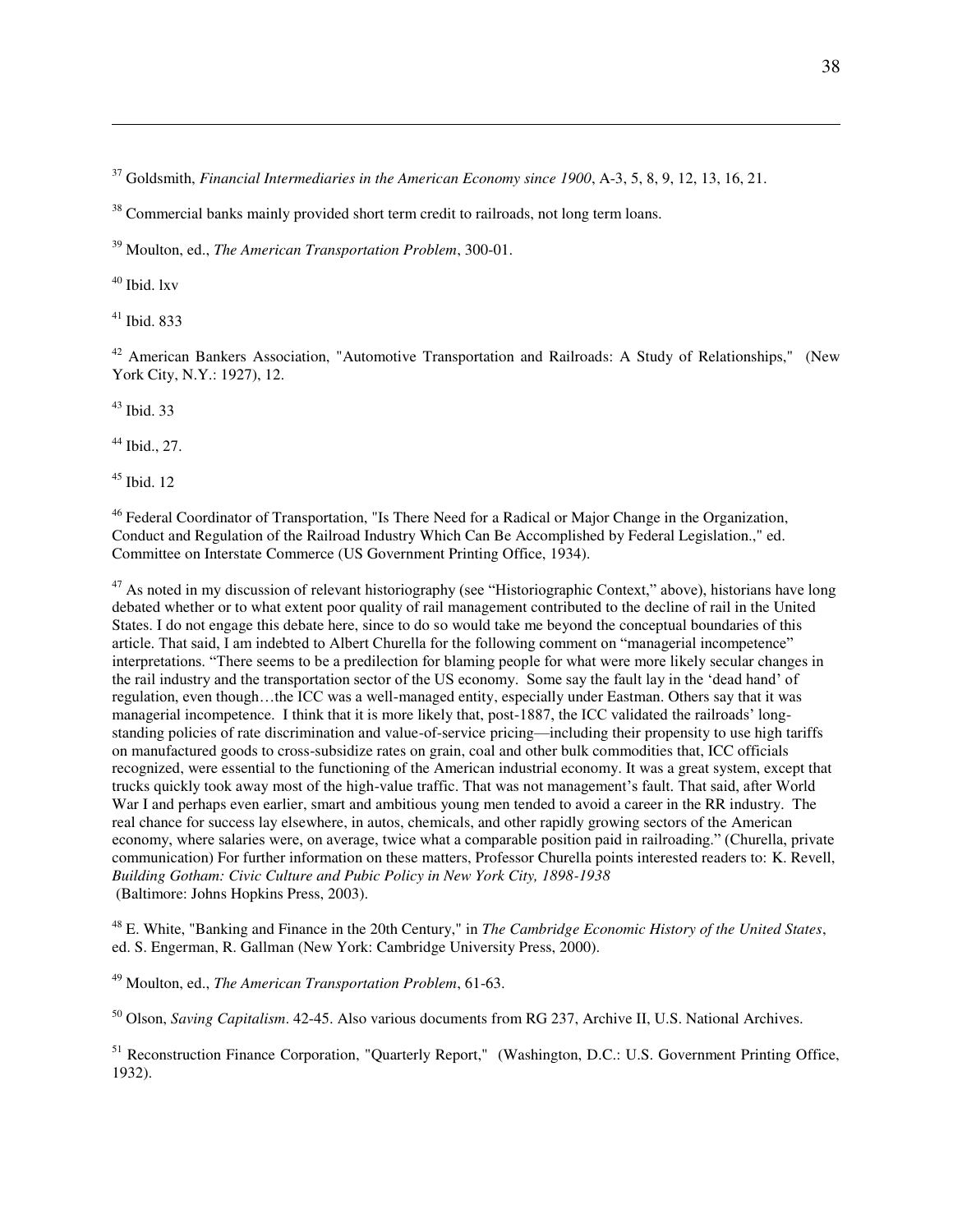52 <sup>52</sup> Reconstruction Finance Corporation, "Monthly Reports," (Washington, D.C.: Reconstruction Finance Corporation, 1932-1940).

<sup>53</sup> Interstate Commerce Commission, "Annual Reports," (Washington, D.C.: U.S. Government Printing Office, 1932-1939).

<sup>54</sup> Carosso, *A History of Investment Banking in America*. Another relevant source in this regard is the memoir written by Jesse Jones, President and Chairman of the Board of the Reconstruction Finance Corporation under Roosevelt, which is based on primary source documents. Concerning the rail assets of investment banks, Jones writes that the RFC "(paid) a loan of \$14,700,000 to J.P. Morgan and Company, the (Missouri Pacific Railroad's) banking house…", as well as granting other loans to private investment banks, commercial and savings banks and insurance companies that held devalued rail securities. So Jones provides additional evidence that private investment banks were heavily invested in rail securities up to the Great Depression. J.H. Jones, *Fifty Billion Dollars* (New York: Macmillan, 1951).

<sup>55</sup> A common interpretation of investor behavior during the Depression is that financial institutions were shoring up their balance sheets so they could extend new loans to companies and businesses needing capital, thereby attenuating the credit crunch (see Olson, 1988). The data in Tables 4 and 5 does not support this argument. Instead the data shows that finance capital moved its credit out of both railroad and other corporate investments into mostly secure notes of the U.S. Treasury and state and local governments.

<sup>56</sup> C.M. Clay, *What Shall We Do About the Railroads* (Washington, D.C.: Ransdell, 1939). 59

<sup>57</sup> Ibid., 59.60

<sup>58</sup> A. Chandler, *The Railroads--the Nation's First Big Business* (New York: Harcourt Brace Jovanovich, 1965), S. Goddard, *Getting There: The Epic Struggle between Road and Rail* (New York: Basic Books, 1994), Martin, *Enterprise Denied*, Stover, *American Railroads*, Thompson, *The Passenger Train in the Motor Age*.

<sup>59</sup> Saunders, *Merging Lines: American Railroads, 1900-1970*. James C. Nelson, *Railroad Transportation and Public Policy* (Washington, D.C.: Brookings, 1959).

<sup>60</sup> Campbell, *The Reorganization of the American Railroad System, 1893-1900* 

<sup>61</sup> Martin, *Enterprise Denied*, Stover, *American Railroads*, F. Wilner, "Railroads and the Marketplace," (Washington, D.C.: Association of American Railroads, 1987). Martin also argues that ICC regulations in the 1890"s and early 20<sup>th</sup> Century held freight rates and passenger fares artificially low and thereby exacerbated the problem of duplication of lines.

<sup>62</sup> Mertins, *National Transportation Policy in Transition*. 26-27. Saunders, *Merging Lines: American Railroads, 1900-1970*.

<sup>63</sup> Rose, *The Best Transportation System in the World: Railroads, Trucks, Airlines and American Public Policy in the Twentieth Century*. 25-26. Saunders, *Merging Lines: American Railroads, 1900-1970*. 47ff.

<sup>64</sup> Saunders, *Merging Lines: American Railroads, 1900-1970*. 63-64.

 $65$  Ibid.

<sup>66</sup> Olson, *Saving Capitalism*. 118. Also Claude Fuess, *Joseph B. Eastman: Servant of the People*  (New York: Columbia University Press, 1952). Latham, 1959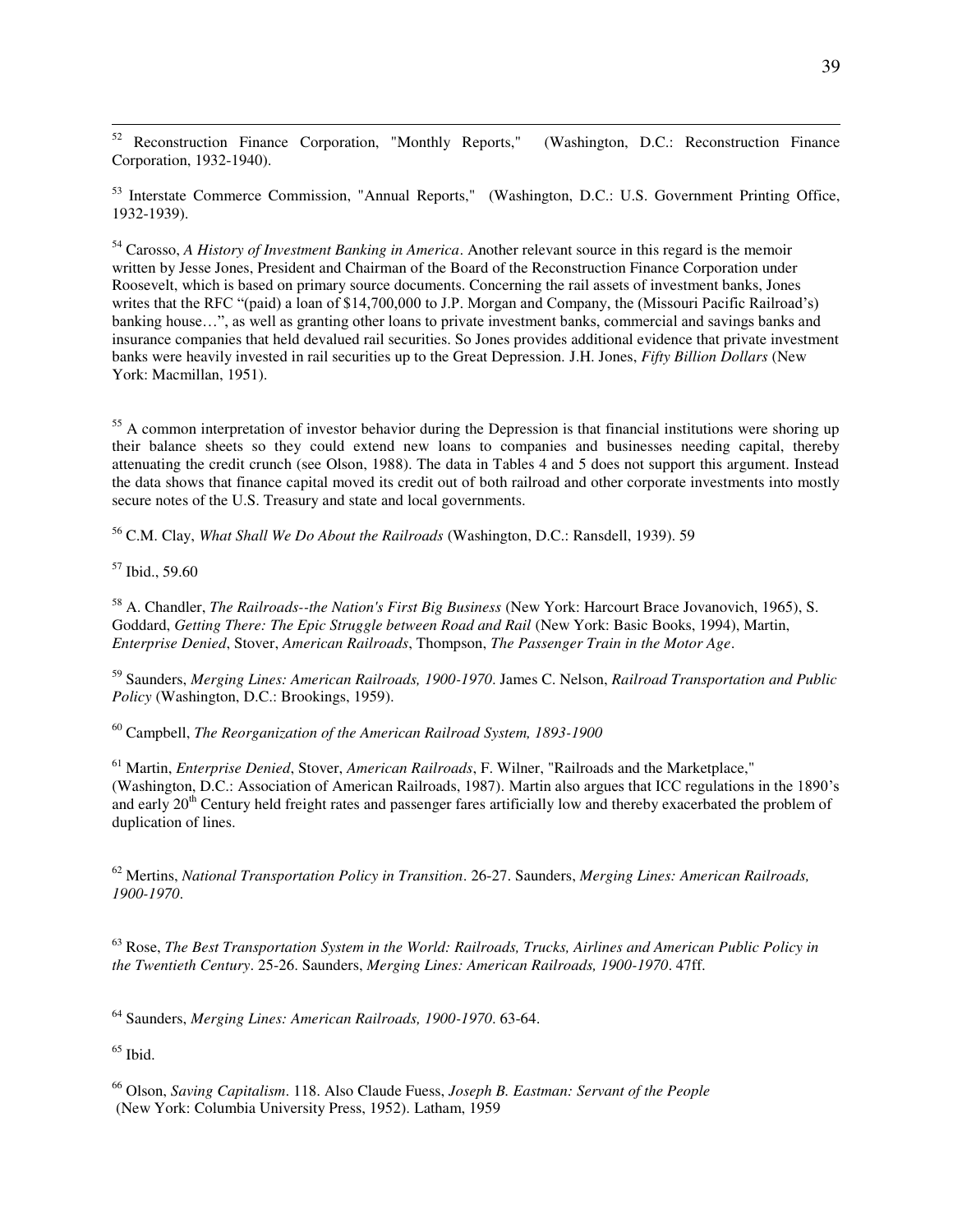$^{67}$  Bills were introduced in Congress during 1935 in the House of Representatives (H.R. 7541) and 1936 in the Senate (S. 2573) providing for gradual introduction of government ownership. H.B. Summers, Summers, R.E., eds., *The Railroad Problem: With Reference to Government Ownership* (New York: H.W. Wilson Company, 1939). 123.

 $68$  The new provisions Chapter 204, sec. 77, 47 Statute 1474 (1933, amended 1935) provided for a binding 2/3 vote by classes of creditors and assured a prominent role for the ICC, which now would propose trustees, set limits on compensation of lawyers and pass judgment on any proposed reorganization plan. From the reformers' perspective, "(a)lthough the ICC's powers were not nearly so sweeping as some lawmakers wanted, they promised to increase the role of governmental oversight to the detriment of private negotiations among the parties themselves." See Skeel, *Debt's Dominion: A History of Bankruptcy Law in America*. 106.

<sup>69</sup> Kotz, *Bank Control of Large Corporations in the United States*.

 $70$  Ibid. 54.

 $\overline{a}$ 

<sup>71</sup> Rose, *The Best Transportation System in the World: Railroads, Trucks, Airlines and American Public Policy in the Twentieth Century*. 71.

 $72$  Transportation, "Is There Need for a Radical or Major Change in the Organization, Conduct and Regulation of the Railroad Industry Which Can Be Accomplished by Federal Legislation.."

 $73$  Title 1, Section 4 of Act.

<sup>74</sup> E. Latham, *The Politics of Railroad Coordination* (Cambridge: Harvard University Press, 1959 ).

<sup>75</sup> Ibid., 253-57.

<sup>76</sup> Orren, *Coporate Power and Social Change*.

<sup>77</sup> Roy, *Socializing Capital*.

<sup>78</sup> John Zysman, *Government, Markets and Growth: Financial Systems and the Politics of Industrial Change* (Ithaca, N.Y.: Cornell University Press, 1983).

<sup>79</sup> Goldsmith, *Financial Intermediaries in the American Economy since 1900*. Plus, highway-based transport was expanding during the inter-war period partly due to government subsidies for road building. See Goddard, *Getting There: The Epic Struggle between Road and Rail*. John Rae, *The Road and Car in American Life* (Cambridge, Mass.: MIT Press, 1971). Nelson, *Railroad Transportation and Public Policy*.

<sup>80</sup> Hypothetically, railways could have won back that sponsorship, or funded capital requirements through internal financing, or looked to government for additional loans. None of those options was possible during the Great Depression, with railway finances in such perilous condition. Nor did they become more possible anytime soon thereafter. After the Depression ended (excluding World War II, which briefly propped up their finances), passenger railways were unable to gain access to private credit and freight railroads did not regain significant access to the credit markets until the 1960"s, well after the shift to highway-based transport was far advanced. As for government loans, the Reconstruction Finance Corporation ceased to exist in the early 1950's and, by that time, American government policy had shifted strongly towards support of highways, particularly with passage of the Interstate Highway Act in 1954. Stock issuances and/or internal financing were the other options for railways, but with their finances in decline by the 1950"s, these were not viable. Further discussion of these matters, however, would take this paper beyond its temporal boundaries. My basic point remains that the 1930"s were a watershed period for railways in the U.S., which laid a financial foundation for highway-based transport to replace them as the dominant mode in the American transportation system in the decades after the Depression ended.